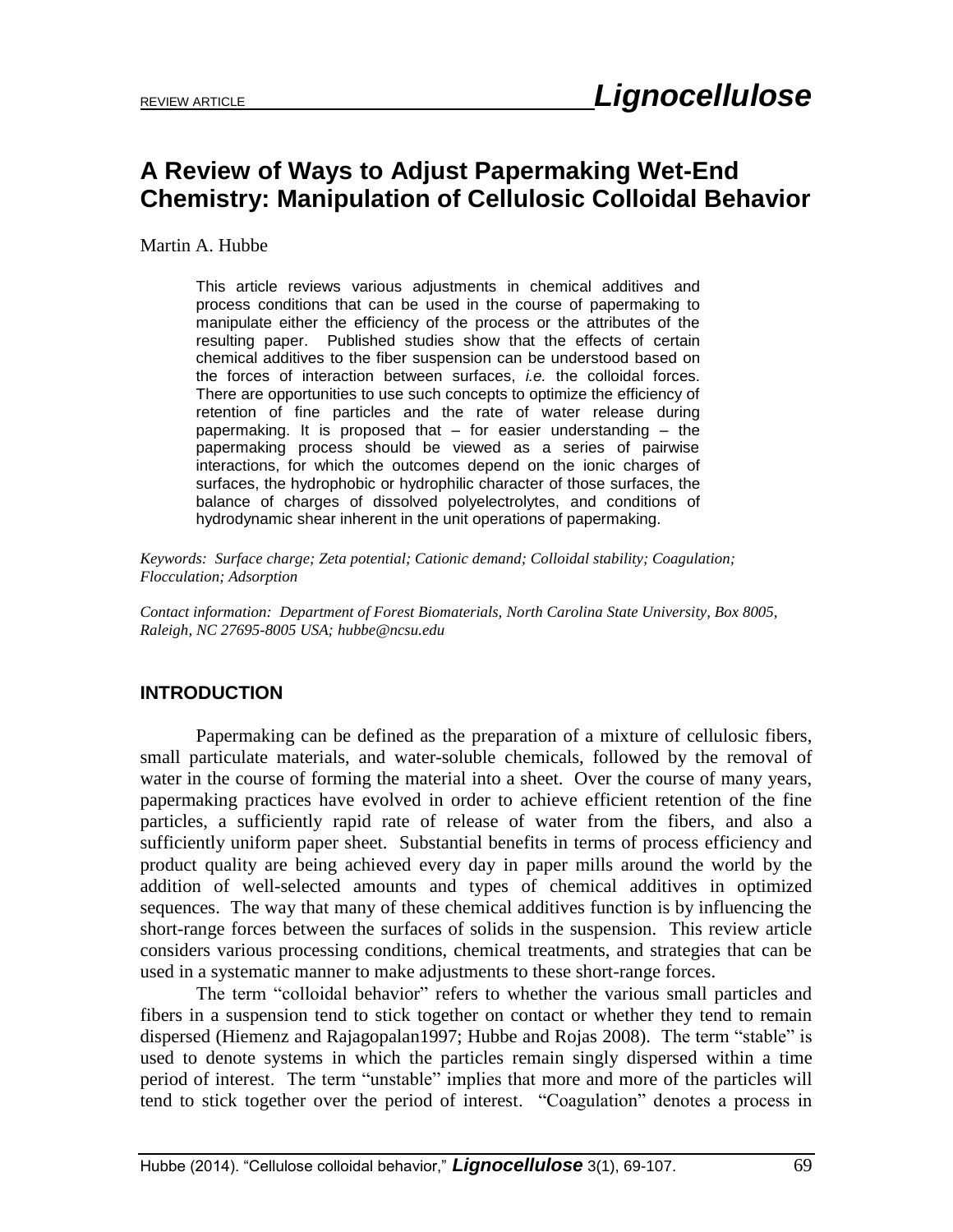which suspended particles are destabilized by manipulation of the surface charges. Alternatively, the term "flocculation" means that agglomeration or deposition of the suspended particles is brought about by very-high-mass polyelectrolytes. As will be discussed in the course of this review, at certain points in the papermaking process it is preferred to have a colloidally stable system, favoring good storage conditions, efficient mixing, and avoidance of deposition problems. However, at another point of the processthe same papermakers aim to retain fine particles onto fiber surface by destabilization of the colloidal system (Hubbe and Rojas 2005). Such a transformation can be brought about by manipulation of the system by adjustments to the flows of chemical additives. The goal of this article is to review various studies that have shed light on how adjustments in chemical conditions can be implemented in a strategic way to achieve desired goals in terms of paper machine operating efficiency and product quality.

# **Control Variables**

In theory, there are a wide range of aqueous conditions that could be used by papermakers to make routine, frequent adjustments in colloidal stability. But in fact, only a few of them are in common use in paper machine applications. To simplify later discussion it makes sense to quickly summarize the main parameters that papermakers either use or do not commonly use as means of process control. Also one can point to reasons that papermakers prefer certain control variables in preference to others.

As will become clear from published studies considered in the course of this article, the control variables mainly being used in papermaking operations involve the adjustments to the dosages of various water-soluble additives. In particular, the dosages of the following types of additives are commonly used by papermakers as tools to control colloidal behavior (Table 1):

| Type of additive for which<br>the dosage is being<br>actively controlled                                  | Reasons why the variable is<br>preferred as a control variable by<br>papermakers                                                                              | Some key citations                                                                       |
|-----------------------------------------------------------------------------------------------------------|---------------------------------------------------------------------------------------------------------------------------------------------------------------|------------------------------------------------------------------------------------------|
| Multivalent cations, e.g. from<br>$\text{Al}_2(\text{SO}_4)_3$ ("alum"), poly-<br>aluminum chloride, etc. | Relatively inexpensive; capable of<br>decreasing or reversing negative<br>surface charges; induces coagulation<br>and lowers water retention by the<br>fibers | Arnson & Stratton 1983;<br>Strazdins 1989; Alfano<br>et al. 1999; Cadotte et<br>al. 2007 |
| High-charge cationic<br>polyelectrolytes, e.g.<br>polyamines                                              | Very effective for reducing or<br>reversing negative surface charges,<br>even when the pH is too high for<br>aluminum products to work well                   | Horn & Melzer 1975;<br>Wågberg & Ödberg<br>1991; Pèlachet al. 2001                       |
| Very-high-mass linear<br>polyelectrolytes, e.g. cationic<br>or anionic acrylamide<br>copolymers           | Can induce strong flocculation with<br>moderate resistance to hydrodynamic<br>shear at economical dosages                                                     | Gregory 1973; Pelzer<br>2008; Hubbe et al. 2009;<br>Mosse et al. 2012                    |
| Nano-sized anionic particles<br>such as colloidal silica,<br>montmorillonite, or related<br>products      | Provides way to cause contraction of<br>cationic polyelectrolyte coils late in<br>the process, giving rise to gentle<br>flocculation and strong dewatering    | Langley & Litchfield<br>1986; Andersson &<br>Lindgren 1996; Hubbe<br>2005a               |

|  | <b>Table 1.</b> Papermakers' Preferred Control Variables |  |  |  |
|--|----------------------------------------------------------|--|--|--|
|--|----------------------------------------------------------|--|--|--|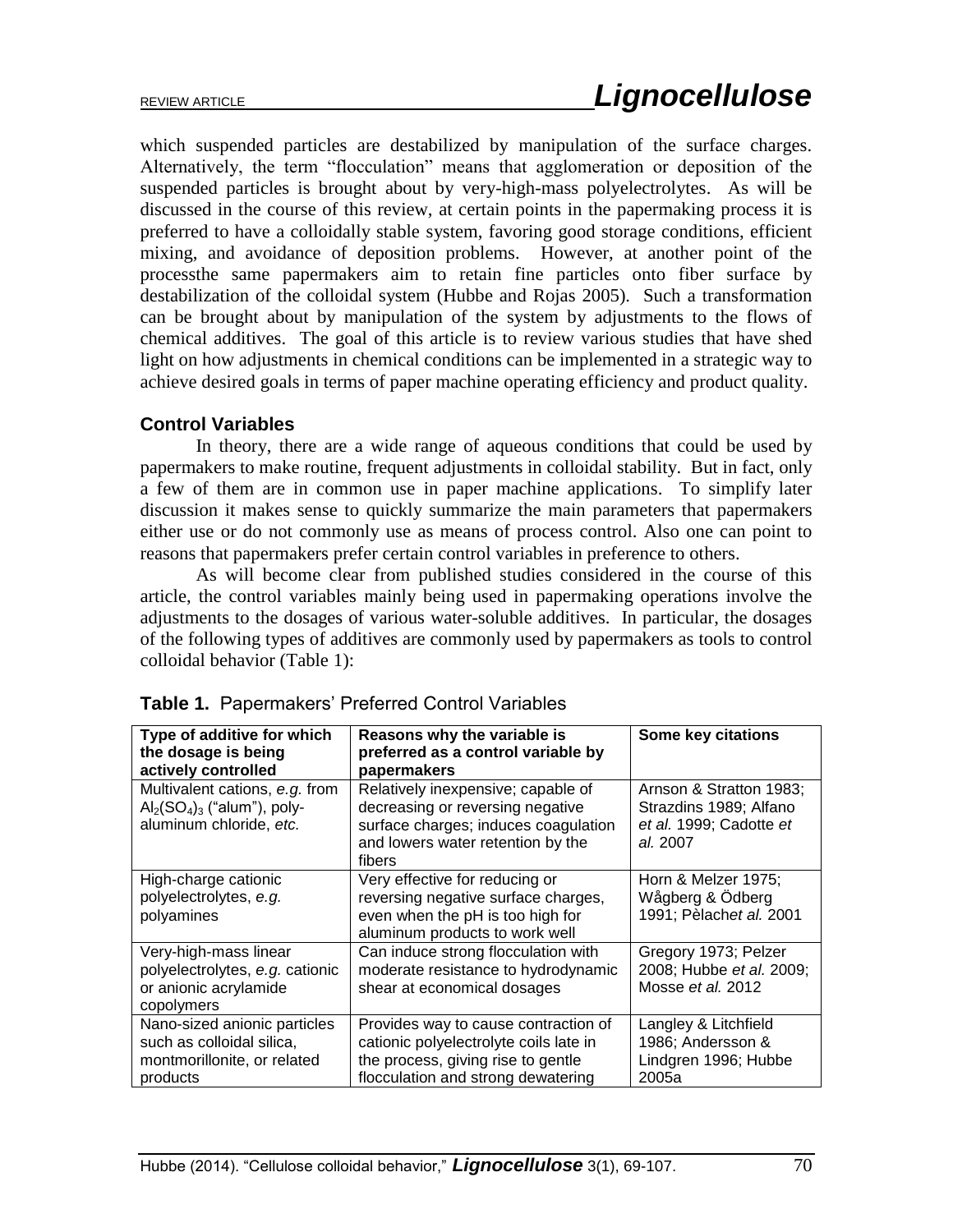In addition to the reasons shown in Table 1, papermakers may prefer certain classes of ionically charged water-soluble or dispersible materials for reasons of their relatively low cost, ease of handling, lack or toxicity, ready availability, and also based on how familiar they are with certain additives.

Table 2 shows a contrasting list, consisting of variables or additives that certainly would influence the colloidal behavior of suspensions employed by papermakers, but which are seldom used as control variables for routine adjustments of colloidal behavior in paper machine systems.

| Type of additive not used | Reasons why not preferred by                                                                                                                                                                                                                                                                              | Some key citations                                                                   |
|---------------------------|-----------------------------------------------------------------------------------------------------------------------------------------------------------------------------------------------------------------------------------------------------------------------------------------------------------|--------------------------------------------------------------------------------------|
| as a control variable     | papermakers for control                                                                                                                                                                                                                                                                                   |                                                                                      |
| pH                        | The pH of paper machine systems is<br>often constrained by the types of wet-<br>end sizing programs (e.g. rosin) and<br>the types of fillers (e.g. $CaCO3$ ). Also,<br>the systems are often pH-buffered.                                                                                                 | Douek et al. 2003;<br>Gratton & Pruszynski<br>2003; Hubbe 2005b                      |
| Salt addition             | The high dosages of ordinary salts<br>that would be required to induce<br>coagulation would be corrosive and<br>would pollute the water, even after<br>effluent treatment.                                                                                                                                | Kratohvil et al. 1969;<br>Canedo-Arguelleset<br>al.2013                              |
| Surfactant addition       | Surfactants tend to stabilize foam.<br>interfere with inter-fiber bonding, and<br>reverse the effects of hydrophobic<br>sizing agents.                                                                                                                                                                    | Borchardt 1992; Moyers<br>1992                                                       |
| Dispersant addition       | Dispersants such as phosphates or<br>polyacrylates add negative charge to<br>the system, thus increasing the<br>difficulty or cost of later retaining fine<br>particles during paper forming.                                                                                                             | Huang <i>et al.</i> 1991b;<br>Sanders 1992;<br>Farrokhpay 2009; Hubbe<br>et al. 2012 |
| Temperature               | Typically the colloidal stability is only<br>a very weak function of temperature,<br>whereas a high input of energy is<br>required to change the temperature.<br>Abrupt changes in system<br>temperature, sometimes brought<br>about by dilution, can be the cause of<br>deposit formation in the system. | Douek et al. 2003                                                                    |

**Table 2.** Variables that Papermakers Prefer*not* to Employ as a Means of Controlling Colloidal Behavior

To supplement what is shown in Table 2, it should be noted that many paper machine systems are run under certain preferred ranges of pH. In systems where no calcium carbonate fillers are being used, papermakers have the option of relying on aluminum sulfate (papermaker's alum), which can be very cost-effective for promoting drainage and hydrophobic sizing (with rosin). Alum systems are highly pH-dependent (Strazdins 1989). Abrupt changes to the pH also have been found to increase the formation of deposits onto papermaking equipment (Gratton and Pruszynski 2003), and this can hurt the operating efficiency and product quality. So, even though it is well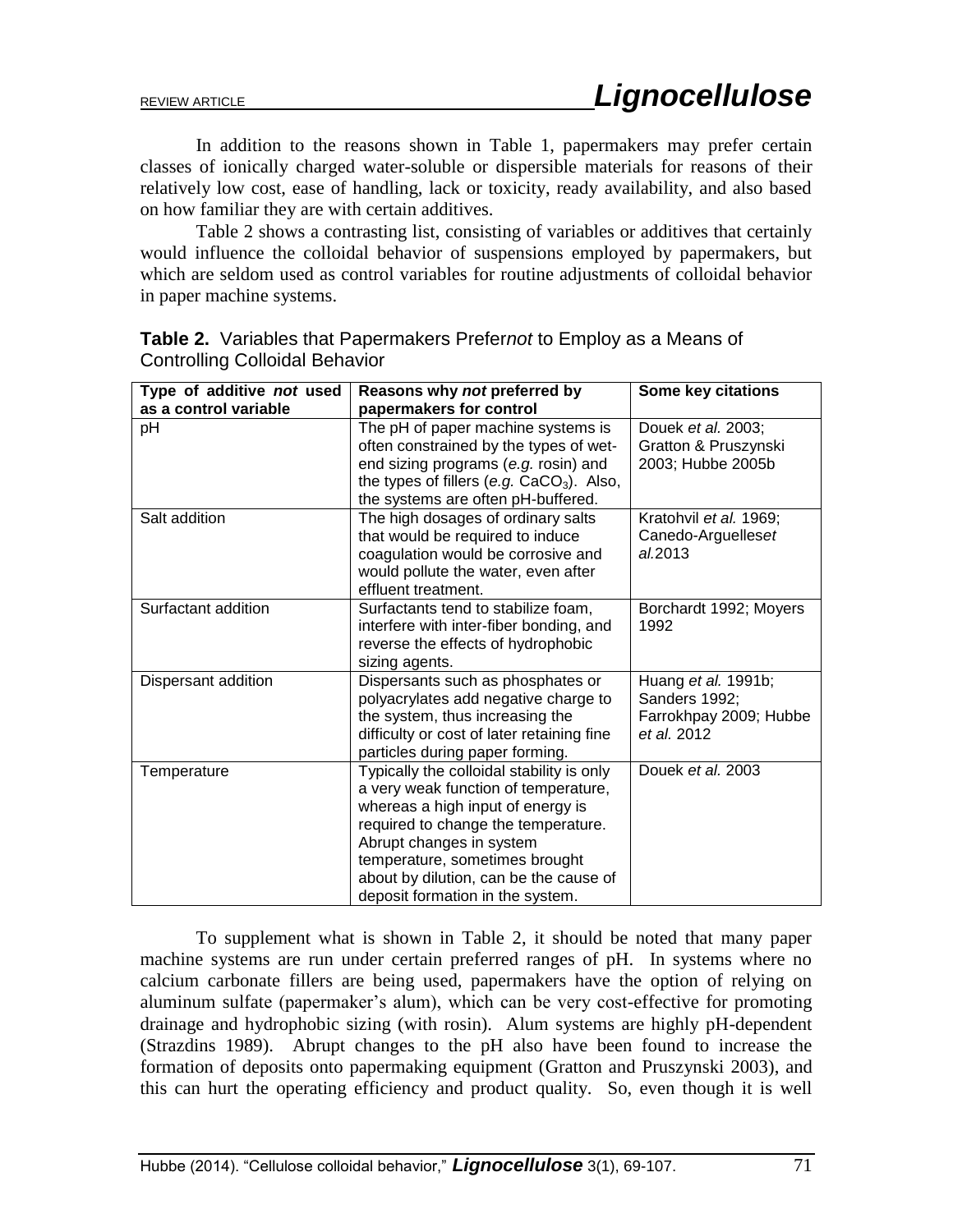known that the density of negative charges at the surface of cellulosic materials is a strong function of pH (Jaycock and Pearson 1975; Herrington and Petzold 1992), there are few papermakers who would consider changing the pH as a main means of actively controlling colloidal behavior on a routine basis.

Though papermakers almost never purposefully add simple salts to the fiber suspension, it is typical for paper machine systems to contain substantial concentration of ions, often in the range of about 0.001 to 0.05 moles/liter, corresponding to electrical conductivity values of about 200 to 6000  $\mu$ S/cm. These ions are present as a result of such processes as pulping, bleaching, and the addition of various water-soluble additives to the system. Also, although there are various washing operations following pulping, bleaching, and deinking operations, such washing is never 100% effective. Papermakers routinely reuse their process water multiple times, *e.g.* for the dilution of purchased dry fibers, so the highly soluble ions tend to become enriched in the system. Well-meaning researchers occasionally carry out laboratory tests using highly purified fiber suspensions together with deionized or distilled water. The intention of such researchers may be to predict the performance of various additives to be used on paper machines. However, such conditions give rise to exaggerated electrostatic forces between surfaces that are not predictive of what happens in a typical paper machine system. At the other end of the spectrum, in some papermaking facilities the process water is so intensively recycled back to the process that it is possible to reduce the amount of liquid effluent to zero, or close to that goal. In such papermills the electrical conductivities of the water can reach up to about 20,000 µS/cm (Pietschker 1996). Such conditions suppress the electrical charge effects in the system so strongly that conventional papermaking additives such as retention aids and dry-strength additives no longer work efficiently (Beaudoin *et al.* 1995; Malton *et al.* 1998). Because of such issues, in the subsequent discussion it will be assumed that the electrical conductivity of the paper machine systems under consideration is within a more favorable range of about 200 to 5000 µS/cm.

### **MECHANISMS FOR MANIPULATION OF COLLOIDAL BEHAVIOR**

#### **Zeta Potential Manipulation**

Most of the strategies that papermakers could potentially use to adjust the state of attraction or repulsion between suspended solids are related to ionic charges at the surfaces. So it makes sense to start the discussion by focusing on those ionic charges that can be attributed to the nature of the cellulosic material itself, originating in the chemical functional groups that are present on cellulosic fibers and fine matter present in a typical papermaking operation. In particular, the hemicellulose and extractives components of cellulosic materials contain significant amounts of carboxylic acid groups. Dissociation of such groups at surfaces of fibers and other materials in an aqueous suspension gives rise to negative ionic charges.

One of the ways to learn how such charged groups are affecting colloidal behavior is by measuring the zeta potential. Figure 1 provides a schematic diagram showing how zeta potential can be measured according to the microelectrophoresis method. Note that the parts of the diagram are not drawn to scale, since the actual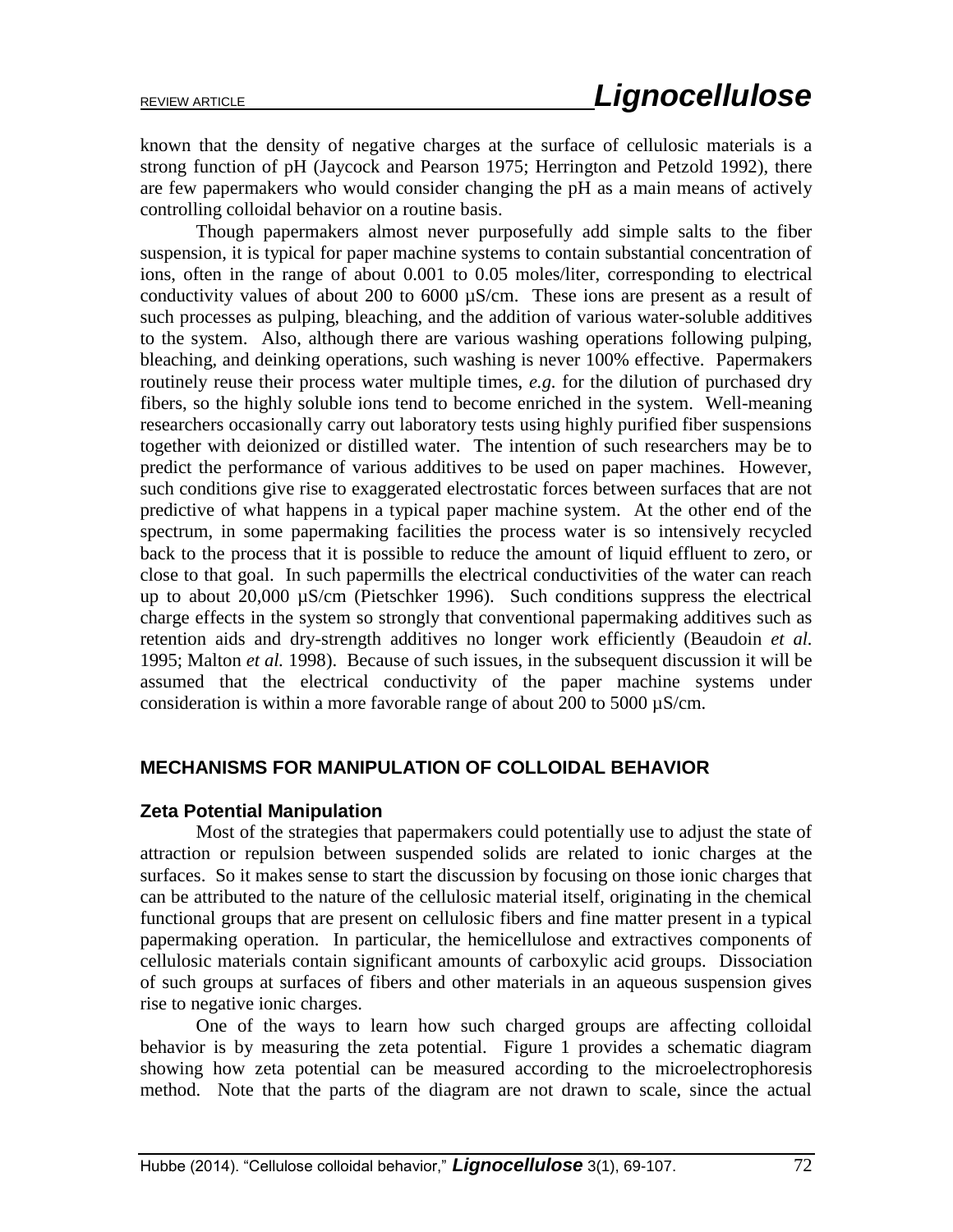capillary usually is about 1 mm in height or diameter. The main idea is that a highly dilute suspension of tiny particles (usually less than 100 µm) is placed in the device and subjected to an electric field. The resulting migratory motion of the particles is evaluated at a strategically selected focal plane where effects related to electro-osmosis are zero (at the so-called stationary level in the capillary cell). Though a high absolute value of zeta potential generally means that the average charge density at the solid surface is high, the relationship between charge density and zeta potential is very complex, and the relationship is not the same for different kinds of materials. But as a practical measure, zeta potential data are quite easy to obtain, quite reproducible, and potentially helpful in optimizing the performance of wet-end chemical additive programs for paper machines.



**Fig. 1.** Schematic illustration of the micro-electrophoresis method for obtaining zeta potential data, based on the velocity of motion of a particle in response to a known electrical field

Levels of carboxylic groups in typical cellulosic fiber pulps fall within a range from about 20 to about 400 µeq/g (Herrington and Petzold 1992; Lloyd and Horne 1992). Though all of the carboxylic acid groups can be classified as weak acid, research has shown that some of them are weaker than others (Stenius and Laine 1994). Those associated with hemicellulose often have  $pK_a$  values near to 3.6, which means that they are strong enough that half of such groups remain dissociated down to a pH as low as 3.6. By contrast, the carboxylic groups associated with lignin or extractives tend to be weaker, having  $pK_a$  values near to 5.7 (Stenius and Laine 1994). All of these groups contribute to negative charges of surfaces, especially when the pH value of the mixture is near to or higher than then corresponding  $pK_a$  value.

In addition, certain pulping processes result in sulfonation of cellulosic materials (Börås and Gatenholm 1999; Lehto *et al.* 2010). The sulfonic acid groups produced in such operations are strong acids, leading to full dissociation of the protons and giving rise to negative charges. Unlike the carboxylate groups, the sulfonate groups (mainly associated with such pulps as neutral sulfite semichemical pulp or certain chemimechanical pulps) are not sensitive to pH within the range in which paper is manufactured.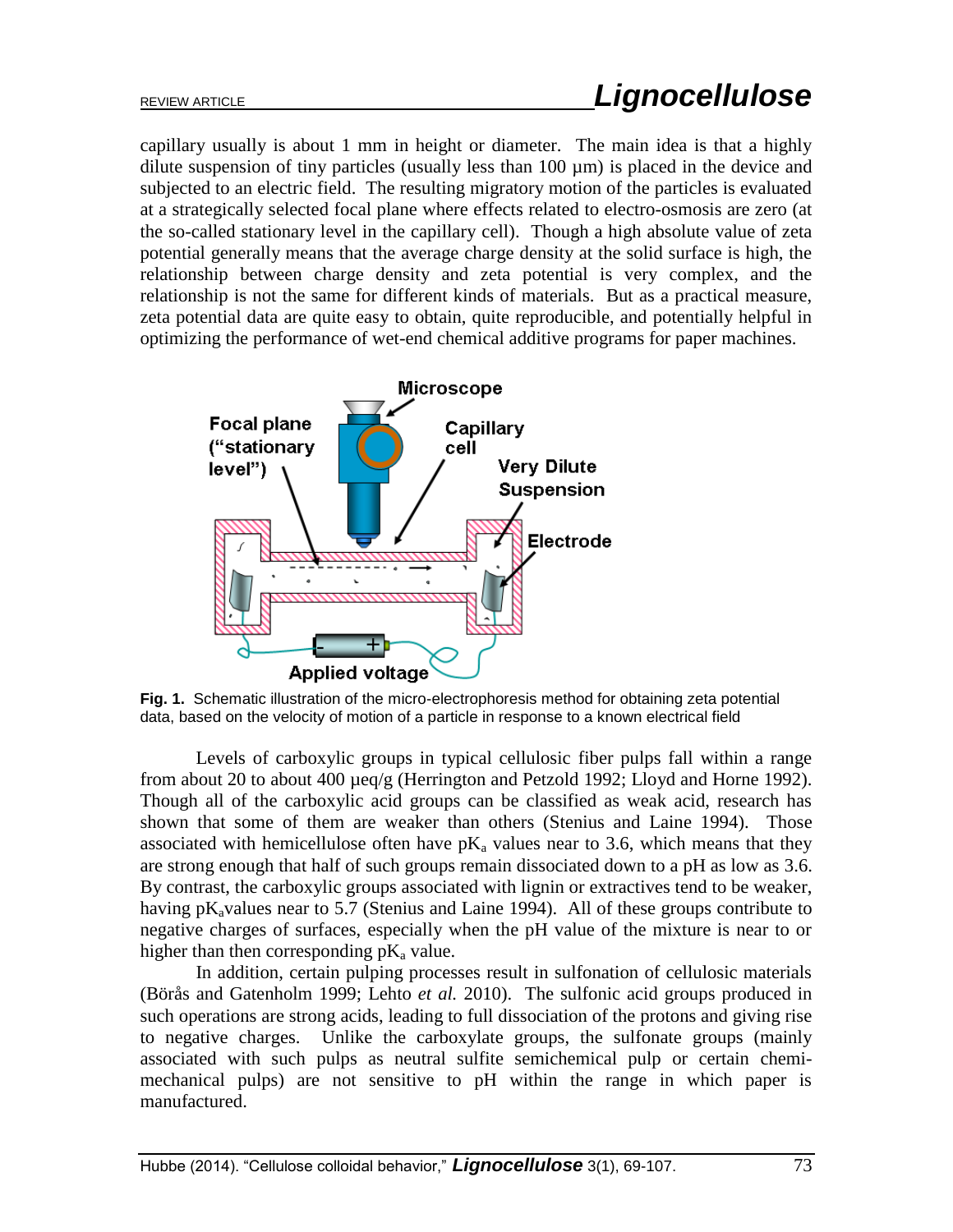In addition to the charges of cellulosic matter in a papermaking suspension, it is important to consider also the contribution of mineral filler materials, which often comprise up to 30% of paper products by mass, especially in the case of printing papers. Kaolin clays, which held a dominant position as fillers in paper products in the US until the 1980s (Hubbe 2005b), generally have a negative charge (Sondi *et al.* 1997; van Olphen 1997). This can be attributed to two factors. First, the aluminum silicate structure of kaolin involves isomorphous crystal substitution, which means that certain aluminum atoms occupy sites in the crystal structure that might otherwise be occupied by silicon atoms. Since the two elements have different numbers of valence electrons, the result is that an ionic charge arises when the material is placed into water. The second reason is that clays, as well as other mineral fillers such as ground calcium carbonate, are ground or otherwise prepared and dispersed with the help of dispersants such as phosphates or polyacrylates, which adsorb onto the surfaces (Huang 1991b; Sanders 1992).

Although the amounts of fine materials in paper are usually much less, by mass, compared to the fiber component, the fine materials have a higher specific surface area. In other words, they have more surface area per unit mass. These differences were estimated by Marton (1980) in terms of the relative amounts of cationic starch adsorbed by each component. He found that the ratio of cationic starch taken up by the same mass of fiber, cellulosic fines, and by filler particles was 1 to 5 to 4, respectively. One of the implications of these findings is illustrated in Fig. 2, where one assumes that a given sheet of paper has a composition of 75% long fibers, 7% cellulosic fines, and 18% mineral particles (which are typical values for a sheet of printing paper). Note that when the numbers are converted to a surface area basis, using the factors cited above, the cellulosic fines and filler particles together constitute a majority of the surface area in the system.



**Fig. 2.** Relative proportions of solid ingredients in a typical printing paper sheet based on mass (left side of figure), and surface area (right side).

Regardless of the origin of acidic functional groups on the filler or fiber surfaces, the challenge is to somehow figure out a way to make quick adjustments of surface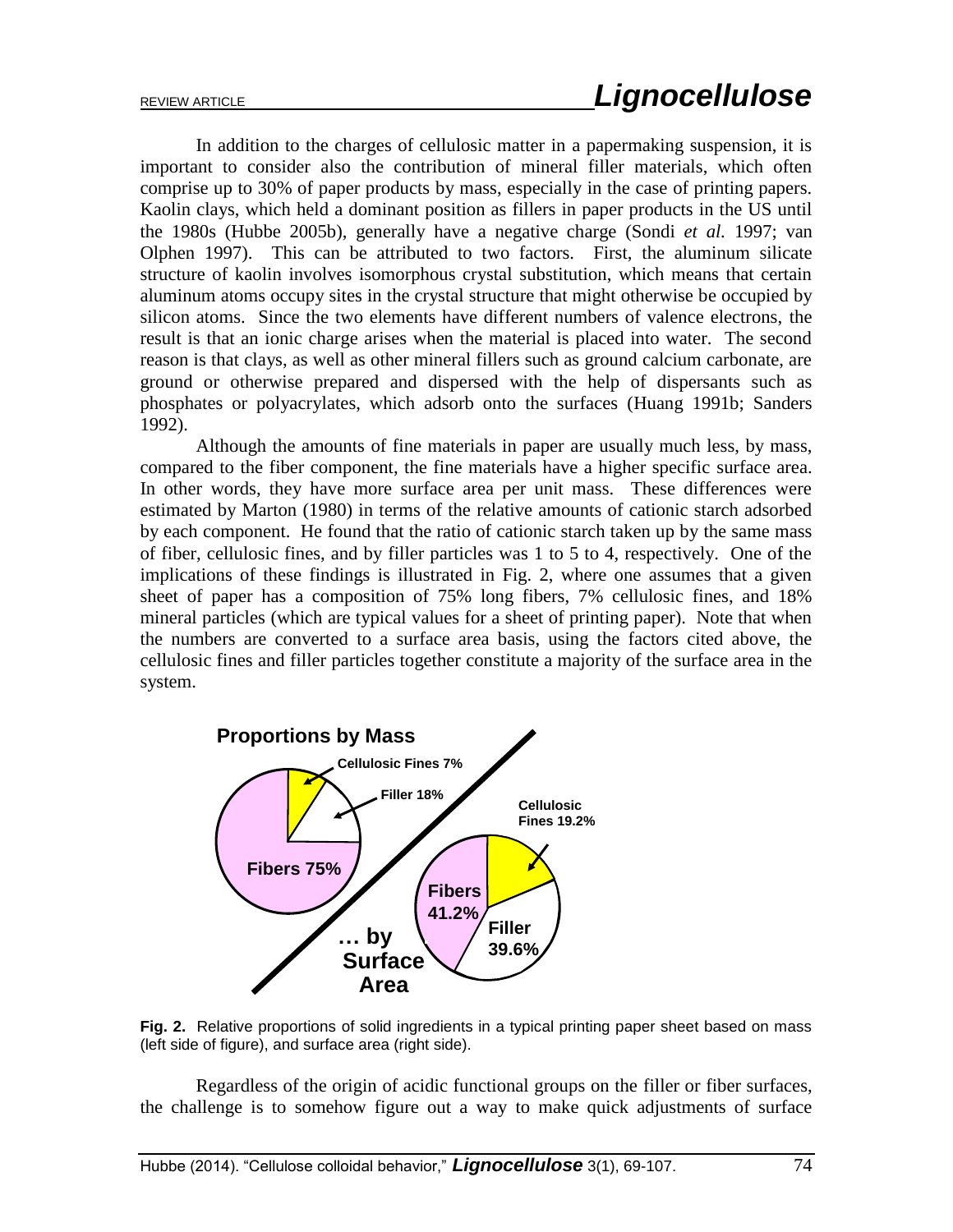charge as a means of regulating the papermaking process. To help lay the groundwork for some practical approaches, the first option that will be considered is the control of potential-determining ions.

#### *Potential-determining ions*

A potential-determining ion can be defined as an ion that interacts very strongly and reversibly with the surface functional groups and directly determines their ionic charge. The concept has been best developed for mineral surfaces (van Olphen 1997; Fernandez-Nieves and Nieves 1998; Alkan *et al.* 2005; Kozin and Boily 2014), so it makes sense to consider kaolin clay as the first example. Studies have shown that the ionic charge of such surfaces, including both the sign of charge and its density, can be controlled by adjustment of  $[OH]$  and  $[H<sub>3</sub>O<sup>+</sup>]$ . In other words, pH has a direct and immediate effect on the charged nature of kaolin, as well as various oxides and hydroxides. In such systems a relatively high concentration of  $H_3O^+$  gives rise to protonation of surface groups. If  $[H_3O^+]$  is low (high pH relative to the iso-electric pH), then more of the sites will be in their negatively charged form. In ideal cases the surface potential is related to the pH in a manner described by a modified form of the Nernst equation (Kallay *et al.* 2005),

$$
\varphi_o = \frac{RT \ln 10}{F} \left( pH_{pzp} - pH \right) - \frac{RT}{F} \ln \left\{ \frac{f \left( \mathcal{Z}OH_2^{\frac{1}{2}} \right)}{f \left( \mathcal{Z}OH_2^{\frac{1}{2}} \right)} \right\} \tag{1}
$$

where  $R$  is the universal gas constant,  $T$  is the absolute temperature,  $F$  is the Faraday constant,  $pH_{pzh}$  is the pH value at the point of zero charge,  $pH$  is the solution pH, and the last part of the equation describes how the magnitude of the surface potential can be expected to be lower in absolute value than what is predicted by the Nernst equation; the differences can be attributed tovarious chemical equilibrations that take place during pH adjustment. The second term generally makes the surface potential less sensitive to pH than would be predicted based on simple half-cell electrochemical reactions at the interface. Because many of the counter-ions can be expected to be present inside of a hydrodynamic slip plane, the absolute value of the measured zeta potential will be some fractional amount of the surface potential (Hiemenz and Rajagopalan 1997; Bišćan 2007). In spite of such complications, Eq. 1 can provide some guidance concerning how pH can be expected to influence zeta potential.

Calcium carbonate is likewise highly sensitive to certain ions present in the process water of a paper machine system. However, a different combination of potentialdetermining ions is involved:  $Ca^{2+}$  and  $HCO_3$  or  $CO_3^{2-}$  (Huang *et al.* 1991a; Madsen 2002). Thus, the zeta potential of  $CaCO<sub>3</sub>$  particles in suspension can be controlled by adjusting the ratio  $\left[\text{Ca}^{2+}\right]/\left[\text{HCO}_3\right]$ , *etc.*According to Pierre *et al.* (1990), the surface potential of pure calcium carbonate can be estimated from the following equation,

$$
\psi = A + 0.028 \log[\text{Ca}^{2+}] \tag{2}
$$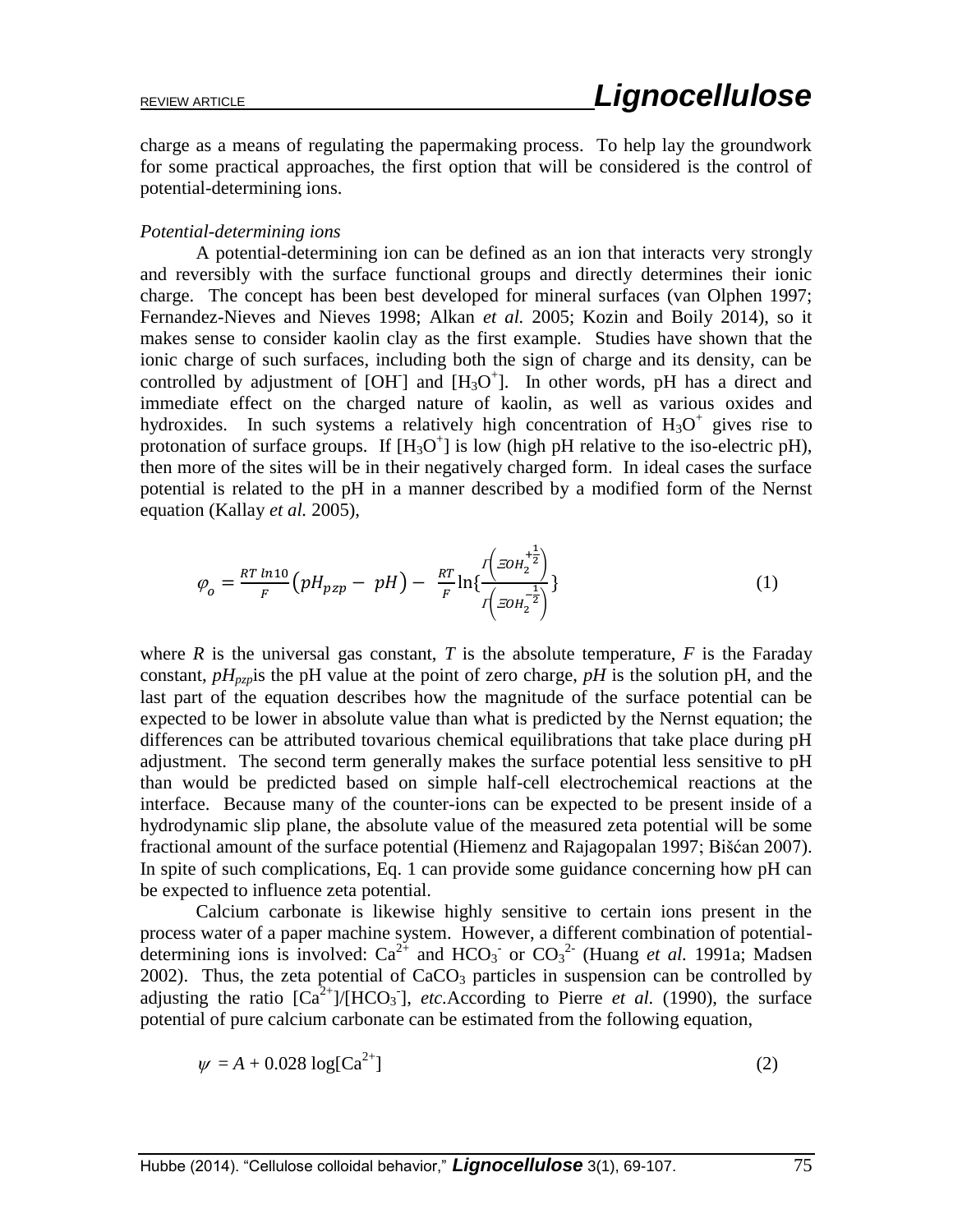where  $A$  is a constant. Thus, pure  $CaCO<sub>3</sub>$ in typical water suspensions can be expected to have a positive charge.

To make matters somewhat more complicated, however,  $CaCO<sub>3</sub>$  is seldom employed in its pure form in papermaking operations. The presence of phosphate species or polyacrylate dispersant will often render the  $CaCO<sub>3</sub>$  particles more negative than would be expected based on tests carried out with pure mineral (Gill and Scott 1987; Huang *et al.*1991b). Nevertheless, it is still possible to make adjustments to colloidal stability by adding either  $Ca^{2+}$  or  $HCO_3^-$  to the system.

A somewhat different relationship between charge and pH can be expected in the case of surfaces whose charge is mainly controlled by carboxyl groups.This situation is of great importance to papermakers, since carboxyl groups are primarily responsible for the negative charge character of most cellulosic materials. In the absence of other materials, the dependency of negative charge on pH is expected to conform to the following relationship,

$$
[RCOO^{\dagger}] / [RCOOH] = K_a / [H_3O^{\dagger}] \tag{3}
$$

where [RCOO<sup>-</sup>] is the concentration of surface carboxylic acid groups that are in their dissociated (negatively charged) form, [RCOOH] is the concentration of such groups that are in their protonated (neutral charge) form,  $K_a$  is the acid dissociation constant, and  $[H_3O^+]$  is the concentration of hydronium ions. It is common for values of the acid dissociation constant to be reported as the negative logarithm (base ten), giving the  $pK_a$ value, as mentioned earlier. Table 3 gives some key carboxylic acid groups associated with hemicellulose, lignin, and extractives components of cellulosic materials.

The implication of Eq. 3 is that the surface charge of such a surface will be highly sensitive to pH, especially within a range near where the sign of charge is reversed with a change of pH or of the concentration of potential determining ions. Figure 3 (left frame) illustrates how the charged character of some common materials (represented by their zeta potential) is affected by pH (Jaycock *et al.* 1976).

As shown, it is typical for materials to have a more positive or less negative zeta potential at low pH. Higher pH typically leads to deprotonation of acidic groups, leading to increasingly negative zeta potential as the pH is increased to sufficiently high values. However, note that different pure materials exhibit different relationships between zeta potential and pH.

The right-hand frame of Fig. 3 shows one of the consequences of the surface charge of particles and fibers in an aqueous suspension. The "retention" value obtained in the cited work can be regarded as a measure of how efficiently the particles were becoming attached to the surface of cellulosic fibers. It is notable that the best retention was obtained, in each case, when the surfaces were predicted to be opposite in their sign of charge (as shown by the left frame of the figure).

Table 3 lists data for the pure forms of certain materials commonly used by papermakers that tend to follow the kinds of relationship outlined above. Caution should be used when applying such information, however, since it is usual for many mineral products used in papermaking to be stabilized by the adsorption of phosphates or other substances. Such treatment can shift the isoelectric pHs of the materials.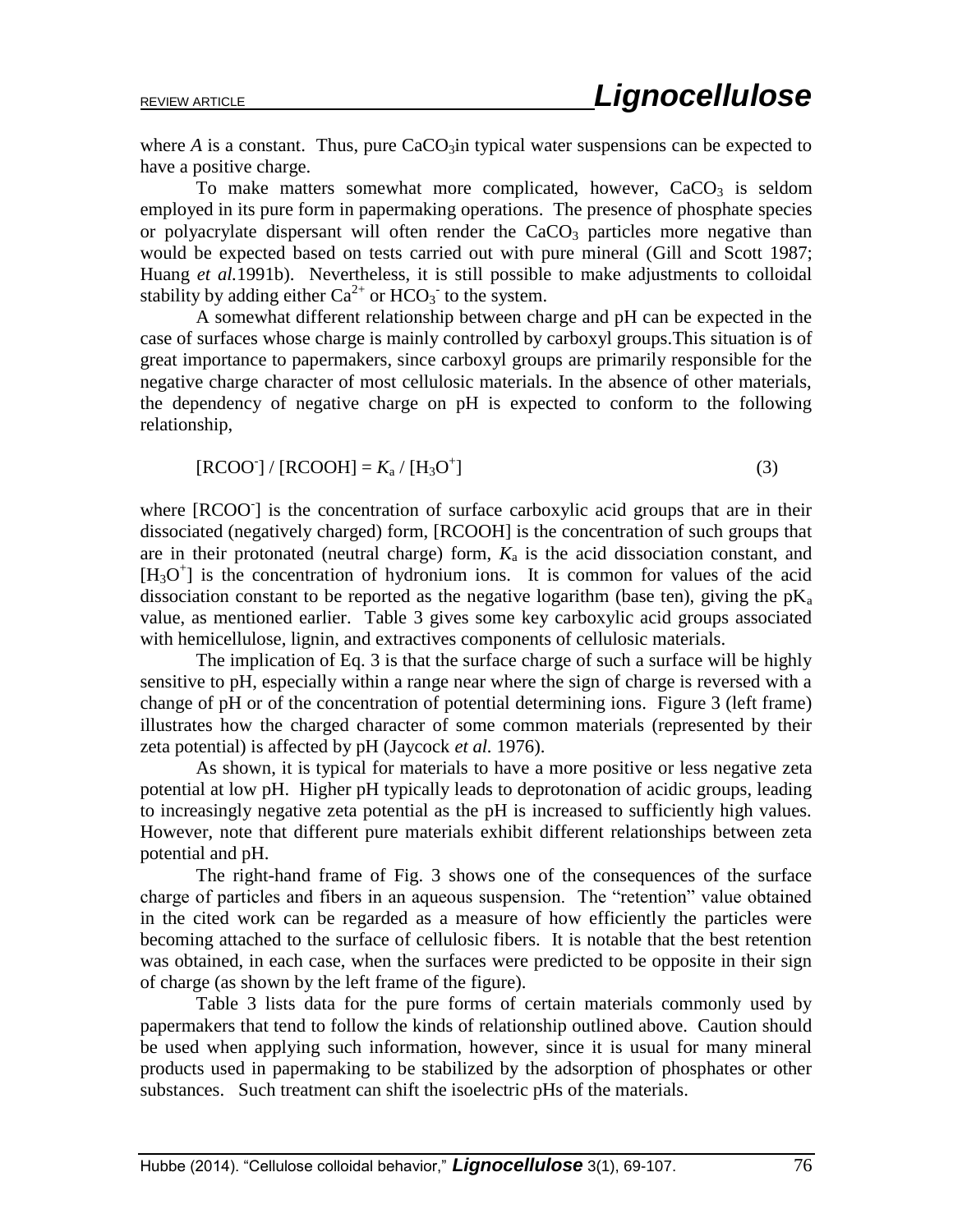

**Fig. 3.** Left: Effect of pH on the zeta potential of some representative materials suspended in water solution. Right: Effect of pH on the retention of either  $TiO<sub>2</sub>$  particles or Al<sub>2</sub>O<sub>3</sub> particles onto cellulose under conditions matching those used for the left frame of the figure. Data replotted from Jaycock *et al.* 1976).

| Composition of            | Potential     | Isoelectric pH or      | Selected citations         |
|---------------------------|---------------|------------------------|----------------------------|
| surface                   | determining   | ion concentration      |                            |
|                           | ions          |                        |                            |
| Kaolin clay               | $H_3O^+$ , OH | $2.7 - 3.2$            | Appel et al. 2003          |
| $TiO2$ (if pure)          | $H_3O^+$ , OH | $3.5 - 6.7$            | Parks 1965; Kosmulski 2006 |
| $CaCO3$ (calcite)         | $Ca2+$        | Approx. 0.1 mM         | Madsen 2002                |
| $SiO2$ (colloidal silica) | $H_3O^+$ , OH | $2.4 - 3.4$            | Kosmulski 2002, 2006       |
| $Al_2O_3$ (if pure)       | $H_3O^+$ , OH | $7.4 - 8.8$            | Kosmulski 2006             |
| Cellulosics:              |               | pK <sub>a</sub> Values |                            |
| <b>Hemicelluloses</b>     | $H_3O^+$ , OH | 3.6                    | Stenius & Laine 1994       |
| Rosin (abietic acid)      | $H_3O^+$ , OH | $7.4 - 7.8$            | Back & Steenberg 1950      |
| Fatty acid (stearic);     | $H_3O^+$ , OH | $7 - 7.5$ ;            | Gomari et al. 2006;        |
| (various)                 | $H_3O^+$ , OH | $8.3 - 10.1$           | Kanicky & Shah 2002        |
| Lignin COOHs              | $H_3O^+$ , OH | 5.7                    | Stenius & Laine 1994       |

**Table 3.** Potential Determining Ions and Isoelectric Points of Inorganic Materials Often Used in Papermaking (pure compounds in absence of dispersants)

As was noted already in Table 2, it has been very uncommon for papermakers to consider using pH as a control variable for purposes of adjusting colloidal stability. This is mainly because pH can have such a profound influence on so many aspects of the papermaking process all at the same time. The pH has a major influence on sizing systems such as rosin-alum (Marton 1989; Kitaoka *et al.* 1995, 1997), alkenylsuccinic anhydride (Wasser 1987; Hodgson 1994), or alkylketene dimer (Bottorff and Sullivan 1993; Garnier and Godbout 2000). It affects how swollen the fibers will be with water (Lindström and Carlsson 1982). If the pH is significantly below 7, the rate of dissolution of calcium carbonate filler (if used) becomes unacceptably high (Pierre *et al.* 1990; Madsen 2002). Unstable pH often leads to scale formation or other deposits onto papermaking equipment. Such deposits then can give rise to spots in the product or interruptions in the manufacturing process (Richardson and Hipolit 1990; Froass *et al.*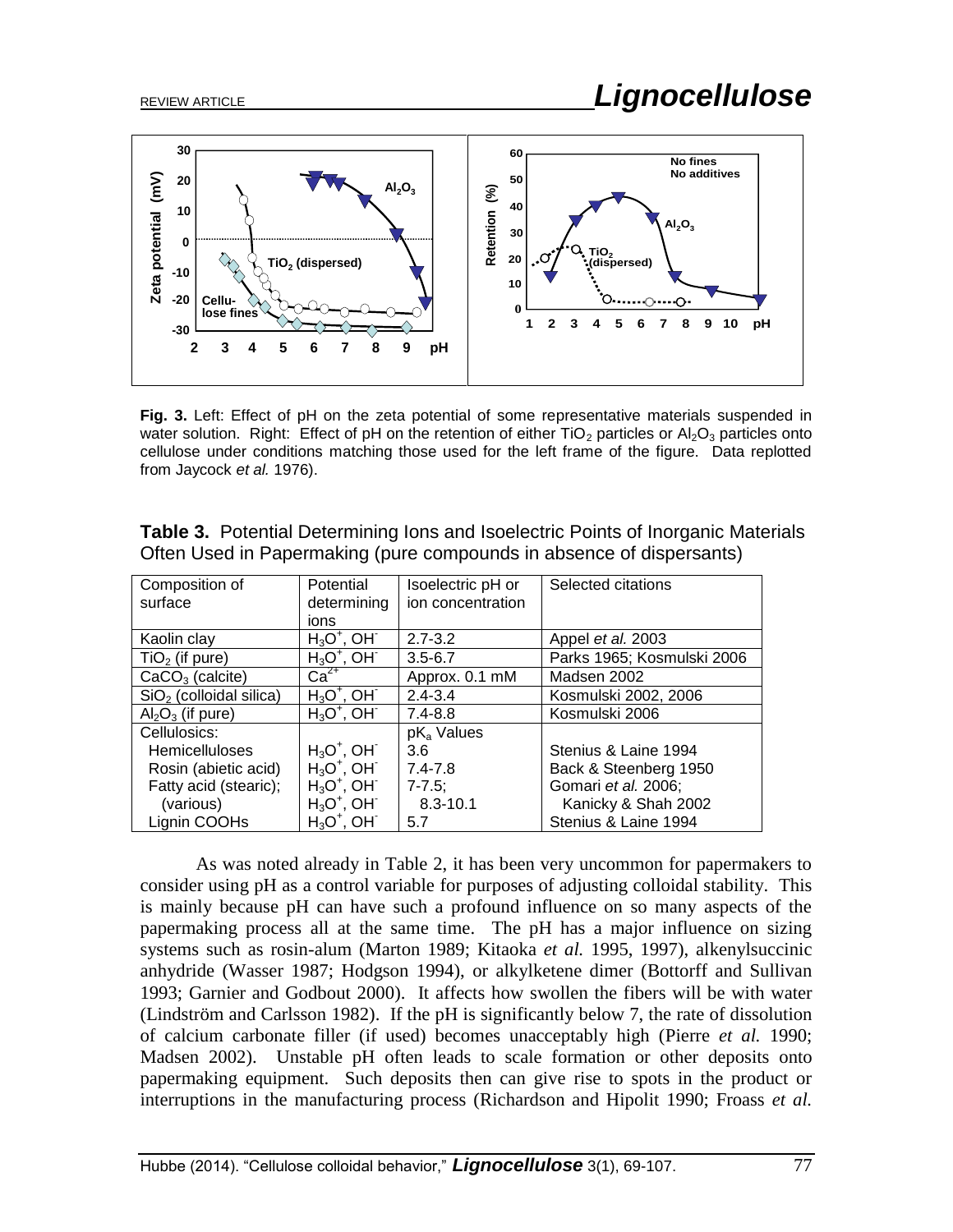1997). Finally, if the pH of the process water varies in an erratic manner, the wastewater treatment process can be adversely affected (Lew *et al.* 2009; Hassan and Nelson 2012).

Rather than being a tool for minute-to-minute process control of a papermaking operation, the system pH tends to be a variable that is carefully optimized – either throughout the system or at specific levels at different points. To give one example, papermakers' alum  $(A_2SO_4)$  is highly acidic. In addition to its role of adsorbing onto surfaces and neutralizing negative charges, papermakers often rely on the alum to help keep the system pH at a target value. So when alum is added to the system, the local pH becomes depressed (Strazdins 1989). In cases where papermakers have a strong reason to avoid altering the pH as much, one can substitute the use of poly-aluminum chloride (PAC) in place of alum (Hamzeh *et al.* 2008; Miao *et al.* 2013). And when aluminum chemicals are not needed, for instance when alkylketene dimer (AKD) sizing agent is being used instead of rosin, then papermakers have the option of using cationic polyelectrolytes in place of alum (Horn and Melzer 1975); such an approach makes it possible to make the surfaces less negative or more positive without significant effect on the pH.

#### *Multivalent ions*

Since the role of alum already has arisen in the context of pH, it makes sense next to discuss how and why such additives can be used to manipulate the net surface charge of cellulosic materials suspended in water, hence also affecting the degree of electrostatic repulsions (and sometimes attractions) between the surface of suspended materials in a papermaking furnish. Such tendencies of alum, PAC, and related substances can be attributed to a strong tendency of trivalent or higher-valent cations to adsorb onto surfaces bearing a negative charge. In addition, multivalent cations are known to strongly decrease the range of electrostatic forces operating between negatively charged surfaces in aqueous suspension (Hiemenz and Rajagopalan 1997).

The effectiveness of an oppositely charged ion in suppressing or reversing surface charges can increase very strongly with increasing number of valence charges. According to the Shultz-Hardy rule (Hiemenz and Rajagopalan 1997), the concentration of such a counter-ion needed to suppress the range of electrostatic interactions and bring about coagulation is often related to the negative sixth power of the valence. This relationship has particular relevance to the function of the aluminum-based coagulants so often employed by papermakers. Although the trivalent aluminum ion,  $Al^{3+}$ , is the dominant cationic species in a pure AlCl<sub>3</sub>solution at a pH below about 3.5 (Arnson and Stratton 1983), various other species become important at higher pH values. In particular, the species  $[AIO_4AI_{12}(OH)_4(H_2O)_{12}]^{7+}$ , which forms spontaneously from aluminum chloride solutions at a pH of about 4 to 4.5, has a valence charge of positive 7, rendering it exceptionally effective as a coagulant (Bottéro *et al.* 1980; Jiang and Graham 1997; Exall and vanLoon 2003; Jiang and Graham 1997). Figure 4 provides an illustration of the manner in which twelve aluminums having octahedral coordination structure surround a central aluminum having a tetrahedral coordination (Bi *et al.* 2004).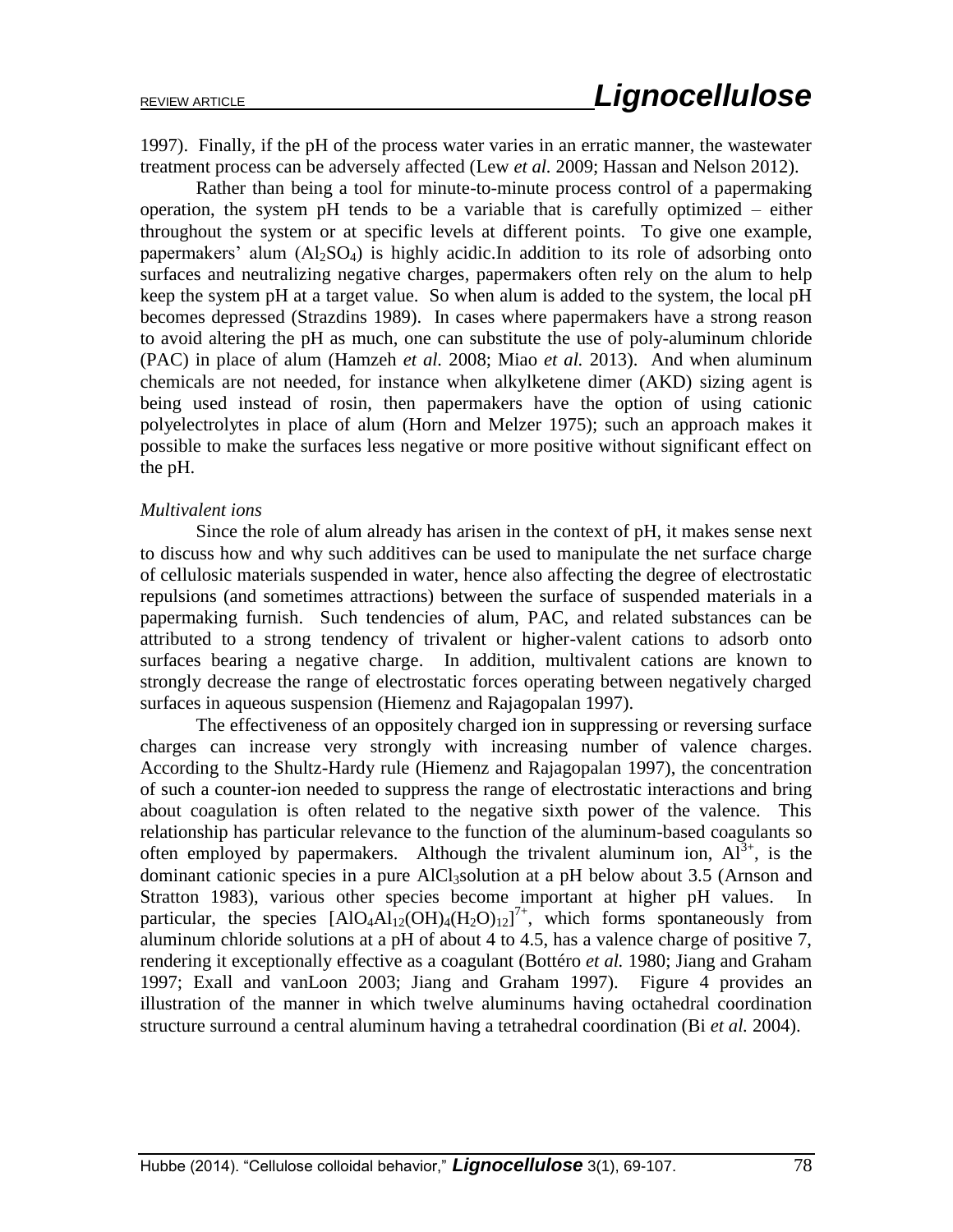

**Fig. 4.** Illustration of compact structure of stable aluminum oligomer

At higher pH (and also strongly affected by the passage of time), progressive interaction of aluminum species in solution with OH-ions eventually leads to neutral  $Al(OH)_{3}$ , which is the dominant form of aluminum present over a wide range of pH between about 5 and 9 (Arnson and Stratton 1983). At yet higher pH, the negative aluminate ion becomes dominant. So although aluminum chemicals can be very effective coagulants, their use is always highly dependent on pH.

To illustrate how profoundly alum can affect the charged character of a papermaking furnish, Fig. 5 is a replotted version of results originally published by Eklund and Lindström (1991). Note that the addition of alum had a profound effect on zeta potential, but the effect was mainly restricted to the pH range of 5.5 to 8 in the case considered.



**Fig. 5.** Effect of pH on the zeta potential of cellulosic fines in the absence (dashed line) and presence (solid line) of aluminum sulfate (freshly added to the suspension just before the measurement). Data replotted from Eklund and Lindström (1991).

As shown by Strazdins (1989), papermakers often can achieve optimum results in use of aluminum-based coagulants such as alum by focusing on the ratio between the aluminum compound and the amount of OH<sup>-</sup> equivalents being added to the system.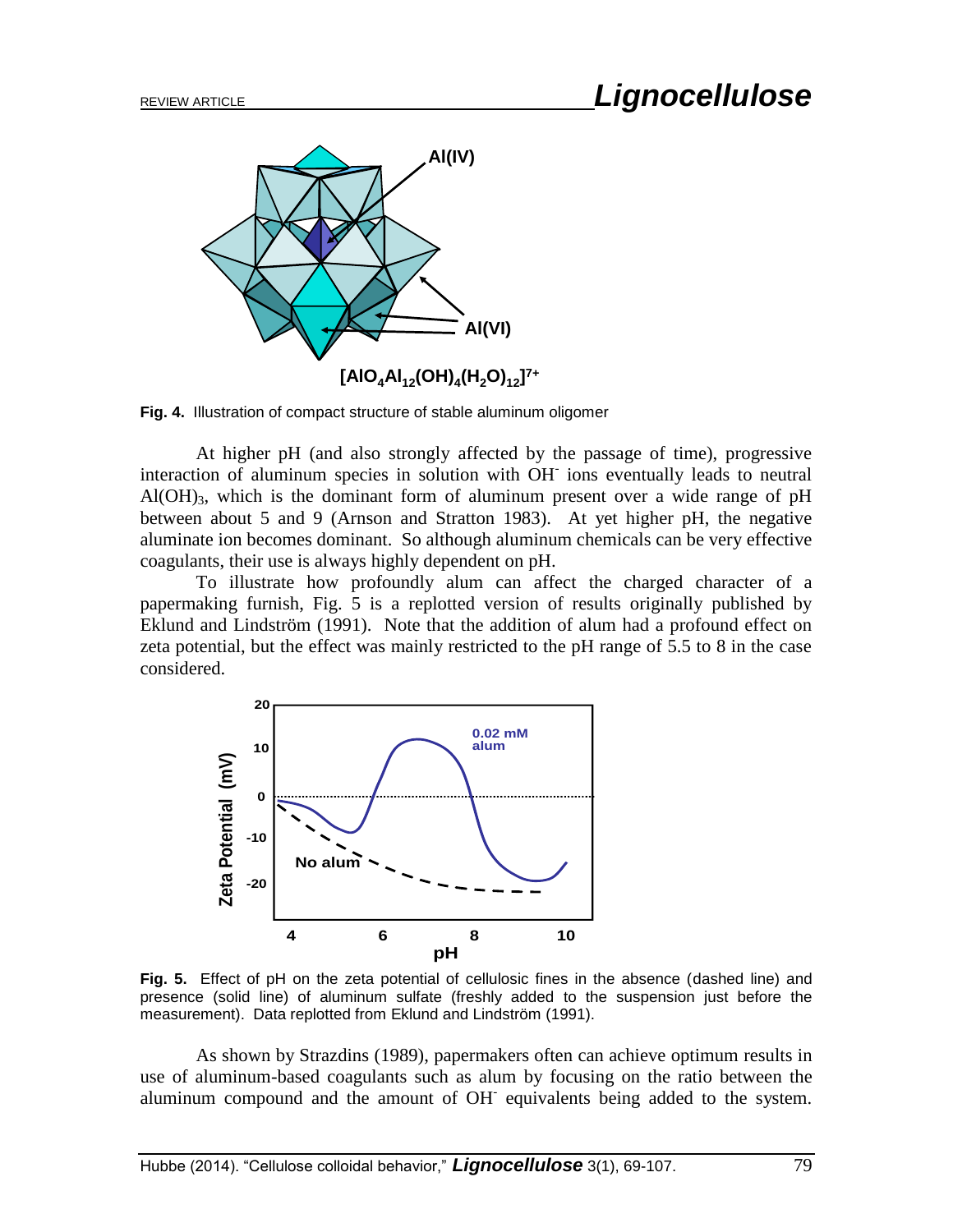Such an approach is preferable over the use of pH as a control variable due to the fact that the aluminum species act as a buffer of the pH. Thus, even when using a well-calibrated pH meter, such data do not generally give a reliable means of optimizing the performance of the Al species. Rather, peak performance often is observed when the ratio of Al to OH is about 1.5, or at least within the range of 1 to 2.

The presence of sulfate ions in the system can shift various aspects of aluminum ionic behavior (Matijević and Stryker 1966; Akitt *et al.* 1972; Strazdins 1989). In particular, whereas the oligomeric ion,  $[AIO_4AI_{12}(OH)_4(H_2O)_{12}]^{7+}$ , can readily reverse the charge of a cellulosic surface from negative to positive, aluminum sulfate is more likely to lead to a neutral charge, rather than strongly reversing the charge. This difference is shown in Fig. 6, which was obtained using a suspension of  $TiO<sub>2</sub>$  particles in the presence of either alum or aluminum chloride, using the electrokinetic sonic amplitude (ESA) method (Hubbe 1993). Such behavior means that aluminum sulfate is inherently userfriendly, tending to neutralize negative surface charges rather than strongly reversing them. Even if an excessive dosage of alum is employed, the papermaker still can enjoy such benefits as enhanced retention of fine matter, more rapid dewatering, and rosinbased sizing during the preparation of paper.



Fig. 6. Dependency of zeta potential of TiO<sub>2</sub>particle on the added amounts of aluminum chloride (solid line) and aluminum sulfate (dashed line). Data from Hubbe (1993).

As papermakers have learned from experience, the point of addition and the degree of dilution can greatly influence the effectiveness of aluminum-based coagulants in the papermaking process. The progressive hydrolysis reactions of OH- with aluminum species require some time to approach equilibrium. In typical situations at pH values of about 4.2 and above it makes sense to add alum relatively late in the papermaking process in order to obtain the greatest impact on drainage and fine-particle retention. Otherwise, a greater proportion of the aluminum is likely to have become converted to neutral  $A I(OH)_{3}$  (or maybe also  $A I O H SO<sub>4</sub>$ ) before the stock arrives at the headbox. In the course of this transition, a substantial contribution to charge neutralization may have been achieved. In cases where the papermakers are attempting to precipitate pitch-like materials onto talc or fibers at an earlier point in the process (Hubbe *et al.* 2006), an earlier point of addition of Al-based coagulants is often justified. For such purposes the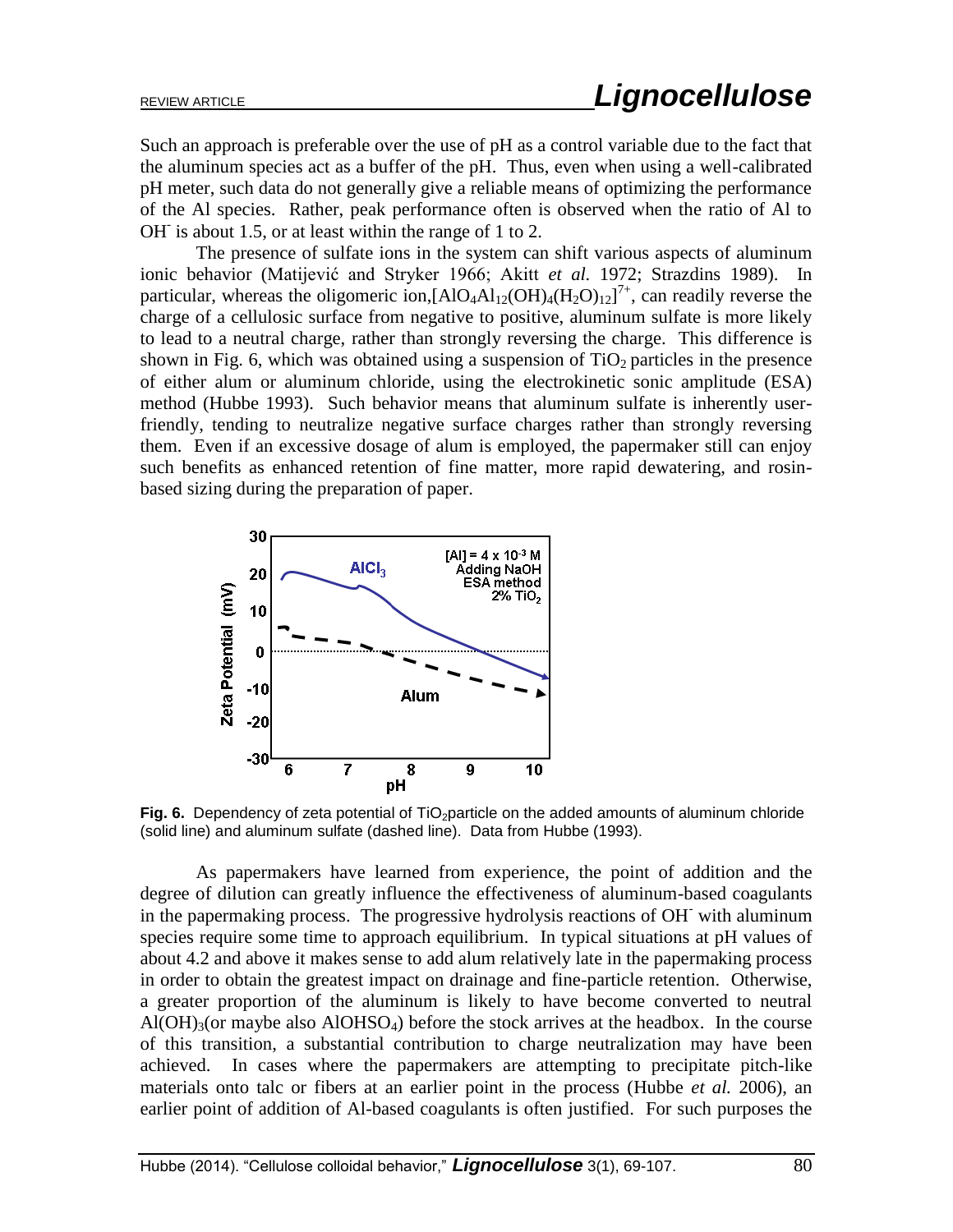papermakers may prefer to have such precipitation occur relatively early in the process, before the sticky or tacky particles have had much opportunity to agglomerate with each other, leading to large and more visible blemishes in the product.

Regarding the dosage of alum, PAC, and related additives, the general rule of thumb is to attempt to neutralize a majority, but not all of the negatively charged dissolved and colloidal substances present in the papermaking furnish (Spence *et al.* 1997; Hubbe *et al.* 2012). Because alum also plays a role in rosin sizing and control of the pH, the optimum level may be higher than what might be predicted based on the requirements for just coagulation.

Regarding pH control, it is generally recommended to first decide upon an appropriate dosage of the aluminum chemical and then to make any needed pH adjustment with either sulfuric acid (Rao and Maheshwari 1980) or a base such as sodium aluminate (Hechler 1974; Thomas 1979) or an alkali source at an earlier point of addition to the process.

#### *High-charge polyelectrolytes*

Given the complexity and pH constraints of the aluminum-based coagulants, as just discussed, papermakers have strong motivation to consider the use of polyamines of various types. Typically such agents are composed of monomers that all bear a positive charge. Molecular masses are often in the range of  $10,000$  to about  $500,000$  g/mole. Though the cationic polyelectrolytes are often more expensive than alum, they avoid problems related to abrupt acidification of the process. In addition, polyamines are much more tolerant of higher pH values used in papermaking. In particular, various quaternary amine type coagulants can be reliably used throughout the pH ranges commonly used by papermakers without significant loss of their cationic character. By contrast, polyethylene-imine (PEI) and polyvinylamine (PVAm) products, which have very high charge densities, become substantially less cationic when the pH is raised to alkaline papermaking conditions (pH 7.5 to 9) (Horn 1980). Thus it makes sense to avoid use of such products in systems where the pH is inherently variable or relatively high. Figure 7 shows some examples of commonly used polymeric coagulants.



**Fig. 7.** Examples of commonly used polymeric coagulants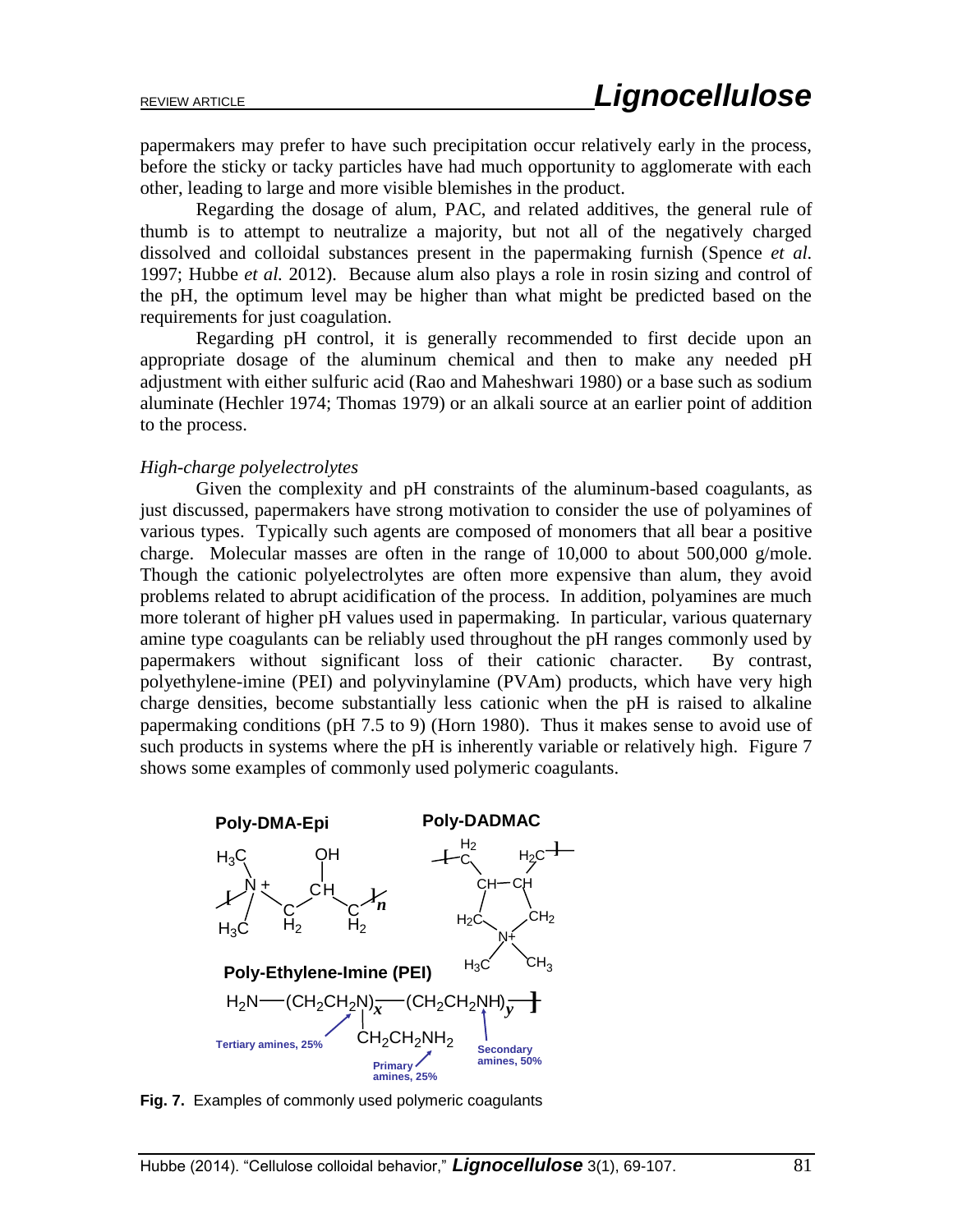Another reason why high-charge cationic polymers are highly regarded by papermakers for various purposes is that they typically display high-affinity adsorption characteristics (Wågberg 2000). In other words, most of the added polyelectrolyte will remain adsorbed on surfaces even if the residual concentration in solution is extremely low. The reason for this high affinity behavior can be attributed to multi-point interaction. The multiple pairwise interactions between cationic sites on the polymer and anionic sites on a solid particle or anionic polyelectrolyte in the system make it unlikely that all of the connections will be released at once, allowing the polyelectrolyte to diffuse away. In addition, when a cationic polyelectrolyte undergoes adsorption, the counterions associated with both the polyelectrolyte and the surface are free to diffuse away from each ion-pair (Wågberg 2000). This mechanism provides positive entropy, which promotes stronger and less easily reversed adsorption. The tendency of high-charge polyelectrolytes to reverse the charge of colloidal systems when they are added in excessive amounts is another consequence of their strong adsorption onto negatively adsorbed surfaces.

## **Types of Coagulation**

When they are asked about the mechanism by which the high-charge cationic agents bring about agglomeration or deposition of finely divided materials suspended in water, the most common response from papermaking technologists tends to be "neutralization of surface charges". It is much less common to hear any reference to patch-wise reversal of charges, leading to localized attractions. The following two subsections will show that although charge neutralization is an important mechanism, the charged patch mechanism is more likely to yield highly advantageous effects in a typical papermaking operation.

#### *Charge neutralization*

In principle one can bring about sticking collisions, agglomeration, or deposition of a suspension of charged polymers by either neutralizing or otherwise reducing the effects of ionically charged groups at the surface. In the complete absence of charge interactions, the interactive forces between adjacent surfaces may be dominated by attractive van der Waals – London dispersion forces (Visser 1972).

As was noted in Table 1, one of the simplest ways to minimize electrostatic effects is to add a high concentration of simple salts. Simple ions such as  $Na^+$ ,  $Ca^{2+}$ , Cl, and SO<sub>4</sub><sup>2</sup> screen the expected electrostatic repulsion between like-charged surfaces in aqueous suspension. The effective range of such repulsions can be estimated from the Debye-Hückel length,  $\kappa^1$ ,

$$
\kappa^1 = 1 / [\Sigma_i (z_i^2 n_i) 4\pi e^2 / (\varepsilon kT)]^{1/2}
$$
 (4)

where  $\kappa^{-1}$  is a measure of the range of double-layer electrostatic forces, *z* is the valence of the ion of type "i" being considered,  $n_i$  is the solution concentration of that ion,  $e$  is the charge of an electron,  $\varepsilon$  is the dielectric constant,  $k$  is the Botzmann constant, and  $T$  is the absolute temperature.The summation is made over all of the ions present in the solution. The equation predicts that the range of double-layer forces will decrease with increasing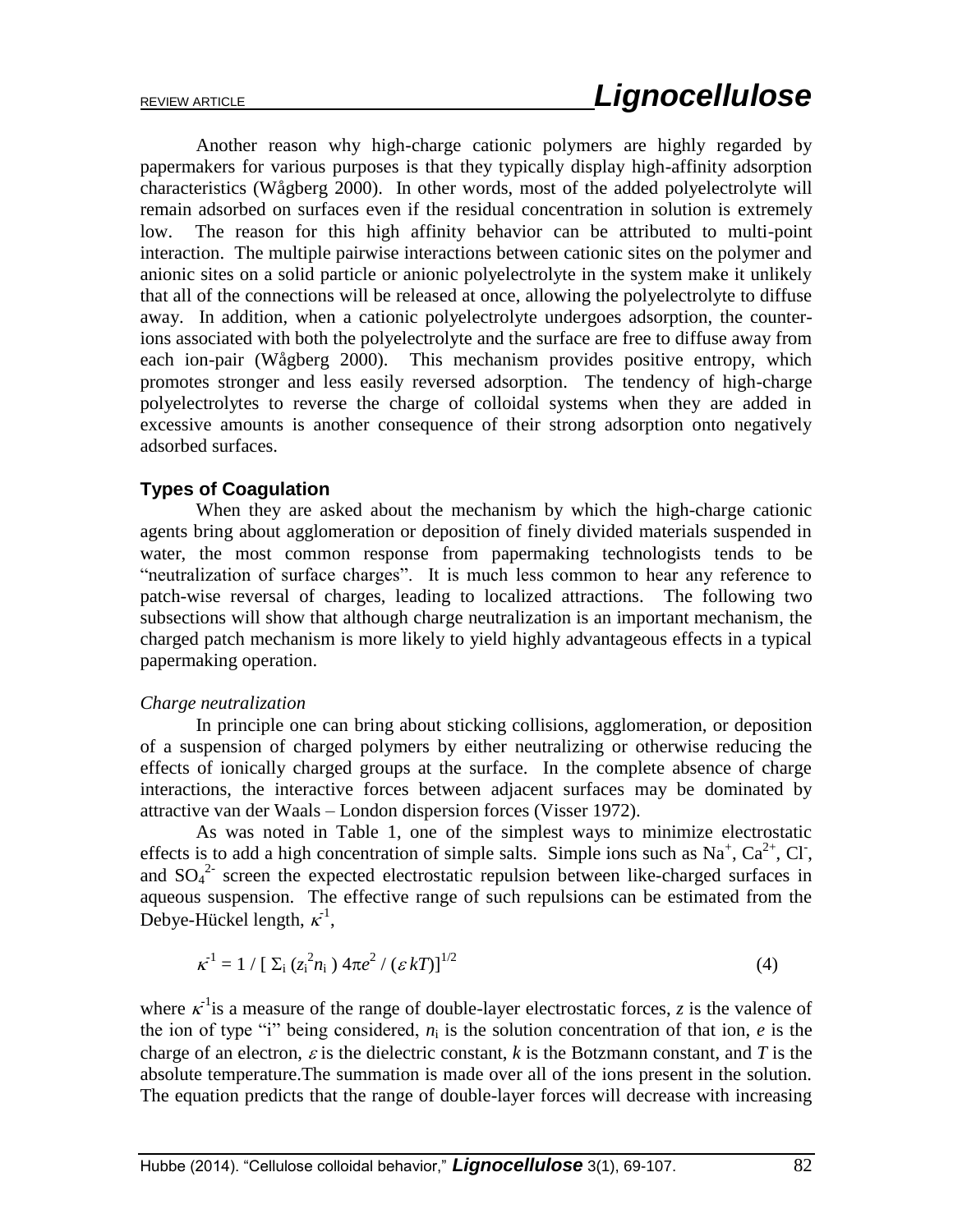ion concentration in solution, thus leading to increased coagulation. But such an approach would require conversion of fresh water to salty water, which is highly undesirable from an environmental perspective. Alternatively, in the case of cellulosic materials one could achieve charge neutralization by reducing the pH to about 3; such an approach tends to yield highly embrittled and yellowed paper, as well has causing corrosion of various steels used in the equipment. After these various undesirable options are ruled out, most papermakers rely almost completely on certain tried-and-true additives as already mentioned, *i.e.* alum, PAC, and polyamines. These additives meet the requirements of high cationic charge density and a strong adsorption tendency on negatively charged surfaces. But in addition, if one is truly aiming for a charge neutralization effect, then the molecular size ought to be sufficiently small that one achieves a relatively uniform distribution of net charge over the exposed surfaces.

Some of the clearest examples of the charge neutralization mechanism leading to the attachment of fine materials onto cellulosic fibers are those that have been published by Strazdins (1994) and Kratohvil *et al.* (1969). Katohvil *et al.* (1969) showed that purified cellulose particles (microcrystalline cellulose) could be coagulated by adding sufficient amounts of salt ions. Their results are depicted in Fig. 8. As shown, compared to other suspended materials, the colloidal cellulose was less sensitive to the valence of the cations in the electrolytes employed. This difference can be tentatively attributed to a relatively low charge density of the relatively pure cellulosic surfaces that were under study. A relatively low charge density on the cellulose provides less opportunity for multivalent counter-ions to display their ability to form complexes with groups of two or more anionic groups bound to the surface.



**Fig. 8.** Examples showing the manner in which cellulosic surfaces were less sensitive to the valence of counter-ions, compared to some types of suspended solids that have been more frequently employed when studying colloidal stability and coagulation. Note that results corresponding to cellulosic particles were plotted with solid lines. Other systems are represented by dashed line. Data are replotted from Kratohvil *et al*. (1969).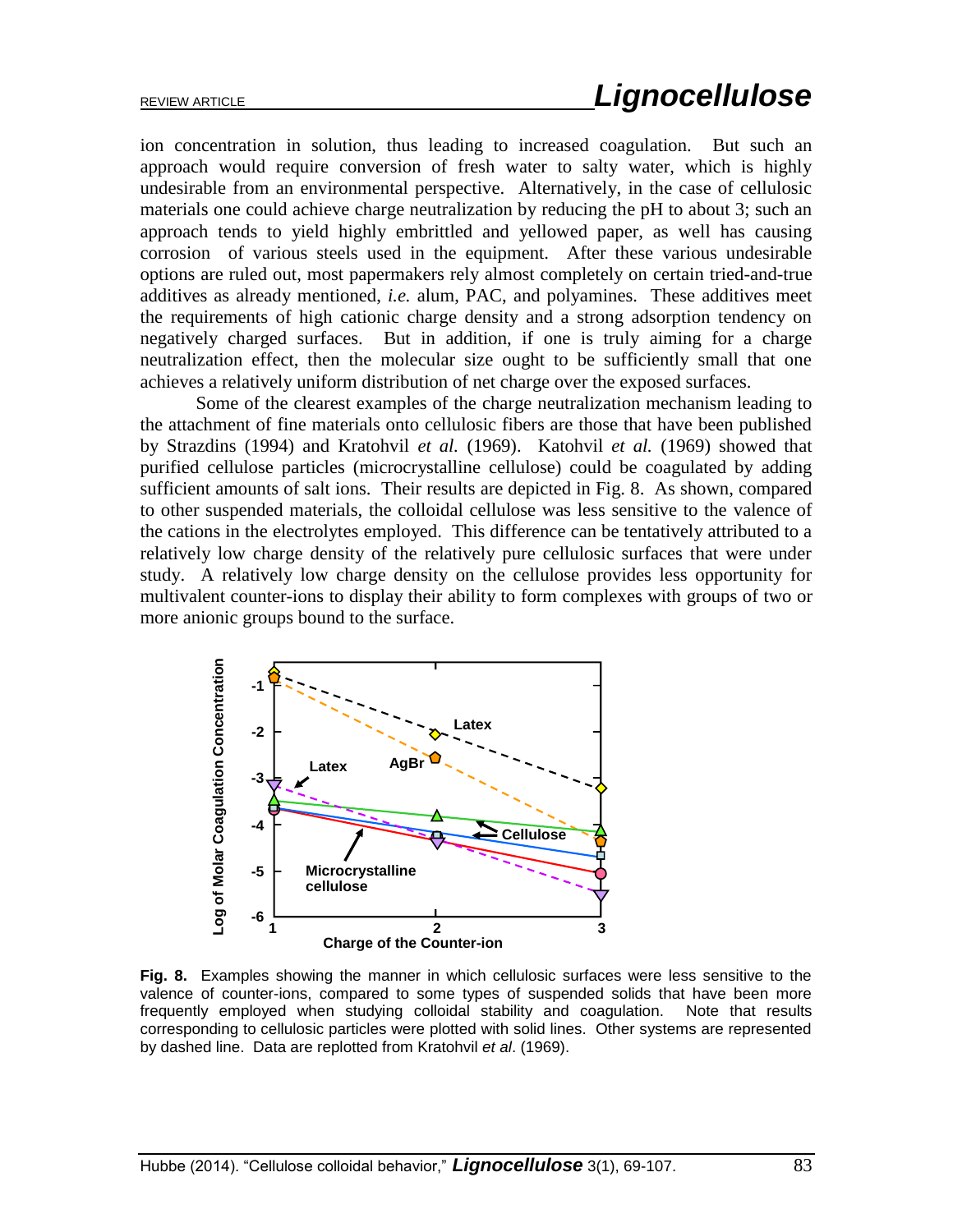### *Charged patches*

Results of certain laboratory studies have raised doubts that the charge neutralization concept, as just outlined, would be able to explain some of the most important effects related to the use of high-charge cationic polyelectrolytes in papermaking. For instance, several studies have shown that such polyelectrolytes having relatively high molecular mass typically out-perform analogous polymeric additives of lower molecular mass (Alince and Robertson 1974; Gruber *et al.* 1996; Tripattharanan *et al.* 2004; Mosse *et al.* 2012). Such advantages can include higher fine-particle retention or faster dewatering at a given dosage, and/or equivalent performance at a lower dosage. Also it has been found that higher-mass highly charged cationic polymers can be much more effective in reducing the water retention value of certain refined cellulosic fiber suspensions (Ström and Kunnas 1991), a finding that is inconsistent with the usual explanations given to explain such effects (Scallan 1983; Swerin *et al.* 1990; Fält and Wågberg 2003). It appears that such reductions in water retention value involve a strong coagulation effect, which is different from the expected charge neutralization explanation often given for the reduced swelling of the treated cellulosic fibers in aqueous suspension.

As noted by Sandell and Luner (1974) and Goossens and Luner (1976), greater effectiveness of higher-mass highly cationic polymers in terms of destabilizing papermaking fiber suspensions can be explained based on a mechanism in which the adsorption of the additive leads to local reversal of ionic charge, leaving at least some of the adjacent areas in their negatively charged condition. The theory had been earlier enunciated by La Mer and Healy (1963) for analytically pure "model" colloidal systems.The concept appears to have been first convincingly demonstrated by Kasper (1971) and by Gregory (1973). According to these researchers the greatest rate of agglomeration can be expected when approximately half of the surface area is covered and the other half remains with its original sign for charge. The dependency of coagulation on the fractional coverage of the surfaces by oppositely charged polyelectrolyte is given by (La Mer and Healy 1963),

$$
dn_0/dt = kn_0^2 \theta (1 - \theta) \tag{5}
$$

where $n_0$  is the number concentration of individually dispersed particles,  $k$  is the rate constant for coagulation, and  $\theta$  is the fraction of the surface that is covered by oppositely charged polymer.

The reason that larger patches are generally more effective than smaller patches is due to the problems of attempting to fit complex mosaic patterns of charge such that oppositely charged areas face each other. Also, if the charged patches are small relative to the range of the electrostatic forces, then the electrostatic effects would merely become averaged, giving an effect approaching that of simple neutralization of the charges. It is likely that a similar effect of blurring and averaging the charge effects of a colloidal particle results from the random spinning of the particles due to their thermal energy (a form of Brownian motion).The first detailed characterization of the dimensions and shape of charged patches was reported by Horn and coworkers (Pfau *et al.* 1999; Horn 2001), who used atomic force microscopy (AFM) to characterize large adsorbed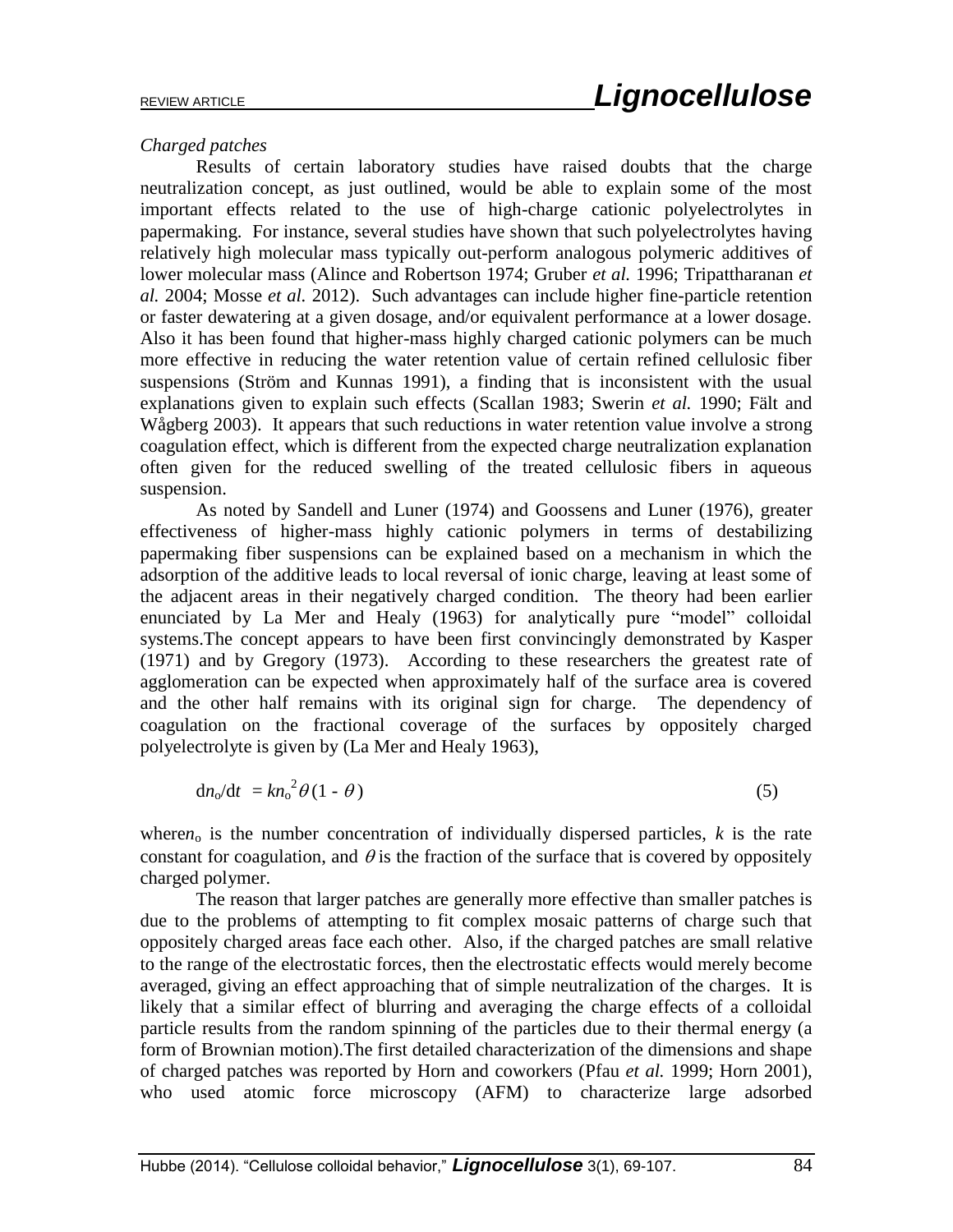polyethyleneimine (PEI) molecules on latex particles. Those patches were found to have a "pancake"-type shape, with a width in the range of 23 to 60nm and a thickness or "height" from the surface of about 0.6 to 1.5 nm (Pfau *et al.* 1999).

The effects of highly charged cationic additives on the agglomeration of aqueous suspensions can by very sensitive to the time of equilibration. Figure 9 shows a particularly interesting example of such findings (Goossens and Luner 1976). The cited authors employed a low-mass cationic polymer (only 60,000 g/mole) to coagulate a suspension of microcrystalline cellulose. As shown, when the results were evaluated just 30 seconds after the initial mixing, the maximum reduction in light absorbance (effectively a reduction in turbidity due to settling after coagulation) was observed with a polymer dosage of just 50 µg/L. But the optimum dosage then shifted to the higher values of 130, 250, and 400 µg/L when the system was evaluated after 3, 15, and 60 min, respectively. The results can be attributed to an expected gradual redistribution of the very-low-mass coagulant into the interior pores of the microcrystalline cellulose, which is composed of clusters of much smaller primary crystallites. The results also were consistent with strong decays in the zeta potential from initial positive values toward the negative direction in each case.



**Fig. 9.** Effect of time on the optimum dosage of high-charge cationic polymer needed to maximize coagulation of a microcrystalline cellulose suspension. Data replotted from the work of Goossens and Luner (1976).

#### **Flocculation**

Relatively strong inter-particle attachments can be created by use of very high mass linear polyelectrolytes, especially if their charge is opposite to that of at least some of the areas on the surfaces of particles in the suspension (Hubbe *et al.* 2009; Jiang and Zhu 2014). The effects of such macromolecules is so important in papermaking applications that the term "retention aid" are often used as a synonym for this kind of additive.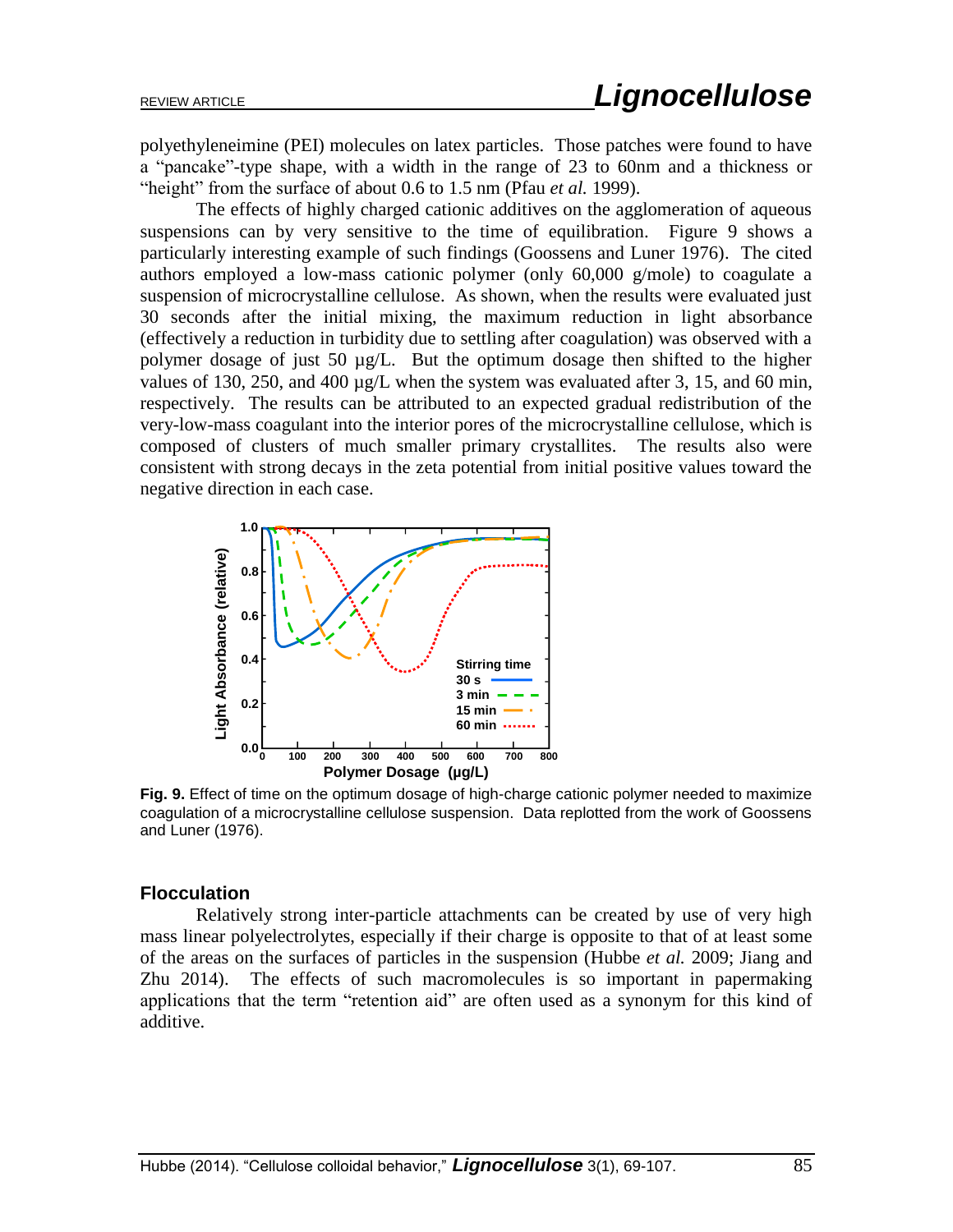

**Fig. 10.** Illustration of an oil-free aqueous dispersion of water-soluble polyelectrolytes, which is restrained from going into solution by the presence of a sufficient concentration of salt

For various reasons the retention aid molecules need to be highly diluted (*e.g.* lower than 0.1% solids) before addition to the thin stock shortly before the headbox of a paper machine. A higher solids content of the solution imparts an excessively high viscosity and also can result in inefficient mixing of the additive with the fiber suspension. To allow shipping of the material at a very high solids level (to save transportation costs and to be able to pump the mixture easily), retention aid products are often prepared and shipped in an emulsified form (Armanet and Hunkeler 2007; Jiang and Zhu 2014). The conventional approach results in small aqueous droplets of polyelectrolyte dispersed in a paraffin solvent. Another option is to employ a sufficiently high salt concentration to suppress the solubility of the polymerized product in the aqueous phase of the formulation (Pelzer 2008). Such a strategy is illustrated in Fig. 10, which depicts sub-micrometer "gel balls" of acrylamide copolymer dispersed in a saline solution. In any case, such concentrates need to be carefully diluted, with high dilution ratios, to fully invert the emulsion and to allow the macromolecules to uncoil themselves as they dissolve into the aqueous phase.

#### *Bridging interactions*

The term bridging goes back to the foundational work by La Mer and Healy (1963) and Gregory (1973). The original idea was that a very long polyelectrolyte chain would be able to span the gap between like-charged particles in a suspension, thus overcoming electrostatic forces tending to hold the surfaces apart from each other. More generally, the term is applied to systems in which the polyelectrolyte is long enough to adsorb onto two facing surfaces simultaneously (Tripattharanan 2004; Hogg 2013). Another piece of evidence in support of a bridging type of flocculation is the fact that in some systems the rate of agglomeration can exceed that which is theoretically possible based on a simple model of sticking collisions between particles; rather, the rate of flocculation seems to be enhanced by the fact that very-high-mass flocculants can extend a relatively long distance outwards from a surface into the suspending medium (Walles 1968).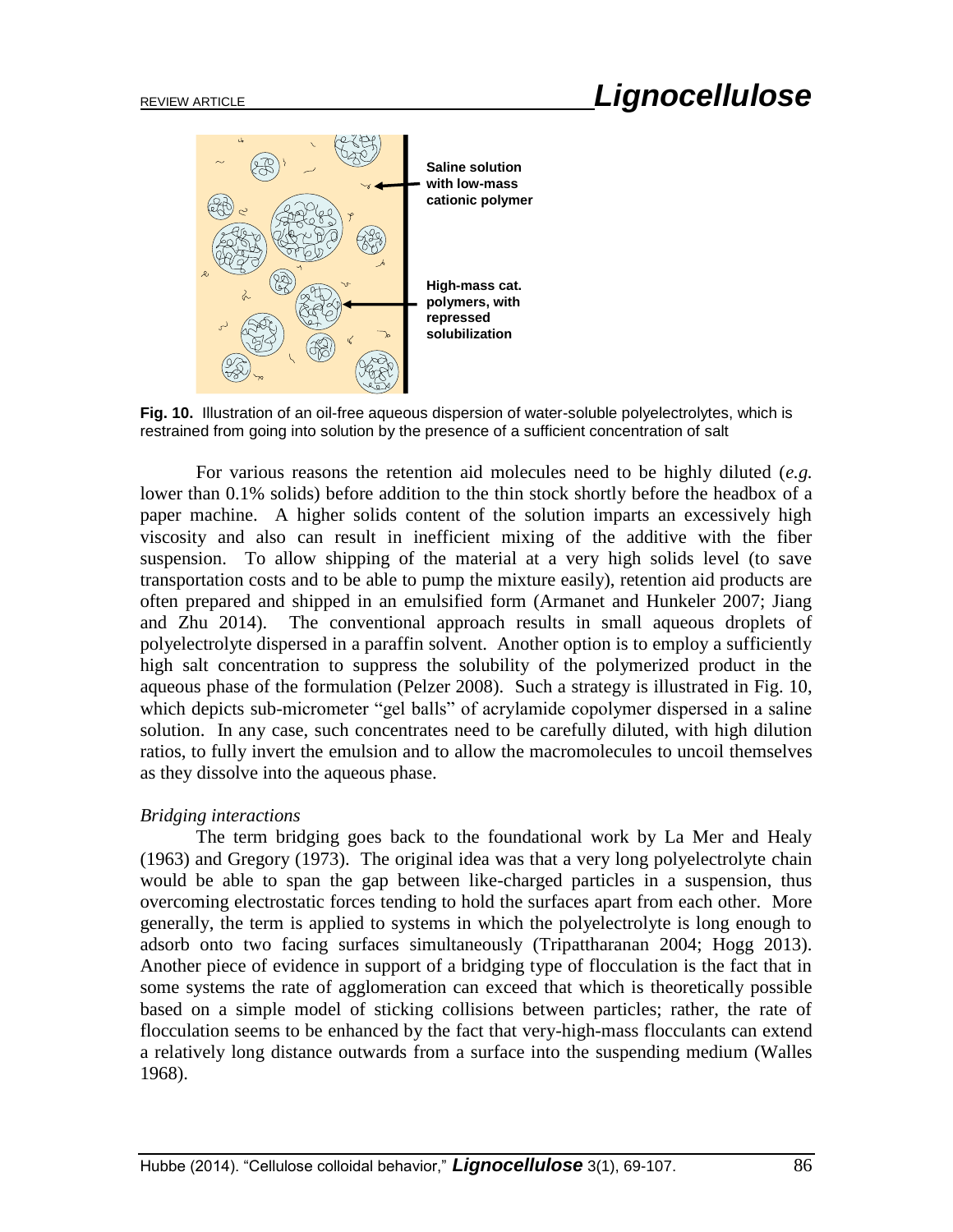A further defining characteristic of polymer bridge-type interactions is their irreversibility; once sufficient hydrodynamic forces have been applied to break down such attachments, the system is then unable to achieve the same strength of bonding again if and when the surfaces come into repeated contact. Two phenomena appear to be involved in such irreversibility. First, mechanical detachment can be expected to break covalent bonds in the polyelectrolyte chains (Sikora and Stratton 1981; Ödberg *et al.* 1993; Tanaka *et al.* 1993). Second, the polyelectrolytes can be expected to become increasingly matted down onto the surfaces in the course of time, meaning that there will be fewer tails and loops of polyelectrolytes extending into the solution phase and therefore able to participate in a bridging interaction. The latter mechanism is in agreement with an observed decrease flocculating ability of adsorbed polyelectrolyte with the passage of time (Pelssers *et al.* 1990).

Figure 11 provides an example, showing how the bridging mechanism compares to various other mechanisms of retention of fine particles. The data shown come from a study by Tripattharanan *et al.*(2004). The chemical dosage of each of the systems compared had been optimized to achieve the greatest reduction in filtrate turbidity, which can be viewed as an indication of the effectiveness of the retention aid system. The furnish consisted of 45% bleached kraft fiber, 25% fiber fines, and 30% precipitated calcium carbonate filler. The device employed in the testing was a Positive Pulse Jar (PPJ), which attempts to simulate the effects of hydrofoils on a paper machine. The "preshearing" (see inset to the figure) involved exposure either to moderate impeller stirring or to the lowest setting of a kitchen blender for 30 seconds, just before the start of the retention test. As shown, the control (untreated) system yielded the highest turbidity of the filtrate, indicating the lowest efficiency of fine-particle retention on the fibers. The chemical system providing "charge neutralization" did not provide a statistically significant improvement relative to the control. Substantial decreases in filtrate turbidity were obtained when employing either of the two bridging treatments tested  $-$  a singlepolymer treatment with cPAM or a dual-polymer treatment consisting of a high-cationic polymer followed by aPAM. Most notably, very effective retention also was exhibited in a system treated just with a high-charge and moderately high mass cationic copolymer of ethylene-imine – giving a charged-patch type of flocculation.



**Fig. 11.** Comparison of filtrate turbidities, as a measure of the effectiveness of different archetypal retention aid systems, using a Positive-Pulse Jar apparatus with optional exposure of the suspension to shearing in a blender. Data are from Tripattharanan *et al*. 2004.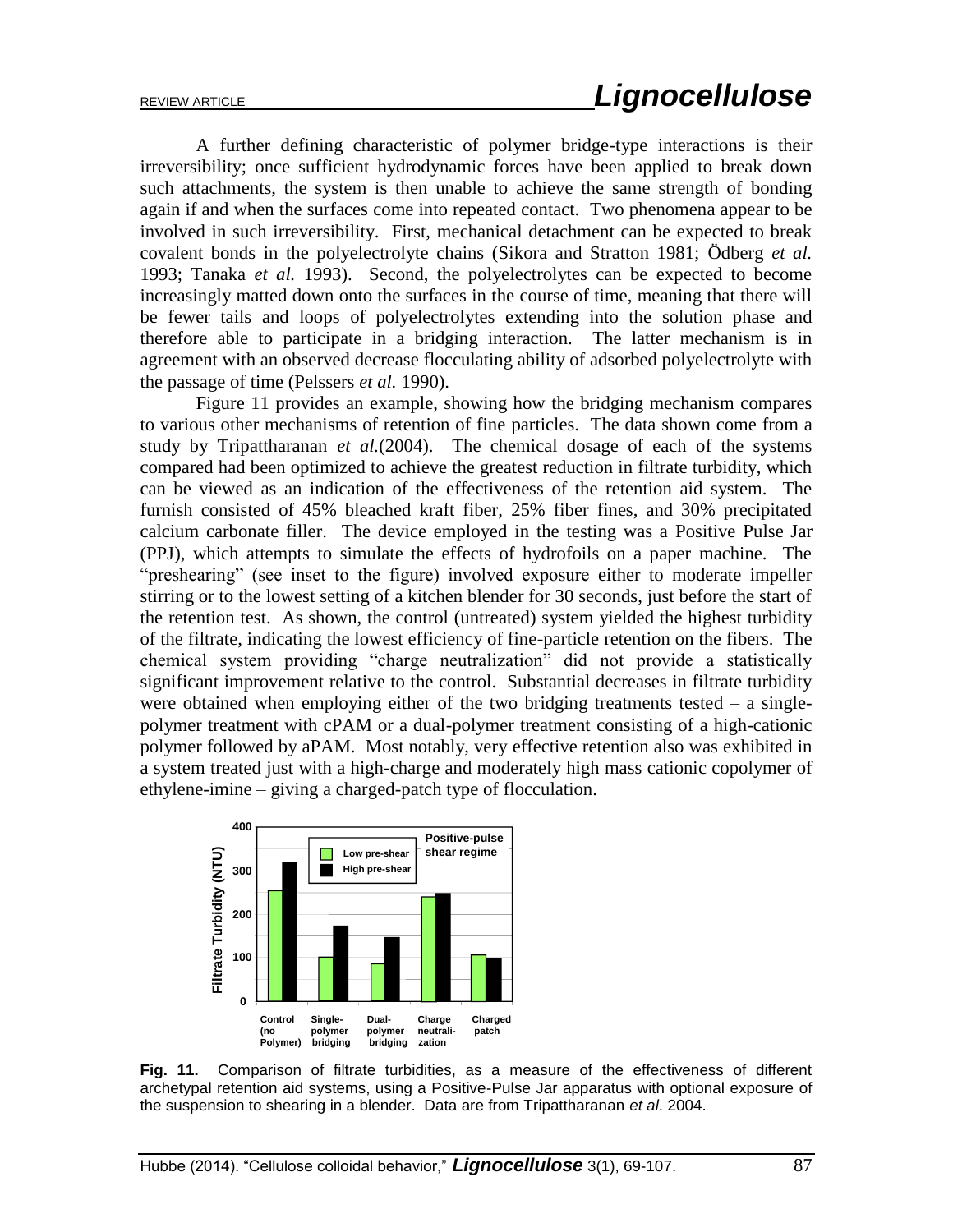### *Hydrodynamic selection*

The state of agglomeration of various particles and fibers needs to be optimized with great care so that in the last moments before preparation of a papermaking furnish one achieves an optimum balance between attachment of fine particles onto cellulosic surfaces and avoidance of excessive bridging attachments between adjacent fibers. Such a situation will tend to achieve a relatively good compromise between sufficiently high efficiency of retention of fine particles while avoiding a flocculated appearance of the resulting paper. Given the fact that one of the key goals of adding coagulants and/or flocculants to a paper machine system usually includes holding fine particles onto cellulosic surfaces, the goal of also achieving a high level of dispersion of the fibers in the system can at first seem to be contradictory. However, as shown in earlier work(Sikora and Stratton 1981; Hubbe and Wang 2002), one of keys to achieving the combined goals is to take advantage of high levels of hydrodynamic shear at different points in the unit operations of a typical paper machine. Exposure of the flocculated fibers to shear will tend to separate the fibers from each other, leading to a well-dispersed suspension of fibers and a relatively uniform sheet of paper. Once polymer bridges have been broken, any subsequently formed attachments among the fibers will not be as strong as the first time (Unbehend 1976; Hubbe 2000)

Earlier work has shown that, under matched conditions, larger particles tend to be dislodged from surfaces at lower levels of hydrodynamic shear compared to smaller particles (McKenzie 1968; Stratton 1983; Hubbe 1986; Hubbe and Wang 2002). The relationship and its underlying mechanism were quantified by Hubbe (1985), who studied the shear forces needed to detachdifferent sizes of  $TiO<sub>2</sub>$  spheres (very narrow size distributions with radii from 144 to 704nm) from cellulose film or glass surfaces exposed to turbulent shear flow. It was shown both theoretically and experimentally that the shear stress required to bring about detachment was inversely proportional to the 1.5 power of particle diameter.The phenomenon is represented in Fig. 12. Briefly stated, the effect is due to the greater mechanical advantage provided by the larger particles when hydrodynamic forces act on them to impart a rolling motion. Though the circumstances encountered in practical papermaking operations are unlikely to fulfill the details of geometry of the cited work, one can expect that the same general relationship will remain valid. In fact, when two fibers happen to be bound together by polymer bridging at a single point, such an attachment would be expected to be highly vulnerable to disruption by hydrodynamic shear according to the type of analysis used in the cited work (Hubbe 1985, 2007).

Finding a suitable set of coagulant and flocculent products, dosages, and sequential points of addition to a papermaking system can be viewed as an optimization or as a tuning process. In principle one would like to use a set of treatments that is effective enough to bind 100% of filler particles, sizing agent emulsion droplets, *etc.* to cellulosic surfaces, while at the same time any bridges created between cellulosic fibers are to be 100% broken apart by hydrodynamic shear before the formation of the paper sheet. The vulnerability of polymer bridges to irreversible breakage of covalent bonds (Sikora and Stratton 1981; Tanaka *et al.* 1993; Hedborg and Lindström 1996; Hubbe 2007) plays an essential role in such an optimization. In practice it is common for papermakers to run trials on the paper machine, manipulating such variables as the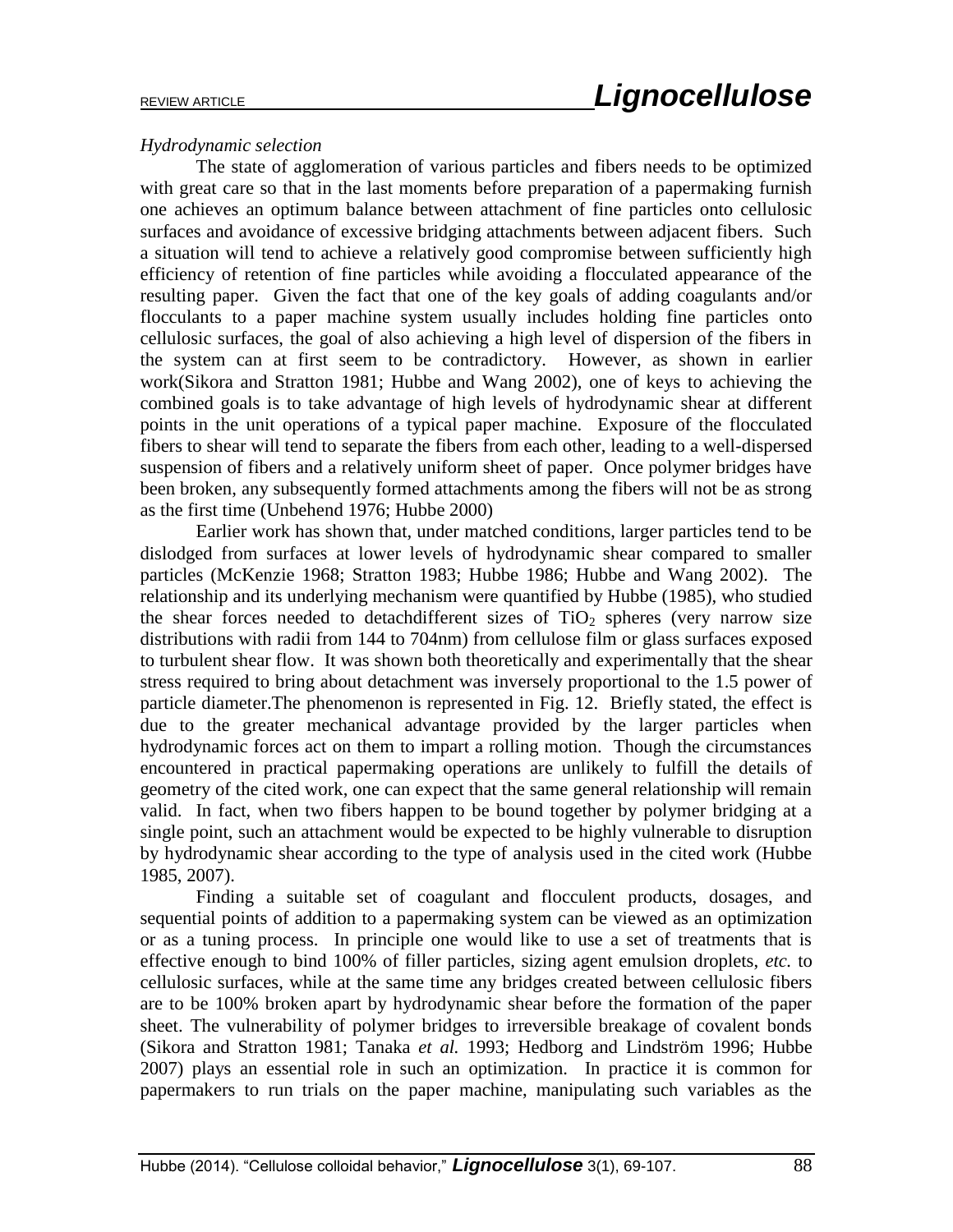retention aid's dosage, molecular mass, or charge density until arriving at a combination that seems well fitted to the existing papermaking equipment, the grade of paper being made, and such concerns as costs of materials, operating efficiencies, drainage rates, *etc.*



**Fig. 12.** Schematic illustration of the relationship between the size of an attached particle and the hydrodynamic shear stress required to initiate a rolling motion, as the first step in its detachment. Higher shear is required to detach smaller particles according to this mechanism.

An example of the principle just explained is given by some data presented by Britt and Unbehend (1976). As shown in Fig. 13, these authors evaluated the efficiency of fines retention, employing their "dynamic drainage/retention jar" apparatus. In the series of tests shown, the authors varied the combined amount of polyethylene-imine (PEI) followed by anionic acrylamide copolymer (aPAM). As shown, depending on the dosage selected, it was possible to achieve a wide range of retention targets over a wide range of hydrodynamic shear levels.



**Fig. 13.** Replotted data from Britt and Unbehend (1976) showing that by varying the added amounts of retention aid polymers it is possible to tune the system's ability to withstand different levels of hydrodynamic shear, depending on the characteristics of a paper machine system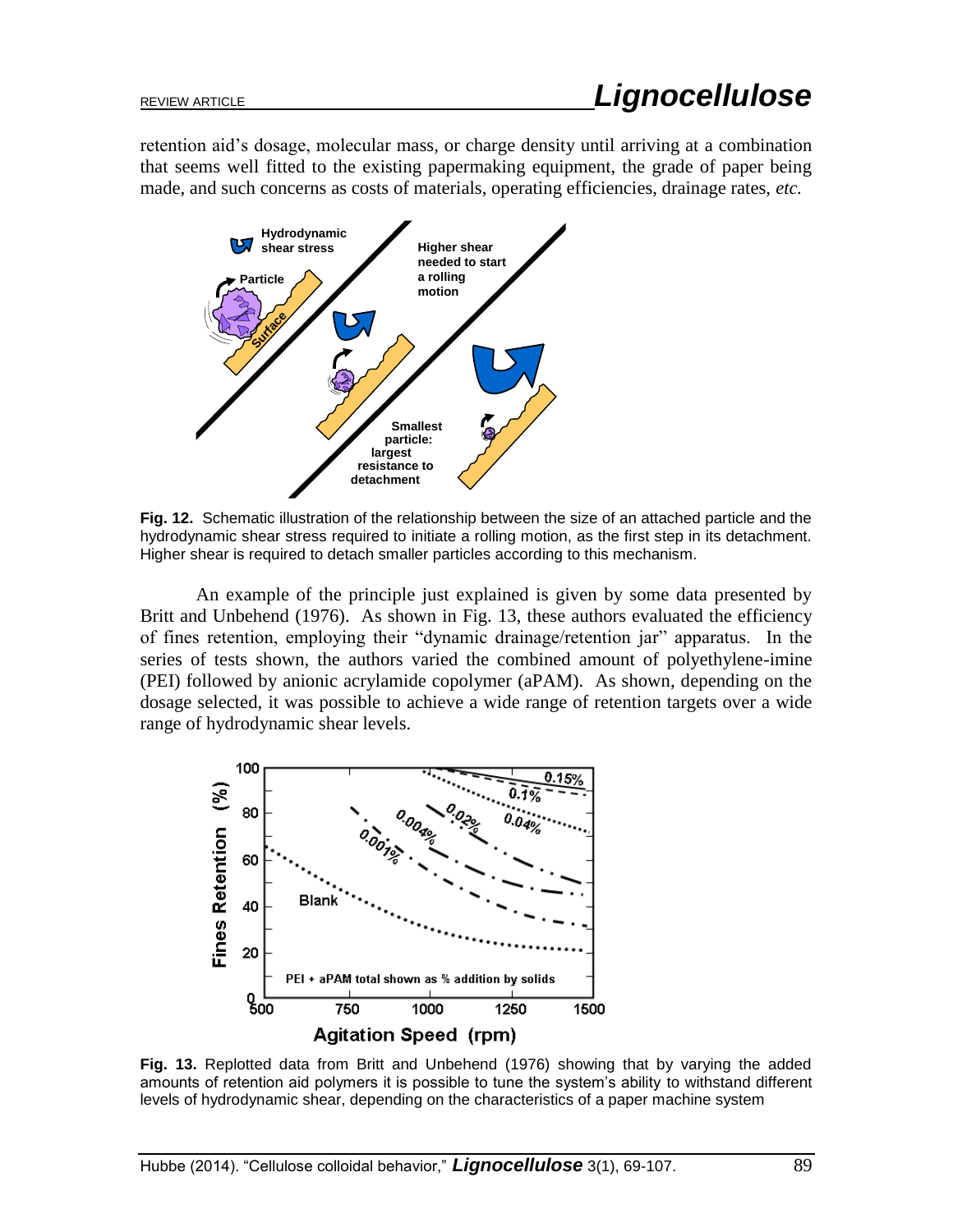## **Microparticle Systems**

Starting in the 1980s a major new class of additive began to be widely used on paper machines as a means of manipulating colloidal behavior. The terms "microparticles" and "nanoparticles" have come into common use by papermakers when referring to certain colloidal silica and montmorillonite (bentonite) particles that have been synthesized or selected for use in promoting dewatering and retention on paper machines (Andersson and Lindgren 1996; Wågberg *et al.* 1996; Asselman and Garnier 2001). In addition, certain highly cross-linked acrylate-type polymers, which sometimes have been referred to as "micropolymers", can perform essentially the same function. The products in major use share the characteristics of (a) extremely high surface area, consistent with at least one dimension being in the size range of about 1 to 10 nm, (b) very strong negative charge, and (c) solid-like or gel-like character (Hubbe 2005a). Since all of the major microparticles have the same sign of (negative) charge as untreated cellulosic materials, they have no effect in the absence of a cationic polyelectrolyte. Indeed, their main function always relates to how they undergo a process similar to polyelectrolyte complex formation, except that the negatively charged party to that interaction happens to have a fixed three-dimensional structure. It appears that the strong dewatering effects associated with the use of microparticles are related to a tendency of CPAM or cationic starch molecules to locally wrap themselves around the microparticles. This process causes the polyelectrolyte coils to contract, wringing water from the system (Hubbe 2005a). In support of this concept, Carlson (1990) reported that addition of silica sol particles to a suspension of microcrystalline cellulose that had been flocculated by cationic starch caused an immediatedecrease in the turbidity, consistent with a decrease in aggregate size.

The classical strategy for use of microparticles follows from the earlier discussion of CPAM addition and the selective breakage of polymer bridges between fibers, while attempting to leave other polymer bridges mostly intact. Thus it is common, when using microparticle systems, to move the addition point for a cPAM retention aid to just before the pressure screens (Langley and Litchfield 1986; Hubbe 2005a). Such an addition point ensures that any fiber flocs are broken up as the stock passes through the screen openings (Hubbe and Wang 2002). Then, at an addition point after the pressure screen (often a "ring header"), the microparticle is jetted into the stock stream as a dilute suspension. Such a system is represented in Fig. 14.

Whether the microparticle treatment mainly helps to promote dewatering or whether it also contributes to a higher first-pass retention depends a lot on the shape of the particles. Studies have shown that a pronounced enhancement in dewatering can be achieved by use of single-particle "sol" colloidal silica products together with cationic starch (Sunden *et al.* 1983; Au and Thorn 1995). By contrast, if one wants to achieve enhanced retention of fine particles in addition to enhanced dewatering, then a structured, chain-like colloidal silica particle type is recommended (Andersson and Lindgren 1996; Harms 1998). Alternatively, a combination of both drainage and retention enhancement can be achieved when using montmorillonite products (Langley and Litchfield 1986; Asselman and Garnier 2001). The key appears to be that a high aspect ratio of the microparticle can particulate in a special type of bridging interaction that involves cationic polymer loops or tails extending from adjacent surfaces (Hubbe 2005a).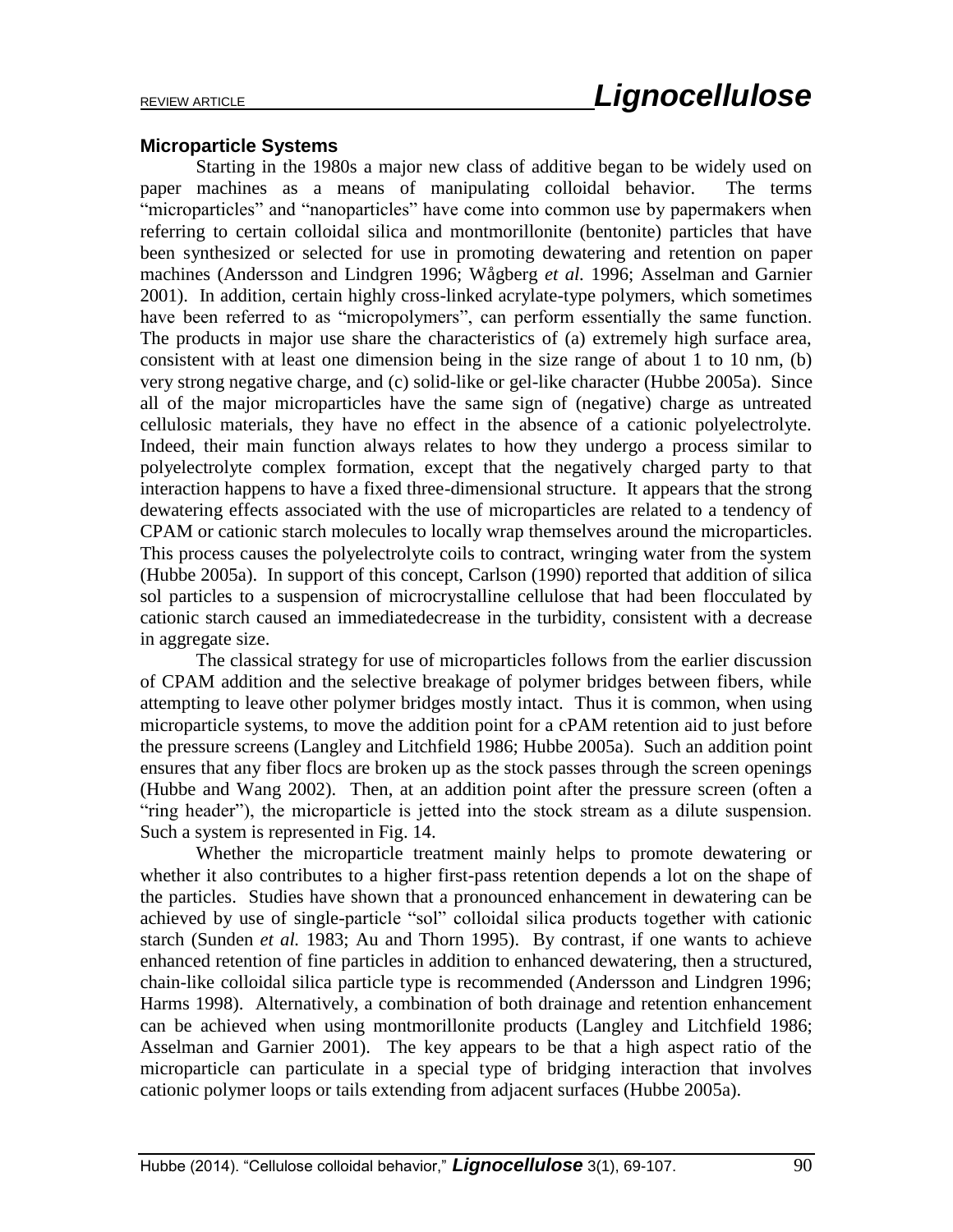

**Fig. 14.** Left:Simplified diagram of paper machine system employing the most common sequence of addition for a cationic flocculant (pre-screen), followed by a microparticle additive (postscreen), for the purpose of promoting faster dewatering. Right: Conceptual diagram showing how loops of a cationic polyelectrolyte (retention aid or starch) can wrap themselves around negatively charged microparticles, causing contraction at a nano-scale and wringing water from the system.

Figure 15 provides an example showing how a microparticle product having a high aspect ratio can increase the levels of retention that can be achieved with a combination of cPAM and the microparticle. The left-hand frame compares the shapes of typical unstructured (sol-type) colloidal silica *vs.* structured (fused into chains by a partial gelling process) colloidal silica. Unpublished studies have shown much greater increases in the efficiency of fine-particle retention when using the structured silica, rather than soltype silica, as part of a retention program based on cPAM. As another example, the bentonite (sodium montmorillonite), when added to a system that had been treated with cationic PAM having the right charge density, yielded higher retention efficiency (Miyanishi 1999).



**Fig. 15.** Left: Schematic comparison of colloidal silica products having different degrees of being fused together as chains, *i.e.* "structure." Individual "sol" SiO<sub>2</sub> is compared to "structured" gel-type SiO2. Right: Effect of bentonite (sodium montmorillonite) addition on first-pass retention following treatment of papermaking furnish with cPAM (data from Miyanishi 1999).

During implementation of a microparticle dewatering and retention program one of the most critical aspects is to achieve an optimal and controlled charge balance. Various studies have shown that the greatest benefits in terms of dewatering are achieved when the zeta potential of the final mixture is near to neutral or slightly negative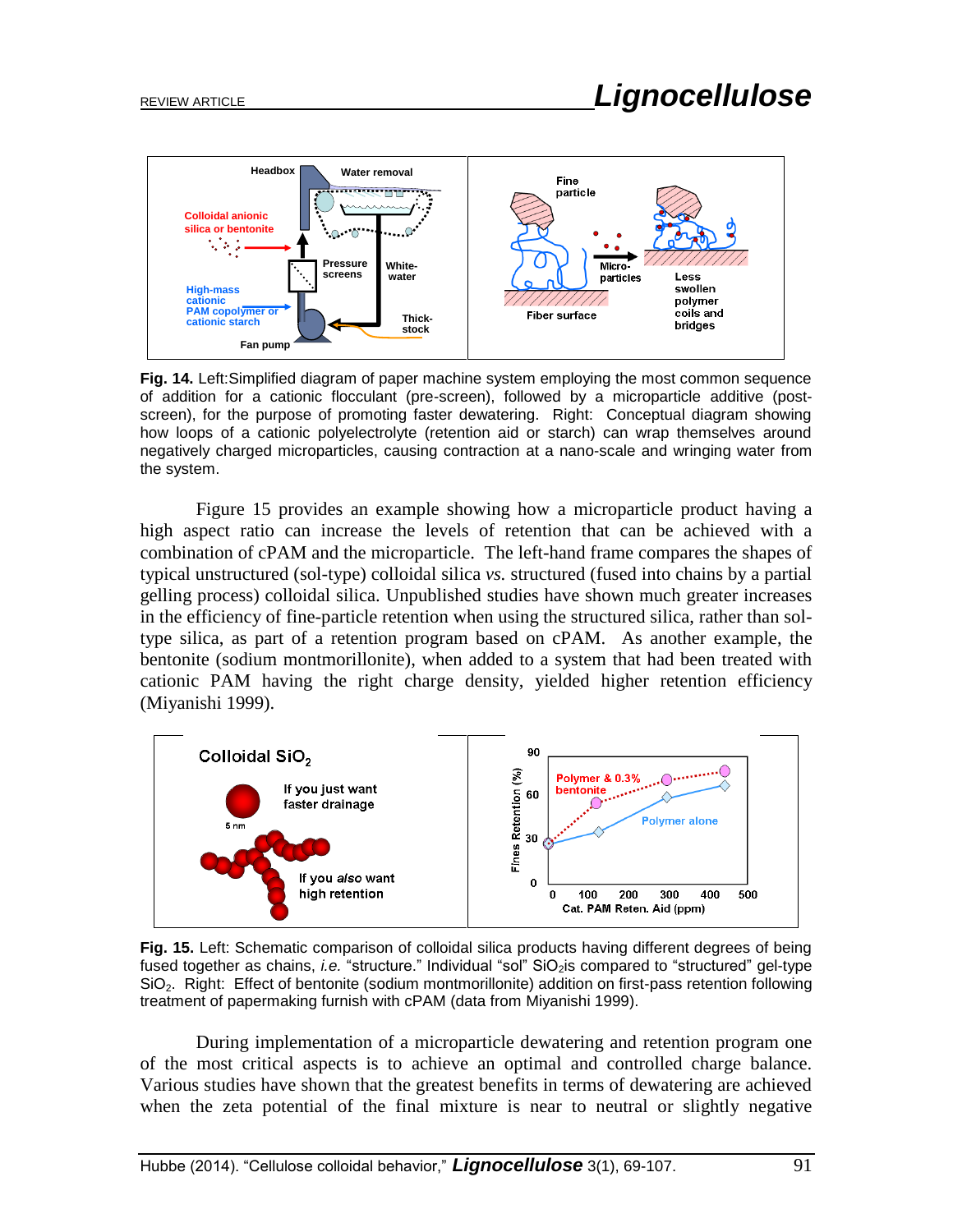(Penniman and Makhonin 1993). The importance of achieving a suitable charge balance is demonstrated in Fig. 16, which comes from a study in which cationic starch was added first, followed by colloidal silica (Carlson 1990). Three levels of colloidal silica addition were compared: zero, 0.2% and 0.4% based on solids.



**Fig. 16.** Effects of cationic starch and colloidal silica addition levels on the freeness of fine paper furnish (data replotted from Carlson 1990)

Notably, only in systems that had been pretreated with cationic starch was there any significant increase in the freeness of the pulp suspension upon addition of the colloidal silica (unstructured, individual sol particles). The other lesson conveyed is that in order to achieve optimum results, the ratio between the cationic polymer and the negatively charged particles must be in a suitable balance.

The presence of excess anionic dissolved and colloidal substances can render a microparticle program ineffective (Wackerberg *et al.* 1994). Such an effect is consistent with premature neutralization of CPAM before it is able to adsorb onto the solids and bring about flocculation. In many cases the best overall treatment sequence actually involves three parts - an initial partial neutralization of the system with a high-charge cationic additive, a subsequent treatment with CPAM, and finally (usually after the stock has passed through a set of screens) addition of the microparticles (Swerin *et al.* 1996). The importance of charge optimization has also been demonstrated by a study looking at the effect of overdosing a system with an excess of micropaticles accompanying cPAM treatment of a surface (Sennerfors *et al.* 2000). The cited work showed that not only was the charge shifted to a net-negative condition, but also that the polyelectrolyte then tended to desorb from the negatively charged surface to which it had been attachedbefore the system was overdosed with negatively charge nanoparticles. The ability of the cationic polymer to form bridges between the macro-surfaces was greatly reduced under such an overdosed situation, and the effect was attributed to an effective reversal of charge of the polyelectrolyte.

Although the sequence of addition just described is representative of common practice, there are many paper mills in which the addition sequence is in the reverse order. In other words, the microparticle is added to the furnish next-to-last (maybe just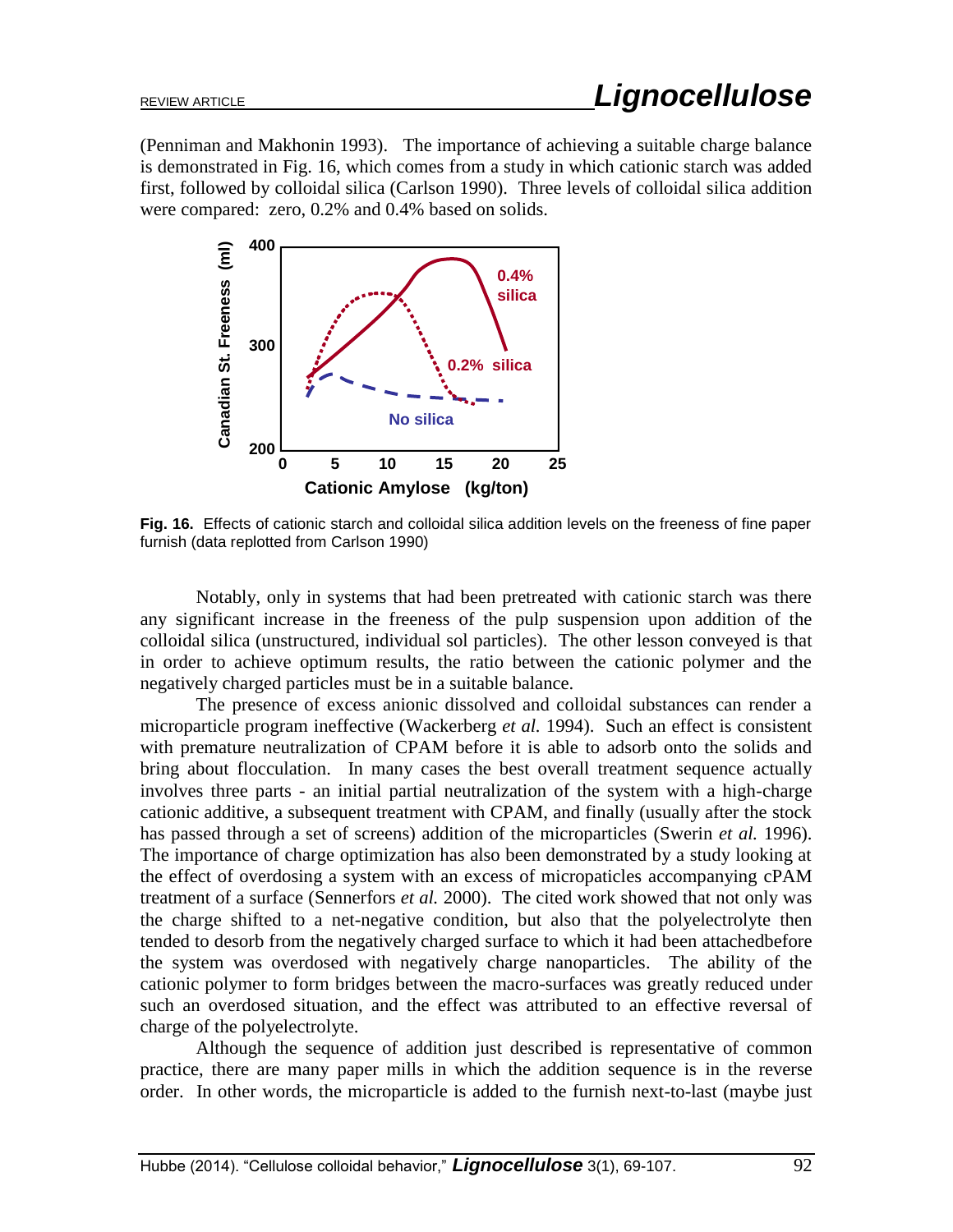before the pressure screens) and the cPAM is added last, after the pressure screens. By adding the retention aid very late, such an addition sequence has the potential to achieve a given level of first-pass retention at a lower cost. But a logical problem with such an addition sequence is that one would expect the retention aid to start to interact with the microparticle even before it adsorbs onto fiber surfaces. Such interaction could, in principle, cause the cPAM to contract and to lose its positive charge, rendering it less effective as a retention aid. A likely reason why the reverse order of addition has been found to perform quite acceptably in many instances can be attributed to the extremely rapid convective transport of polyelectrolytes onto fibrillated fibers in the presence of hydrodynamic shear (Alince 1996; Swerin and Ödberg 1997; Hubbe 2007). Such rapid adsorption, resulting from flow-induced wrapping of retention aid chains onto fibrillated fibers, makes it possible for the cPAM to get firmly attached to the cellulosic surfaces before its interaction with the microparticles has proceeded too far.

# **Van der Waals Force Adjustment**

Though the manipulation strategies discussed up to this point are probably the most important tools used by papermakers to control colloidal behavior, there is one more category of manipulation that probably has received insufficient attention. That is, colloidal behavior can in principlebe affected by additives having a hydrophobic component. As will be explained, such approaches are inherently related to the London component of van der Waals forces, as introduced near the beginning of this article. *Hydrophobic effects*

A hydrophobic effect can be described as an apparent force of attraction between non-polar entities in a water-based mixture (Meyer *et al.* 2006). A too-easy explanation for such apparent forces is that they arise simply due to London-type forces between the hydrophobic entities. A problem with such an explanation is that London dispersion forces of attraction having approximately the same magnitude are predicted also to act between the water and the non-polar components, and also among the water molecules themselves (Visser 1972, 1995; Bowen and Jenner 1995). The explanation for the apparent attraction between hydrophobic entities lies in the fact that only the water molecules, cellulose, hemicellulose, and other hydrophilic substances are able to interact by hydrogen bonding in addition to the van der Waals forces. By letting the hydrogen bonding substances associate mainly with each other, the overall free energy of the system is more favorable. Thus, the hydrophobic effect can be attributed to the fact that the hydrophilic components of the mixture tend to force the non-polar groups and/or surfaces into association with each other. The effect appears to be highly dependent on the size of the hydrophobic groups; in the case of alkyl groups a longer chain length (within the testing range of 8 to 16) can be expected to provide a much greater tendency to associate (Maibaum *et al.* 2004).

In theory, hydrophobic effects could be used as a possible means to adjust the colloidal behavior of papermaking suspensions. Some aspects of the papermaking process or products that might be influenced by use of different aspects of the hydrophobic effect are listed in Table 4.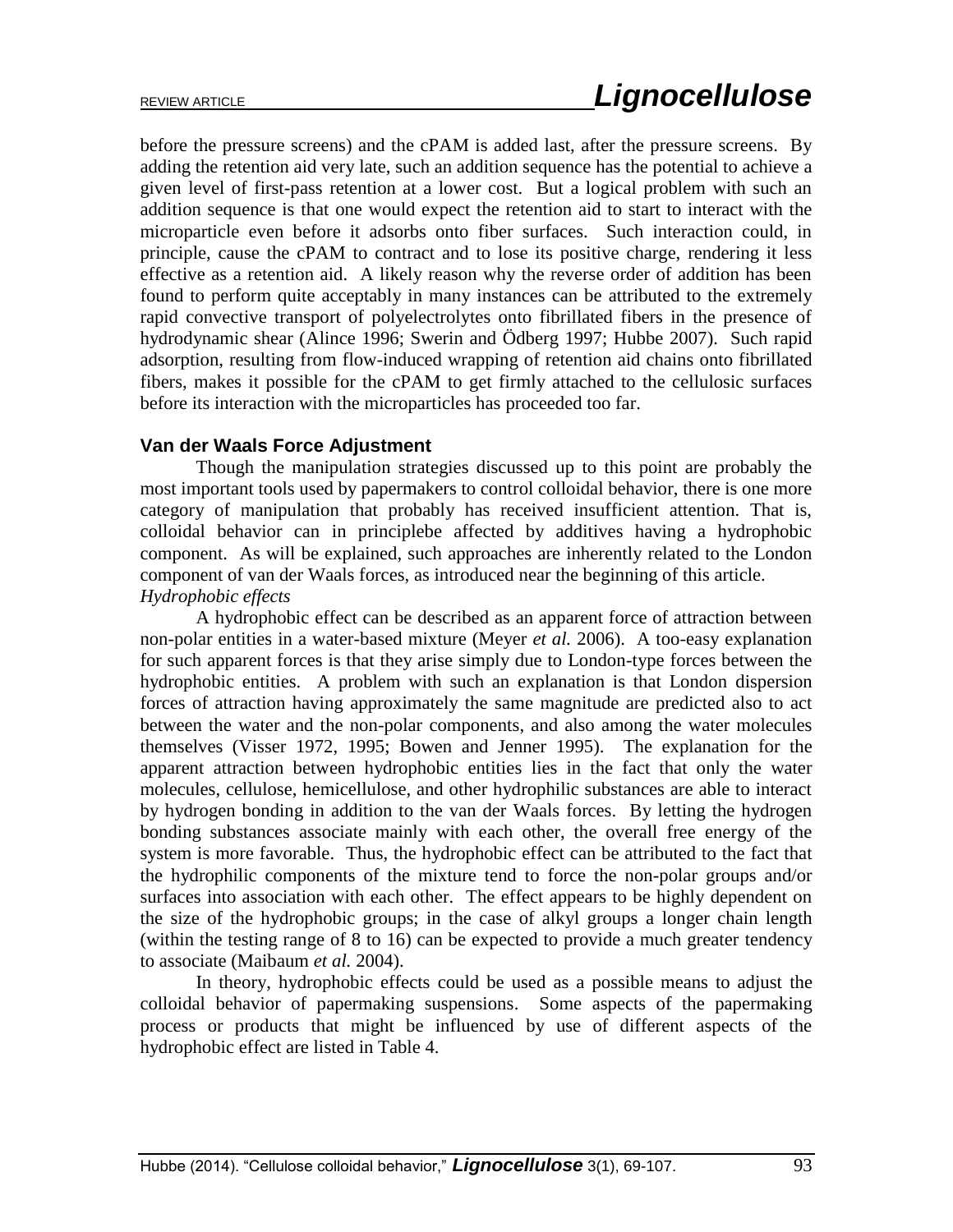**Table 4.** Challenges to Overcome When Implementing a Hypothetical System to Control Colloidal Behavior by Use of Additives Having Hydrophobic Groups

| Problem                     | Possible solution                 | Selected citations         |
|-----------------------------|-----------------------------------|----------------------------|
| Foam                        | Tuning composition to avoid a     | Avery-Edwards et al. 1994; |
|                             | critical zone in solubility curve | Pelton and Flaherty 2003   |
|                             | vs. temperature                   |                            |
| Deposits                    | Making sure that any              | Glazer 1991; Hubbe et al.  |
|                             | hydrophobic contaminants or       | 2006                       |
|                             | emulsified additives become       |                            |
|                             | well associated with the          |                            |
|                             | cellulosic surfaces by cationic   |                            |
|                             | charge and suitable mixing.       |                            |
| Orientation ofhydrophobic   | For instance, by the selection    | Karademir and Hoyland      |
| sizing agents at the paper  | of saturated vs. unsaturated      | 2003; Asakura et al. 2005; |
| surface                     | hydrocarbon chains.               | Lindström and Larsson 2008 |
| Thickening of coating color | Associative thickeners can be     | Fadat 1993; Kästner 2001;  |
| formulations                | used to tune the rheology of      | Zhang 2001                 |
|                             | coating formulations.             |                            |

An effect of an associative thickener is illustrated in Fig. 17 (Fadat 1993). A coating formulation was prepared with and without a nonionic associative thickener. As shown, both formulations had similar viscosity at a relatively high rate of shear. But at low shear rate the formulation with the associative thickener had a higher viscosity by a factor of about 20. In other words, the coating color became "thickened" at low rates of flow but experienced substantial shear-thinning when agitated.



**Fig. 17.**Left:Effect of adding an associative thickener on the viscosity of a coating color at different rates of shearing (Data replotted from Fadat 1993). Right: Suggested mechanism by which associative thickeners thicken in the absence of rapid flow.

The right-hand frame of Fig. 17 suggests a likely mechanism to explain the effect of an associative thickener. It has been proposed that at low shear rates or in stagnant mixtures the pendant oleophilic groups associate as micelles (Kästner 2001). Such micelles provide a temporary crosslinking of the macromolecular structure throughout the mixture. But when shear is applied, above a critical rate, the oleophilic pendant groups do not have sufficient chance to diffuse and re-associate to a substantial degree, so the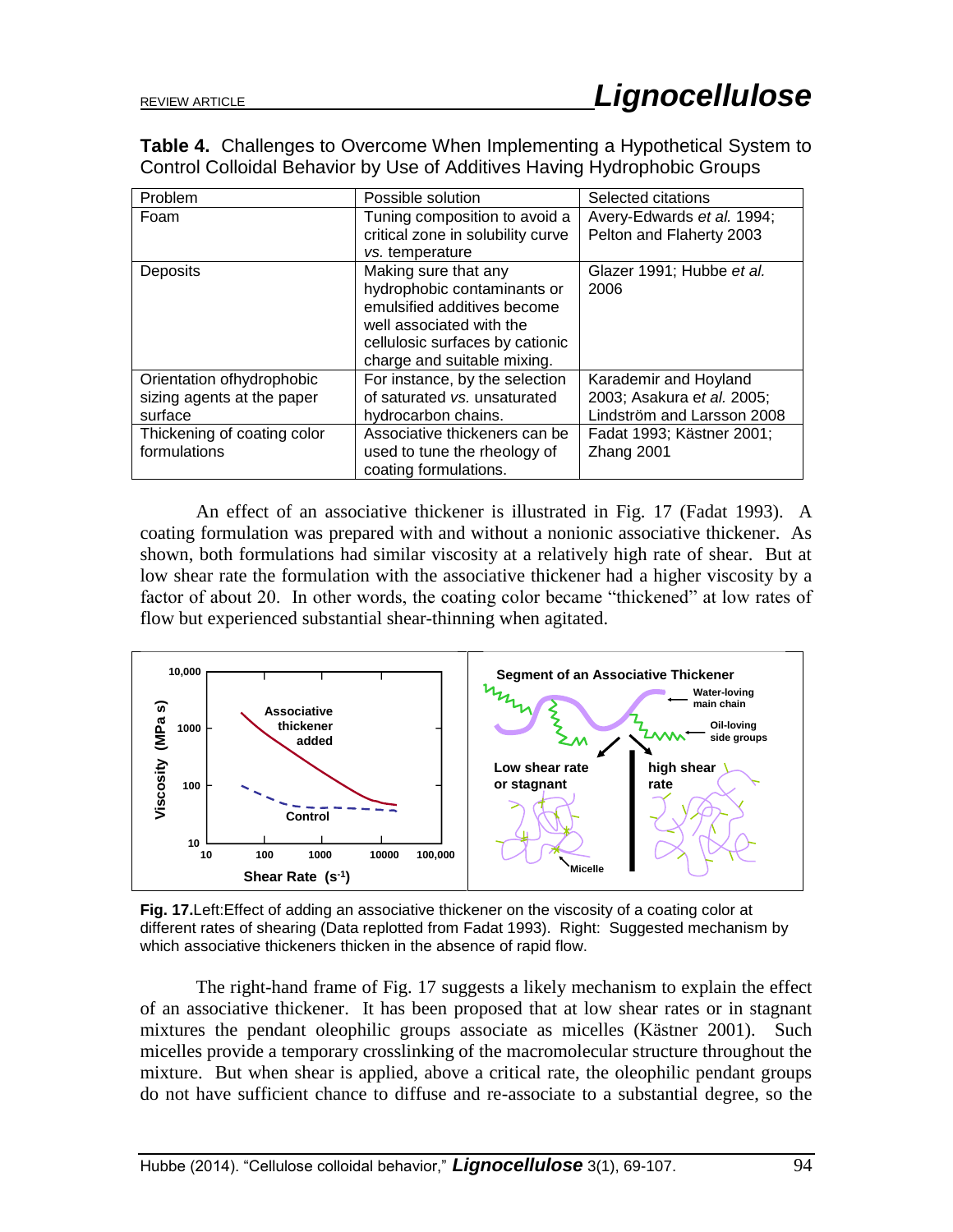crosslinking effect is lost. Such effects can provide opportunities for papermakers to fine-tune such factors as the rates of immobilization of coatings during their application to the paper surface.

A tendency of hydrophobic molecular chains to associate into closely-packed monomolecular films (Swanson and Cordingly 1959; Sakai and Takagi 1994; Kanicky and Shah 2002) is likely an important factor in the hydrophobic sizing of paper. Past studies of the mechanisms of internal sizing general have not considered such an effect. One of the implications of such an association would be a tendency to form coherent patches of hydrophobic character, rather than a random distribution of the molecules of sizing agent on the surface. Strazdins (1985) suggested that only a fraction of such molecules would be required to be anchored to the paper surface. Since insufficient theoretical work has been done on this topic, future research is recommended. Modern surface-sensitive methods, such as spatially-resolved time-of-flight surface-ionization mass spectrometry (TOF-SIMS) might be employed as a way to quantify the tendency of sizing agent molecules to group themselves together at solid surfaces (Gilmore 2013).

#### *Consequences of fibrillation*

Forces and energies of interaction among particles or fibers suspended in aqueous solution have been calculated by scientists in isolated cases where the dimensions and shapes were relatively simple and well characterized (Hogg *et al.* 1966; Liang *et al.* 2007; Parsons 2014). But Pelton (1993) has pointed out that such calculations do not properly account for the behavior of cellulosic materials in suspension. In particular, where the cited theories would predict strong van der Waals forces of attachment between particles in such suspensions, which ought to be apparent after neutralization of the ionic charges, no such strong attachments are observed in the absence of bridging polyelectrolytes. The explanation appears to lie in the nano-scale roughness and fibrillation of typical cellulosic surfaces when immersed in water. The tiny water-loving nano-fibrils extending outwards from cellulosic surfaces provide only a very small contribution to van-der-Waals attraction due to their narrowness. At the same time, they get in the way of closer approach of the facing surfaces. The term "superhydrophilic" has sometimes by applied to systems coated with water-loving nanofibrillar or polyelectrolyte materials, leading to stabilization (Nishimoto and Bhushan 2013; Baji *et al.* 2014). Another term that appears to describe this situation is steric stabilization, *i.e.* the coverage of particles with a waterloving material, firmly attached to the surface, that gets in the way of close approach between the surfaces due to its extended conformation and strong association with the water phase (Tadros 1991; Hubbe *et al.* 2006; Opedal *et al.* 2011). The fact that cellulosic materials usually can readily be dispersed by stirring, even when the charges have been fully neutralized or screened by addition of large concentrations of salt, is probably due to such steric stabilization effects or the physical presence of extended nanofibrils at cellulosic surfaces.

#### **Sequential Pair-Wise Interactions**

Colloidal interactions in a papermaking system can be complex, especially when one considers the numbers of different additives, the variety of different electrostatic and non-electrostatic types of interactions between them, and various effects of impurities,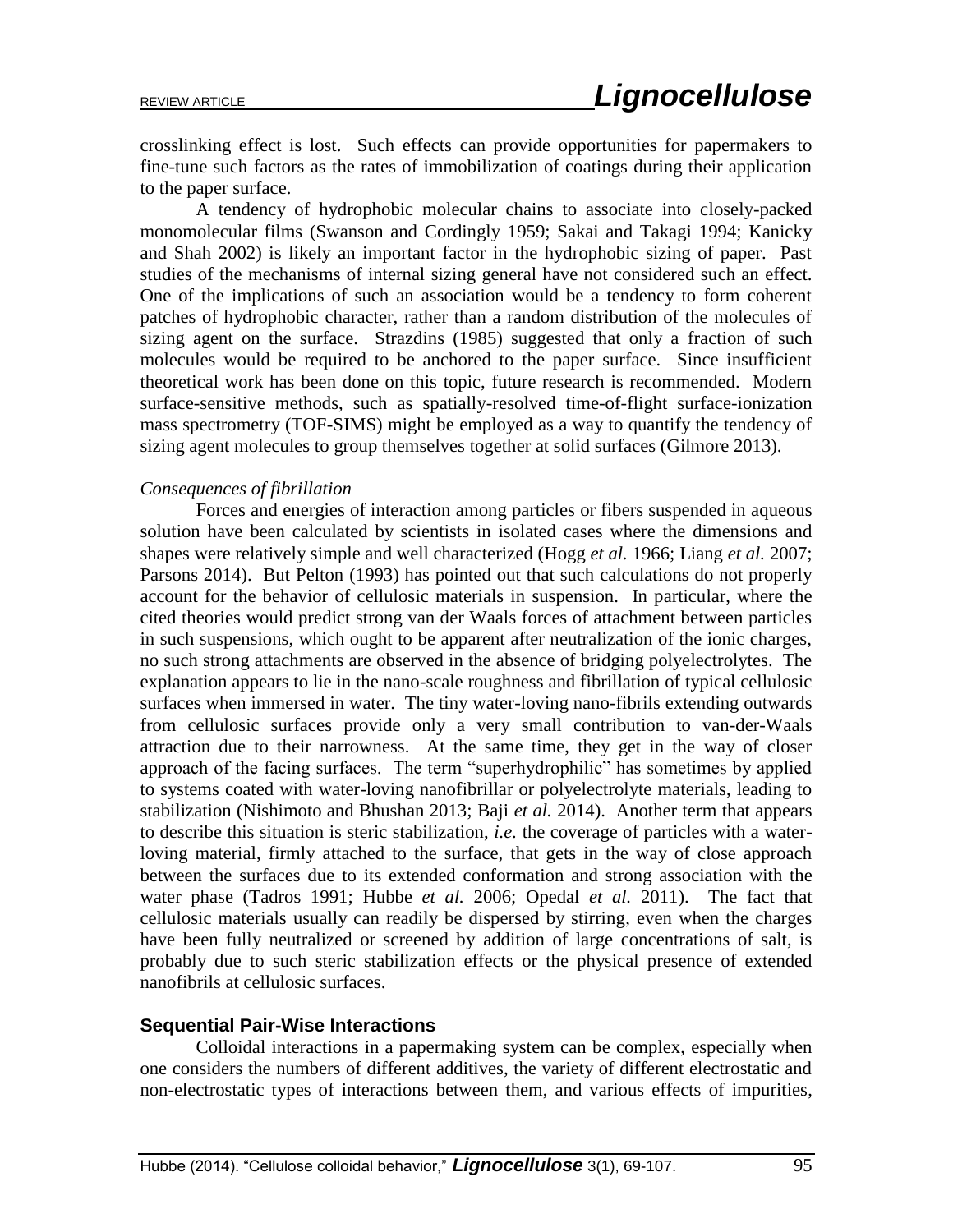recirculation loops, and flow regimes. As has been shown by the various studies discussed in this article, colloidal interactions in paper machine systems can involve interactions between charged patches, charge neutralization or screening, polymer bridging, and various hydrophobic effects. If one felt the necessity to consider every pair-wise interaction between all of the components (Gruber *et al.* 1996), then one would have an almost impossible task to consider. However, there is another approach that comes to mind, based on a finding that papermaking systems quite rapidly tend toward an evening-out of the zeta potential of all of the exposed surfaces (Jaycock *et al.* 1976). The reason that the zeta potential of materials in the system tends to become more uniform with the passage of time can be attributed to an exchange of colloidal matter from the bulk of solution back and forth onto such surfaces as fibers, fiber fines, and filler particles. It is proposed, for the sake of simplicity, that one might employ a model in which full equilibration of surface characteristics is assumed to take place between each successive point of addition on the paper machine. Thus, papermakers often rely upon average values, rather than insisting on characterizing the distributions or exact values of zeta potentials or other key indicators of the state of colloidal stability in a papermaking system.

An example illustrating the approach just described in given in Fig. 18, which is based on data distributed by the BTG company (BTG 1999). The figure represents a papermaking process, with the flow direction generally in the direction from left to right. The situation considered involves the addition of coated broke (a highly anionic mixture, due to its content of latex, clay, and dispersant) to a bleached kraft pulp furnish. The coated broke stream was indeed highly anionic, as shown by the initially high negative value of the charge demand titration results (-2.86 mL) and the zeta potential determined by the fiber-pad streaming potential test (-14 mV). As shown by the first downward arrow, a high-charge cationic fixative was added to the suspension of coated broke. Note that both the charge demand and the zeta potential were reduced in magnitude to less negative values as a result of the fixative addition. When the coated broke then was combined with bleached kraft pulp in the blend chest, it is notable that the zeta potential at the fiber surfaces jumped to a quite strongly negative value – intermediate between that of the two streams being combined (fresh kraft pulp and broke that had been treated with fixative). But what is particularly notable is the fact that the cationic demand hardly changed at all upon addition of the fresh bleached kraft pulp, a stream that is generally quite low in colloidal matter. The next additive was cationic starch. The fact that the starch addition decreased the magnitude of zeta potential provides a clue that it was properly being adsorbed onto the fibers. The fact that the cationic starch did *not* decrease the cationic demand of the process water in the system is good news – showing that the fixative had apparently done its job, and the starch was not being wasted by being used as a charge-control agent. In general, cationic starches tend to have rather low levels of cationicity. The response of the cationic demand and zeta potential to the addition of cPAM was quite similar to what happened upon addition of the cationic starch – again tending to confirm that the amount of fixative was suitably optimized, allowing the other additives to perform their intended functions.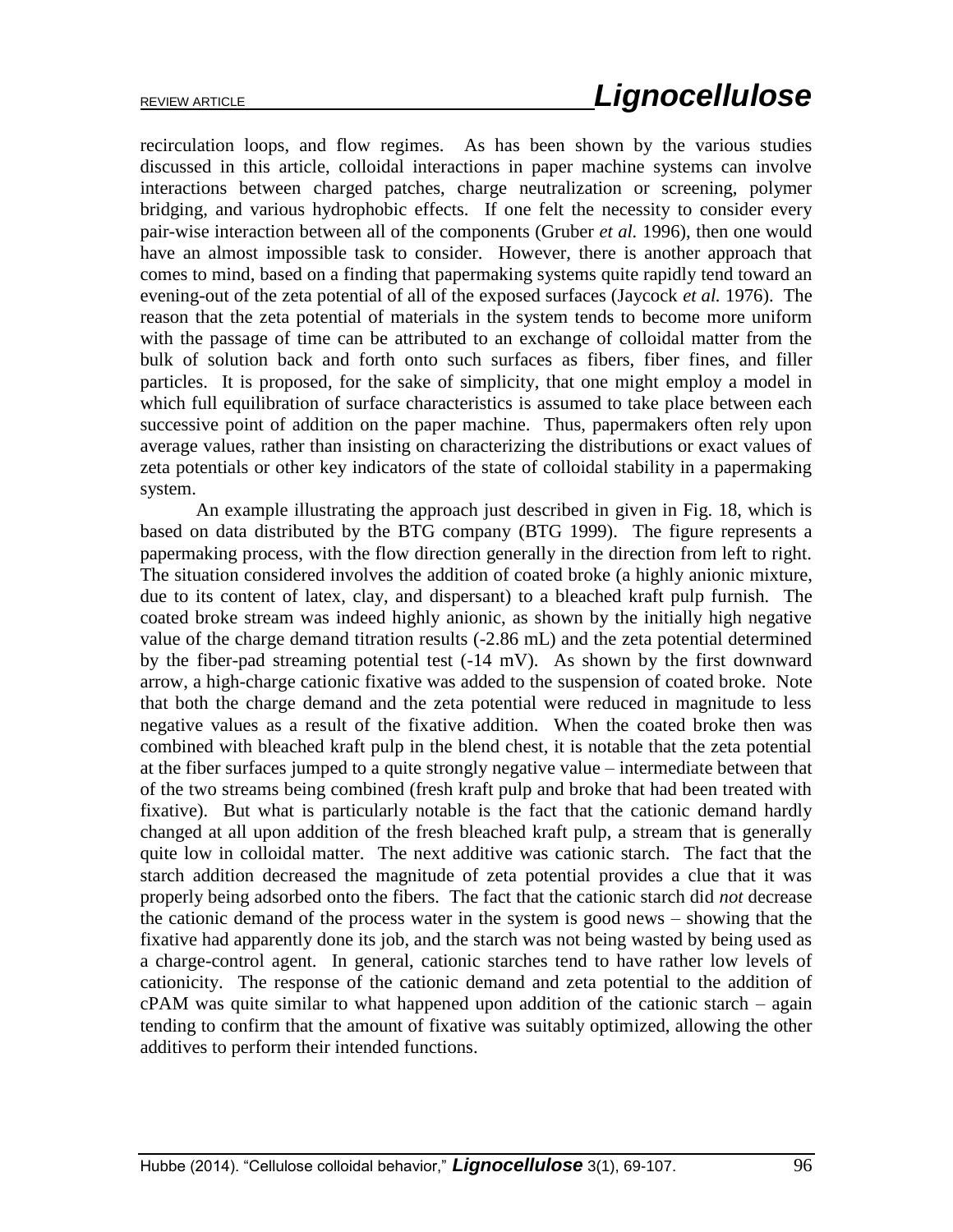

**Fig. 18.** Example in which average quantities, representing the colloidal condition, were measured after each new additive or stream entering a paper machine system. The solid line and italicized values represent results of streaming current titrations to determine the cationic demand. The dashed lines and non-italic values represent simultaneous results of fiber-pad streaming potential tests to determine the zeta potential.

As has been shown by Sanders and Schaefer (1989, 1991) there can be special situations in paper mills that call for a more detailed analysis. Work by the cited authors showed that in many practical situations there are wide distributions of zeta potentials of particles in samples of process water from papermaking systems. Such information can become important, for instance, when one is trying to resolve hard-to-explain or critical problems, such as persistent deposit problems, high frequencies of web breaks, or an unexpectedly slow rate of dewatering, affecting the production rate.

Whichever approach one elects to follow – an approach based on measuring average values or an approach based on looking at the finer details of colloidal phenomena in paper machine systems, papermakers will continue to be highly dependent on the availability of suitable measurements and data. A future article, in preparation, will therefore deal with the next step beyond the present article – examining some of the experimental approaches for practical analysis of colloidal stability in suspensions of interest to papermakers. Tests to be reviewed in the future article will include turbidity of the process water, particle size analysis, measurement of electrical conductivity, special concerns when attempting to measure pH, various methods related to zeta potential, and various tests to evaluate fine-particle retention and fiber flocculation.

# **CLOSING REMARKS**

The practice of papermaking has been developed in many ways by a multitude of practical people since the invention of the process prior to its first recorded description in the year 105 in China (Hubbe and Bowden 2009). Most ways in which the process was modified might be described as "trial and error," rather than by focusing on the principles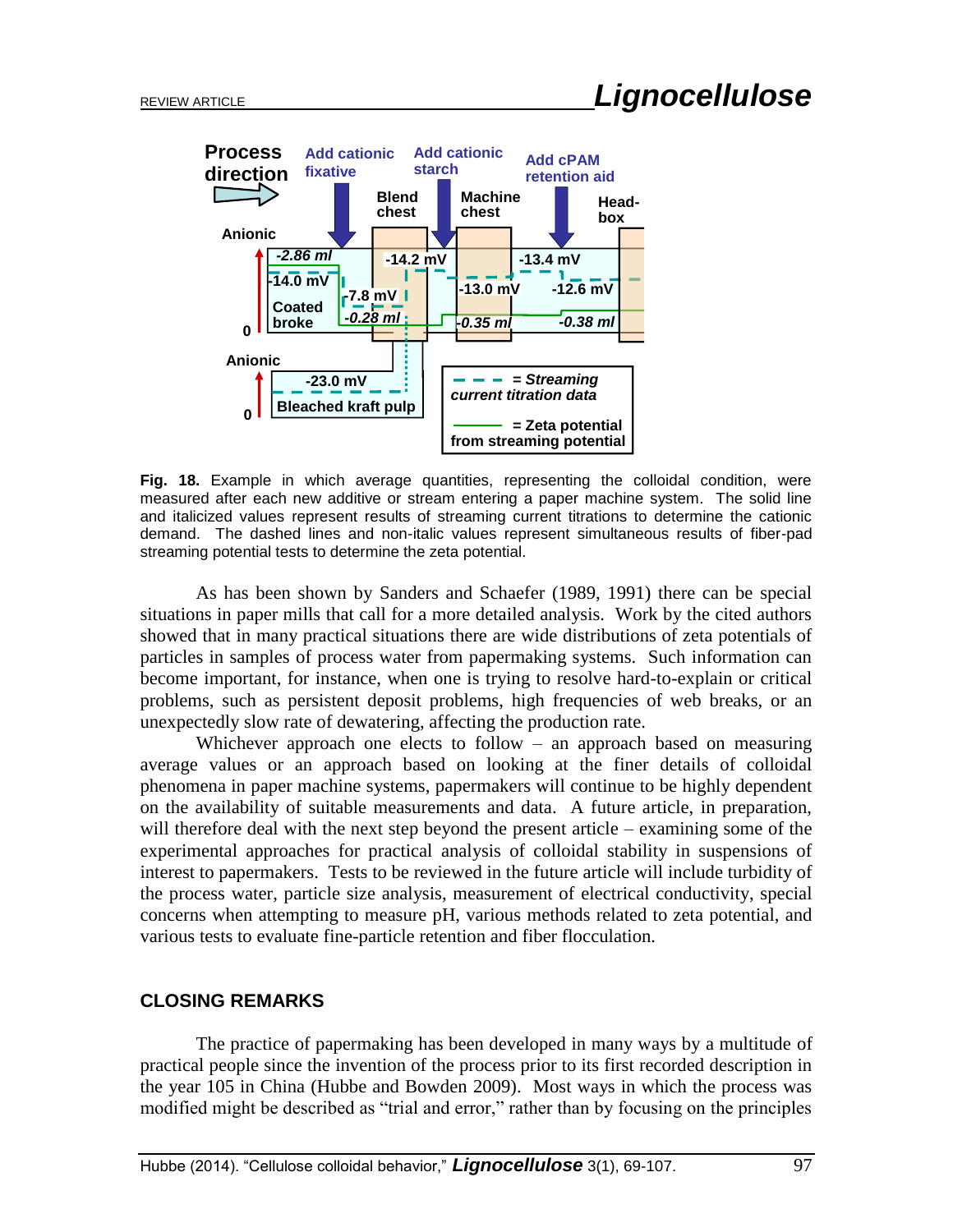laid out in this article. To be realistic, one can expect that trial and error will continue to be a strategy of choice in the future – even in cases where papermaking technologists have the help of tools such as zeta potential measuring devices, tests for cationic demand, and particle size analysis. Approaches based on trial and error are sometimes criticized as being "Edisonian," implying that this is an old-fashioned and inefficient approach. But it is worth bearing in mind that, by using such an approach, Thomas Edison and his team produced important technological breakthroughs at a rate seldom approached by any other individual (Kantha 1992). Thus, when modern papermaking technologists set out to further advance the effectiveness and efficiency of the process, in various ways, it still makes sense to try a great many combinations of chemical additives choices, dosages, sequences, and mixing strategies. The principles outlined in this article hopefully can stimulate the imagination, helping papermakers to envision yet other combinations of chemical and physical treatments that can help them achieve yet better operating efficiency, desired attributes of the paper product, and a lower cost of production. Progress in such areas as particle size analysis (Baosupee *et al.* 2014) and rapid measurements of zeta potential distributions (Uskokovic 2012) can enable progress in understanding wet-end chemistry systems beyond what has been achieved in the past.

# **REFERENCES CITED**

- Akitt, J. W., Greenwood, N. N., and Khandelwal, B. L. (1972). "Aluminum-27 nuclear magnetic resonance studies of sulphato-complexes of the hexa-aquo aluminum ion," *J. Chem. Soc. Dalton Trans.* 1972, 1226-1229.
- Alfano, J. C., Carter, P. W., Nowak, M. J., and Whitten, J. E. (1999). "Coagulant mediation of interfacial forces between anionic surfaces," *Nordic Pulp Paper Res. J.* 14(1), 30-36.
- Alince, B. (1996). "Time factor in pigment retention," *Tappi J.* 79(3), 291-294
- Alince, B., and Robertson, A. A. (1974). "Aggregation of microcrystalline cellulose with polyethylenimine," *Colloid Polymer Sci.* 252(11), 920-927.
- Alkan, M., Demirbaş, Ö., and Doğan, M. (2005). "Electrokinetic properties of kaolinite in mono- and multivalent electrolyte solutions," *Microporous and Mesoporous Mater.* 83, 51-59.
- Andersson, K., and Lindgren, E. (1996). "Important properties of colloidal silica in microparticle systems," *Nordic Pulp Paper J.* 11(1), 15-21, 57.
- Appel, C., Ma, L. Q., Rhue, R. D., and Kennelley, E. (2003). "Point of zero charge determination in solids and minerals via traditional methods and detection of electroacoustic mobility," *Geoderma* 113, 77-93.
- Armanet, L., and Hunkeler, D. (2007). "Phase inversion of polyacrylamide-based inverse-emulsions: Influence of inverting-surfactant type and concentration," *J. Appl. Polym. Sci.* 103(6), 3567-3584.
- Arnson, T. R., and Stratton, R. A. (1983). "The adsorption of complex aluminum species by cellulosic fibers," *Tappi J.* 66(12), 72-75.
- Asakura, K., Iwamoto, M., and Isogai, A. (2005). "Influences of fatty acid anhydride components present in AKD wax on emulsion stability and paper sizing performance," *Appita J.* 59(4), 285-290.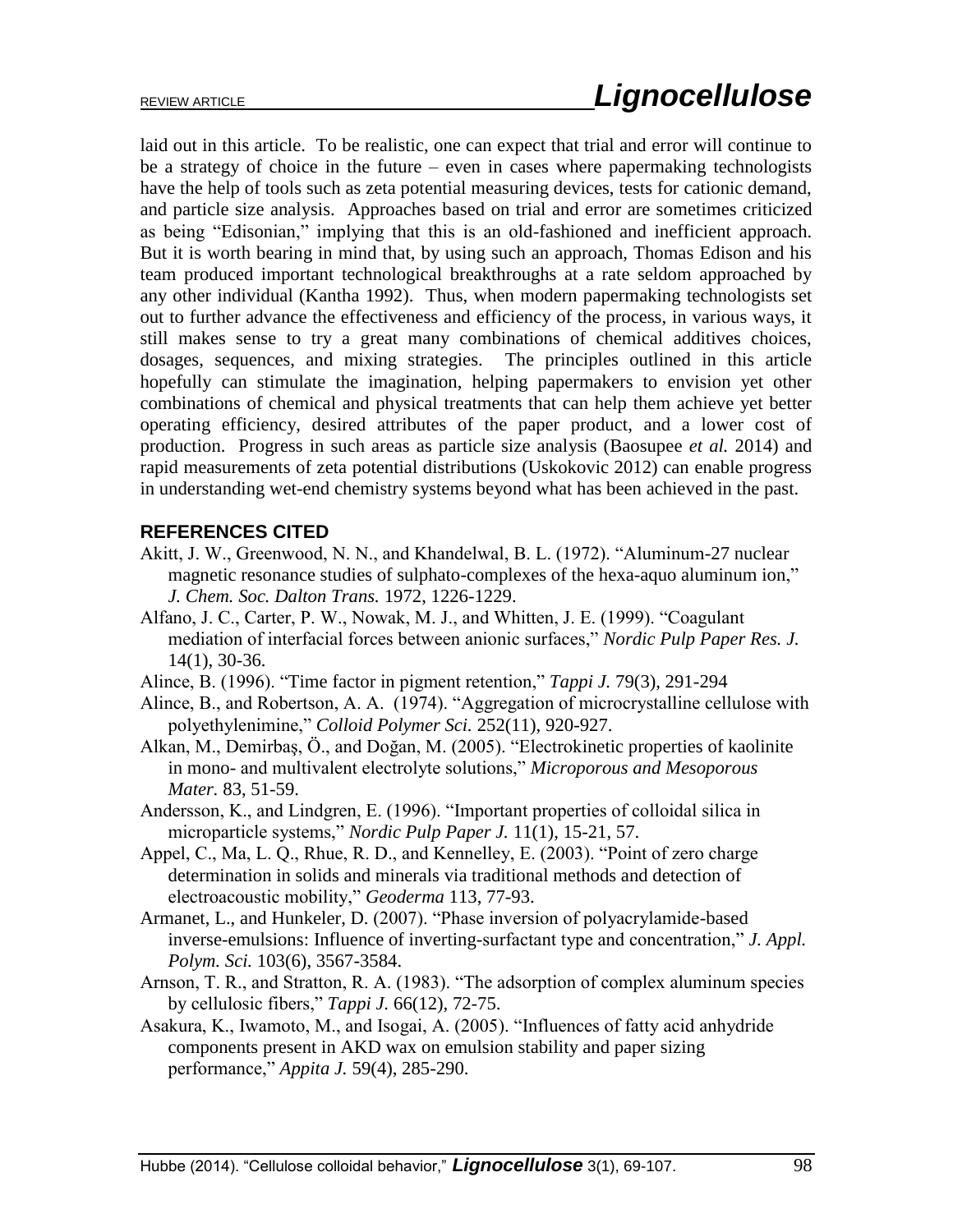- Asselman, T., and Garnier, G. (2001). "The flocculation mechanism of microparticle retention aid systems," *J. Pulp Paper Sci.* 27(8), 273-278.
- Au, C. O, and Johansson, K. A. (1993). "Progress in the use of colloidal silica in dualcomponent systems," *Eur. Papermaker* 3(2), 28-31.
- Avery-Edwards, D. J., Elms, R., and Buckingham, A. (1994). "Silicone antifoams for nonwoven applications," *Tappi J.* 77(8), 235-238.
- Back, E., and Steenberg, B. (1950). "Simultaneous determination of ionization constant, solubility product and solubility for slightly soluble acids and bases. Electric constants for abietic acid," *Acta Chem. Scand.* 4, 810-815.
- Baji, A., Abtahi, M., and Ramakrishna, S. (2014). "Bio-inspired electrospun micro/nanofibers with special wettability," *J. Nanoscience Nanotechnol.* 14(7), 4781- 4798.
- Baosupee, D., Massey, A. J., Nazhad, M., and Hubbe, M. A. (2014). "Heteroagglomeration as a mechanism of retaining  $CaCO<sub>3</sub>$  particles on the fibrils of cellulosic fines: A study by laser light diffraction and microscopy," *Colloids Surf. A: Physicochem. Eng. Aspects* 441, 525-531.
- Beaudoin, R., Gratton, R., and Turcotte, R. (1995). "Performance of wet-end cationic starches in maintaining good sizing at high conductivity levels in alkaline fine paper," *J. Pulp Paper Sci.* 21(7), J238-J243.
- Bi, S., Wang, C., Cao, Q., and Zhang, C. (2004). "Studies on the mechanism of hydrolysis and polymerization of aluminum salts in aqueous solution: Correlations between the "Core-links" model and "Cage-like" Keggin-Al<sub>12</sub>model," *Coordination Chem. Rev.* 248, 441-455.
- Bišćan, J. (2007). "Electrokinetic data: Approaches, interpretations and applications," *Croatica Chemica Acta* 80, 357-365.
- Börås, L., and Gatenholm, P. (1999). "Surface properties of mechanical pulps prepared under various sulfonation conditions and preheating times," *Holzforschung* 53(4), 429-434.
- Borchardt, J. K. (1992). "Chemical structure-property relationships of deinking surfactants," *Prog. Paper Recycling* 1(2), 45-60.
- Bottéro, J. Y., Poirier, J. E., and Fiessinger, F. (1980). "Study of partially neutralized aqueous aluminum chloride solutions: Identification of aluminum species and relation between the composition of the solutions and their efficiency as a coagulant," *Prog. Water Technol.* 13(1), 601-612.
- Bottorff, K. J., and Sullivan, M. J. (1993). "New insight into the AKD sizing mechanism,"*Nordic Pulp Paper Res. J.* 8(1), 86-95.
- Bowen, W. R., and Jenner, F. (1995). "The calculation of dispersion forces for engineering applications," *Adv. Colloid Interface Sci.* 56, 201-243.
- Britt, K. W., and Unbehend, J. E. (1976). "New methods for monitoring retention," *Tappi* 59(2), 67-70.
- BTG (1999). Figure redrawn from data presented at seminar offered by Mütek Anal., Inc. (now BTG Mütek GmbH), Atlanta, November 19, 1999.
- Cadotte, M., Tellier, M. E., Blanco, A., Fuente, E., van de Ven, T. G. M., and Paris, J. (2007). "Flocculation, retention and drainage in papermaking: A comparative study of polymeric additives," *Can. J. Chem. Eng.* 85(2), 240-248.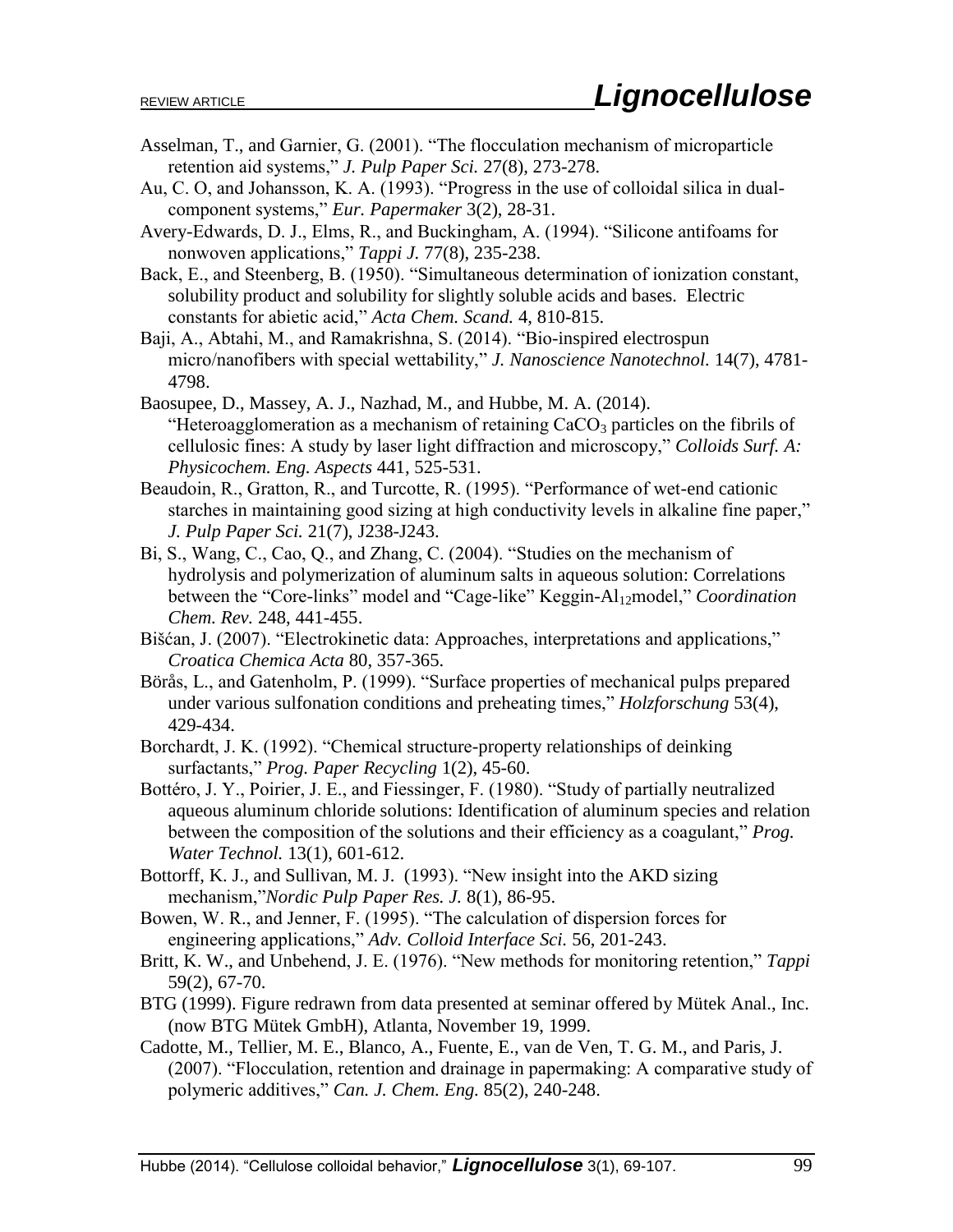- Canedo-Arguelles, M., Kefford, B. J., Piscart, C., Prat, N., Schafer, R. B., and Schula, C.- J. (2013). "Salination of rivers: An urgent ecological issue," *Environ. Pollution* 173, 157-167.
- Carlson, U. (1990). "Some aspects of microparticle flocculation," *EUCEPA 24: Paper Technology*, The World Pulp and Paper Week, Stockholm, May, 161-171.
- Cunningham, G. W. (1987). "Deposit control in alkaline papermaking systems,"
- Douek, M., Sitholé, B., and Banerjee, S. (2003). "Survey of deposits and contaminants in mills using recycled fiber," *Prog. Paper Recycling* 13(1), 12-22.
- Eklund, D., and Lindström, T. (1991). *Paper Chemistry: An Introduction*, DT Paper Science Publications, Grankulla, Finland, 305 pp.
- Exall, K. N., and vanLoon, G. W. (2003). "Effects of raw water conditions on solutionstate aluminum speciation during coagulant dilution," *Water Res.* 37(14), 3341-3350.
- Fadat, G. (1993). "Influence of associative rheology modifies on paper coating," *Nordic Pulp Paper Res. J.* 8(1), 191-194.
- Fält, S., and Wågberg, L. (2003). "Influence of electrolytes on the swelling and strength of kraft-line pulps," *Nordic Pulp Paper Res. J.* 18(1), 69-73.
- Farrokhpay, S. (2009). "A review of polymeric dispersant stabilisation of titania pigment," *Advan. Colloid Interface Sci.* 151, 24-32.
- Fernandez-Nieves, A., and Nieves, F. J. D. (1998). "The  $TiO<sub>2</sub>/electrolyte solution$ interface: Calculation of zeta potential using non-equilibrium theories," *J. Non-Equil. Thermo.* 23(1), 45-61.
- Froass, W. C., Francis, R. C., Dence, C. W., and Lefevre, G. (1997). "The interactions of calcium, magnesium and silicate ions under alkaline conditions," *J. Pulp Paper Sci.* 23(7), J318-J325.
- Garnier, G., and Godbout, L. (2000). "Wetting behavior of alkyl ketene dimer on cellulose and model surfaces," *J. Pulp Paper Sci.* 26(5), 194-199.
- Gill, R., and Scott, W. (1987). "The relative effects of different calcium carbonate filler pigments on optical properties," *Tappi J.* 70(1), 93-99.
- Gilmore, I. S. (2013). "SIMS of organics Advances in 2D and 3D imaging and future outlook," *J. Vacuum Sci. Technol. A* 31(5), article no. 050819.

Glazer, J. A. (1991). "Overview of deposit control," *Tappi J.* 74(7), 72-74.

- Gomari, K. A. R., Hamouda, A. A., Davidian, T., and Fagerland, D. A. (2006). "Study of the effect of acidic species on wettability alteration of calcite surfaces by measuring partition coefficients, IFT and contact angles," in: *Contact Angle, Wettability and Adhesion*, Vol. 4, Mittal, K. L. (ed.), Proc. 4th International Symposium on Contact Angle, Wettability and Adhesion, pp. 351-367.
- Goossens, J. W. S., and Luner, P. (1976). "Flocculation of microcrystalline cellulose suspensions with cationic polymers: Effect of agitation," *Tappi* 59(2), 89-94.
- Gratton, R., and Pruszynski, P. (2003). "Potential incompatibilities in application of chemical additives in papermaking. What may go wrong?" Proc.  $89<sup>th</sup>$  Annual meeting CPPA, Montreal, QC, Canada, 8 pp.
- Gregory, J. (1973). "Rates of flocculation of latex particles by cationic polymers," *J. Colloid Interface Sci.* 42(2), 448-456.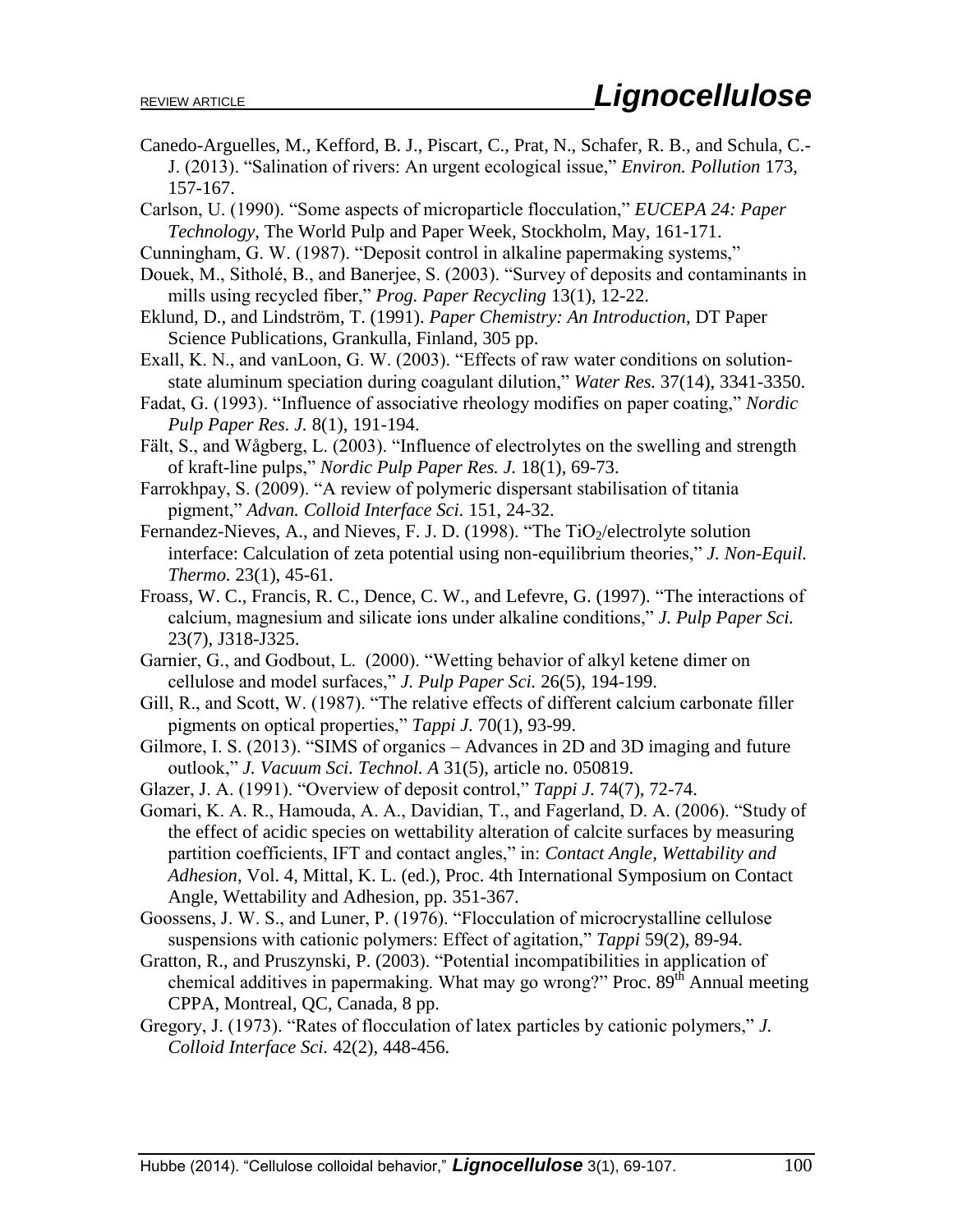- Gruber, E., Grossmann, K. and Schempp, W. (1996). "Interactions of synthetic cationic polymers with fibers and fillers. Part 2: Effects on dewatering and retention," *Wochenbl. Papierfabr*. 124(3), 102-105 (in German).
- Hamzeh, Y., Ekhtera, M. H., and Hubbe, M. A. (2008). "Effects of process variables on poly-aluminum chloride (PAC)-rosin sizing performance under neutral papermaking conditions," *Indust. Eng. Chem. Res.* 47(13), 4302-4307.
- Harms, M. (1998). "Microparticle systems the second generation," *Wochenblatt für Papierfabrikation* 126(19), 922-924 (in German).
- Hassan, A. N., and Nelson, B. K. (2012). "Anaerobic fermentation of dairy food wastewater," *J. Dairy Sci.* 95(11), 6188-6203.
- Hechler, E. (1974). "The use of sodium aluminate in paper manufacture," *Papier* 28(11), 473-478 (in German).
- Hedborg, F., and Lindström, T. (1996). "Some aspects on the reversibility of flocculation of paper stocks," *Nordic Pulp Paper Res. J*. 11(4), 254-259.
- Herrington, T. M., and Petzold, J. C. (1992). "An investigation into the nature of charge on the surface of papermaking woodpulps. 2. Analysis of potentiometric titration data," *Colloids Surf.* 64(2), 109-118.
- Hiemenz, P. C., and Rajagopalan, R. (1997). *Principles of Colloid and Surface Science*, 3<sup>rd</sup> Ed., Dekker, New York.
- Hodgson, K. T. (1994). "A review of paper sizing using alkyl ketene dimer versus alkenyl succinic anhydride," *Appita* 47(5), 402-406.
- Hogg, R. (2013). "Bridging flocculation by polymers," *Kona Powder and Particle J.* 2013(30), 3-14.
- Hogg, R., Healy, T. W., and Fuerstenau, D. W. (1966). "Mutual coagulation of colloidal dispersions," *Trans. Faraday Soc.* 62(6), 1638-1651.
- Horn, D. (1980). "Polyethyleneimine Physicochemical properties and applications," in: *Polymeric Amines and Ammonium Salts*, Goethals, E. J. (ed.), Pergamon Press, Oxford, pp. 333-355.
- Horn, D. (2001). "Exploring the nanoworld of interfaces and their functions during paper manufacturing and upgrading," *Wochenbl. Papierfabr*. 129(23/24), 1589-1596.
- Horn, D., and Melzer, J. (1975). "The effect of high molecular cationic dewatering aids on the electrokinetic properties of pulp," *Papier* 29(12), 534-541.
- Huang, Y. C., Fowkes, F. M., Lloyd, T. B., and Sanders, N. D. (1991a). "Adsorption of calcite ions from calcium chloride solutions onto calcium carbonate particles," *Langmuir* 7, 1742-1748.
- Huang, Y. C., Fowkes, F. M., Sanders, N. D., and Lloyd, T. B. (1991b). "The impact of surface chemistry on particle electrostatic charging and viscoelasticity of precipitated calcium carbonate slurries," Proc. TAPPI Coating Conf., pp. 123-129.
- Hubbe, M. A. (1985). "Detachment of colloidal hydrous oxide spheres from flat solids exposed to flow. 2. Mechanism of release," *Colloids and Surfaces* 16(3-4), 249-270.
- Hubbe, M. A. (1986). "Retention and hydrodynamic shear," *Tappi J.* 69(8), 116-117.
- Hubbe, M. A. (1993). Presented at: *ACS Colloids Symposium*, Toronto, Canada, June.
- Hubbe, M. A. (2000). "Reversibility of polymer-induced fiber flocculation by shear. 1. Experimental methods," *Nordic Pulp Paper Res. J.* 15(5), 545-553.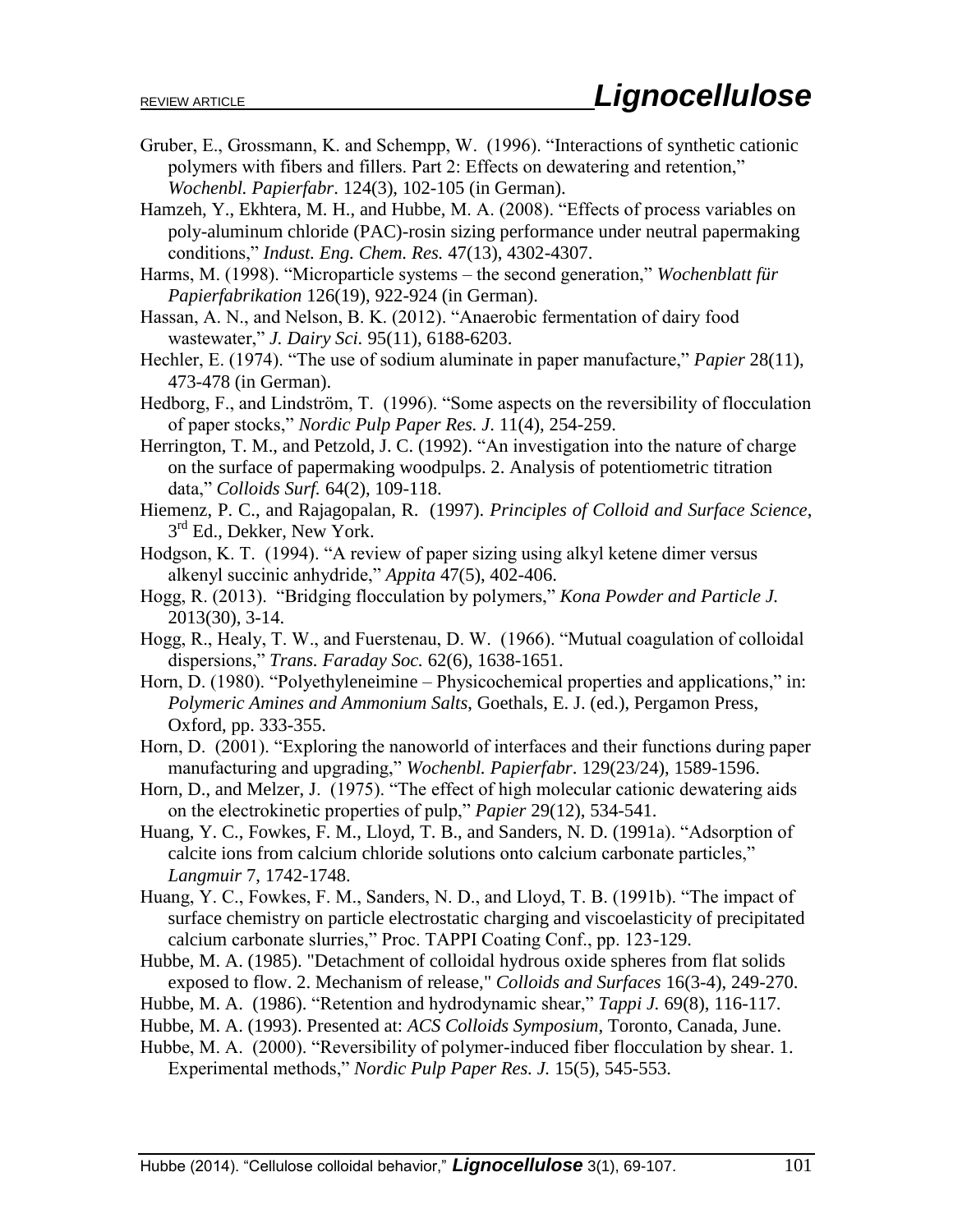- Hubbe, M. A. (2005a). "Microparticle programs for drainage and retention," in Rodriguez, J. M. (ed.), *Micro and Nanoparticles in Papermaking*, TAPPI Press, Atlanta, Chapter 1, 1-36.
- Hubbe, M. A. (2005b). "Acidic and alkaline sizings for printing, writing, and drawing papers," *The Book and Paper Group Annual* 23, 139-151.
- Hubbe, M. A. (2007). "Flocculation and redispersion of cellulosic fiber suspensions: A review of effects of hydrodynamic shear and polyelectrolytes," *BioResources* 2(2), 296-331.
- Hubbe, M. A., and Bowden, C. (2009). "Handmade paper: A review of its history, craft, and science," *BioResources* 4(4), 1736-1792.
- Hubbe, M. A., Nanko, H., and McNeal, M. R. (2009). "Retention aid polymer interactions with cellulosic surfaces and suspensions: A Review," *BioResources* 4(2), 850-906.
- Hubbe, M. A., and Rojas, O. J. (2005). "The paradox of papermaking," *Chem. Eng. Education* 39(2), 146-155.
- Hubbe, M. A., and Rojas, O. J. (2008). "Colloidal stability and aggregation of lignocellulosic materials in aqueous suspension: A review," *BioResources* 3(4), 1419- 1491.
- Hubbe, M. A., Rojas, O. J., and Venditti, R. A. (2006). "Control of tacky deposits on paper machines – A review," *Nordic Pulp Paper Res. J.* 21(2), 154-171.
- Hubbe, M. A., Sundberg, A., Mocchiutti, P., Ni, Y., and Pelton, R. (2012). "Dissolved and colloidal substances (DCS) and the charge demand of papermaking process waters and suspensions: A review," *BioResources* 7(4), 6109-6193.
- Hubbe, M. A., and Wang, F. (2002). "Where to add retention aid: Issues of time and shear," *Tappi. J.* 1(3), 28-33.
- Jaycock, M. J., and Pearson, J. L. (1975). "Colloidal aspects of paper formation .1. Factors affecting electrokinetic properties of cellulose fibers," *Svensk Papperstidn.* 78(5), 167-171.
- Jaycock, M. J., Pearson, J. L., Counter, R., and Husband, F. W. (1976). "Effect of cellulose fiber fines on the retention of fillers," *J. Appl. Chem. Biotechnol.* 26(7), 370-374.
- Jiang, J.-Q., and Graham, N. J. D. (1997). "Pre-polymerised inorganic coagulants for treating water and waste water," *Chem. Indus.* 1997(10), 389-391.
- Jiang, Z. Z., and Zhu, J. R. (2014). "Cationic polyacrylamide: Synthesis and application in studge dewatering treatment," *Asian J. Chem.* 26(3), 629-633.
- Kallay, N., Dojnović, Z., and Čop, A. (2005). "Surface potential at the hematite-water interface," *J. Colloid Interface Sci.* 286(2), 610-614.
- Kanicky J. R., and Shah, D. O. (2002). "Effect of degree, type, and position of unsaturation on the  $pK_a$  of long-chain fatty acids," *J. Colloid Interface Sci.* 256(1), 201-207.
- Kantha, S. S. (1992). "Clues to prolific productivity among prominent scientists," *Medical Hypotheses* 39(2), 1159-163.
- Karademir, A., and Hoyland, R. (2003). "The sizing mechanism of AKD and its effect on paper friction," *Appita J.* 56(5), 380-384.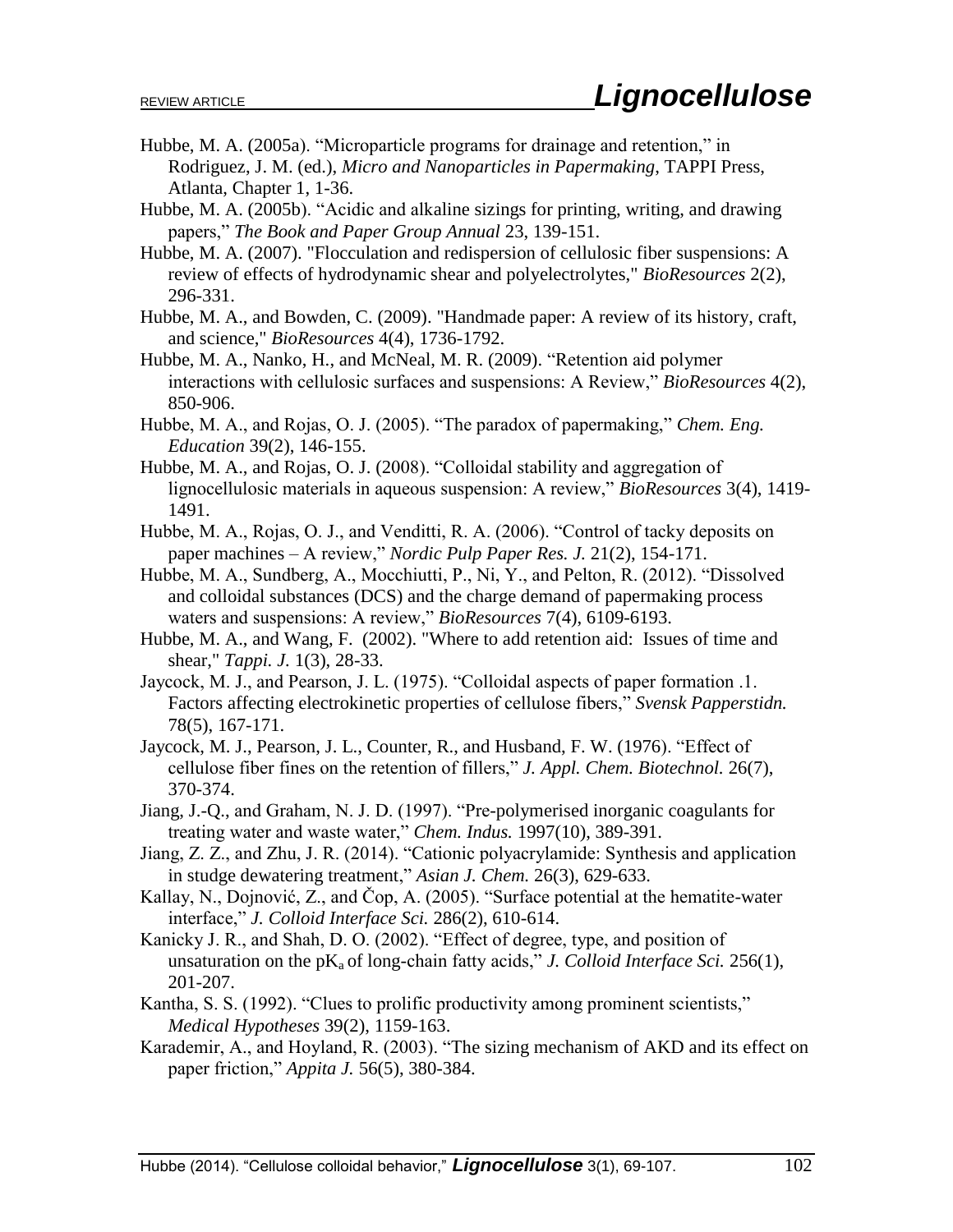- Kasper, D. R. (1971). "Theoretical and experimental investigations of the flocculation of charged particles in aqueous solutions by polyelectrolytes of opposite charge," Ph.D. dissertation, California Institute of Technology, 201 pp.
- Kästner, U. (2001). "The impact of rheology modifiers on water-borne coatings," *Colloids Surf. A – Physicochem. Eng. Aspects* 183, 805-821.
- Kitaoka, T., Isogai, A., and Onabe, F. (1995). "Sizing mechanism of emulsion rosin sizealum system. Part 1. Relationships between sizing degrees and rosin size or aluminum content in rosin-sized handsheets," *Nordic Pulp Paper Res. J.* 10(4), 253-260.
- Kitaoka, T., Isogai, A., and Onabe, F. (1997). "Sizing mechanism of emulsion rosin sizealum system. Part 2. Structures of rosin size components in the paper sheet," *Nordic Pulp Paper Res. J.* 12(1), 26-31.
- Kosmulski, M. (2002). "Electric charge density of silica, alumina, and related surfaces," *Encyclopedia of Surface and Colloid Sci.*, Vol. 2, Marcel Dekker, New York, 1627- 1636.
- Kosmulski, M. (2006). "pH-dependent surface charging and points of zero charge. III. Update," *J. Colloid Interface Sci.* 298, 730-741.
- Kozin, P. A., and Boily, J. F. (2014). "Mineral surface charge development in mixed electrolyte solutions," *J. Colloid Interface Sci.* 418, 246-253.
- Kratohvil, S., Janauer, G. E., and Matijević, E. (1969). "Coagulation of microcrystalline cellulose dispersions," *J. Colloid Interface Sci.* 29(2), 187-193.
- La Mer, V. K., and Healy, T. M. (1963). "Adsorption-flocculation reactions of macromolecules at the solid-liquid interface," *Res. Pure Appl. Chem.* 13(Sept.), 112- 133.
- Langley, J. G., and Litchfield, E. (1986). "Dewatering aids for paper applications," Proc. TAPPI 1986 Papermakers Conf., 89-92.
- Lehto, J., Hiltunen, E., and Paulapuro, H. (2010). "TMP long fibres as reinforcement pulp. Part 1. Laboratory tests," *Nordic Pulp Paper Res. J.* 25(3), 328-339.
- Lew, B., Cochua, M., and Lahau, O. (2009). "Potential effects of desalinated water quality on the operation stability of wastewater treatment plants," *Sci. Total Environ.* 407(7), 2404-2410.
- Liang, Y., Hilal, N., Langston, P., and Starov, V. (2007). "Interaction forces between colloidal particles in liquid: Theory and experiment," *Adv. Colloid Interface Sci.* 134- 135, 151-166.
- Lindström, T., and Carlsson, G. (1982). "The effect of carboxyl groups and their ionic form during drying on the hornification of cellulose fibers," *Svensk Papperstidn.*  85(15), R146-R151.
- Lindström, T., and Larsson, P. T. (2008). "Alkyl ketene dimer sizing A review," *Nordic Pulp Paper Res. J.* 23(2), 202-209.
- Madsen, L. (2002). "Surface charge of calcite," *Encyclopedia of Surface and Colloid Science*, Vol. 4, Marcel Dekker, Inc., pp. 4982-4994.
- Maibaum, L., Dinner, A. R., and Chandler, D. (2004). "Micelle formation and the hydrophobic effect," *J. Phys. Chem. B* 108(21), 6778-6781.
- Malton, S., Kuys, K., Parker, I., and Vanderhoek, N. (1998). "Adsorption of cationic starch on eucalypt pulp fibres and fines," *Appita J.* 51(4), 292-298.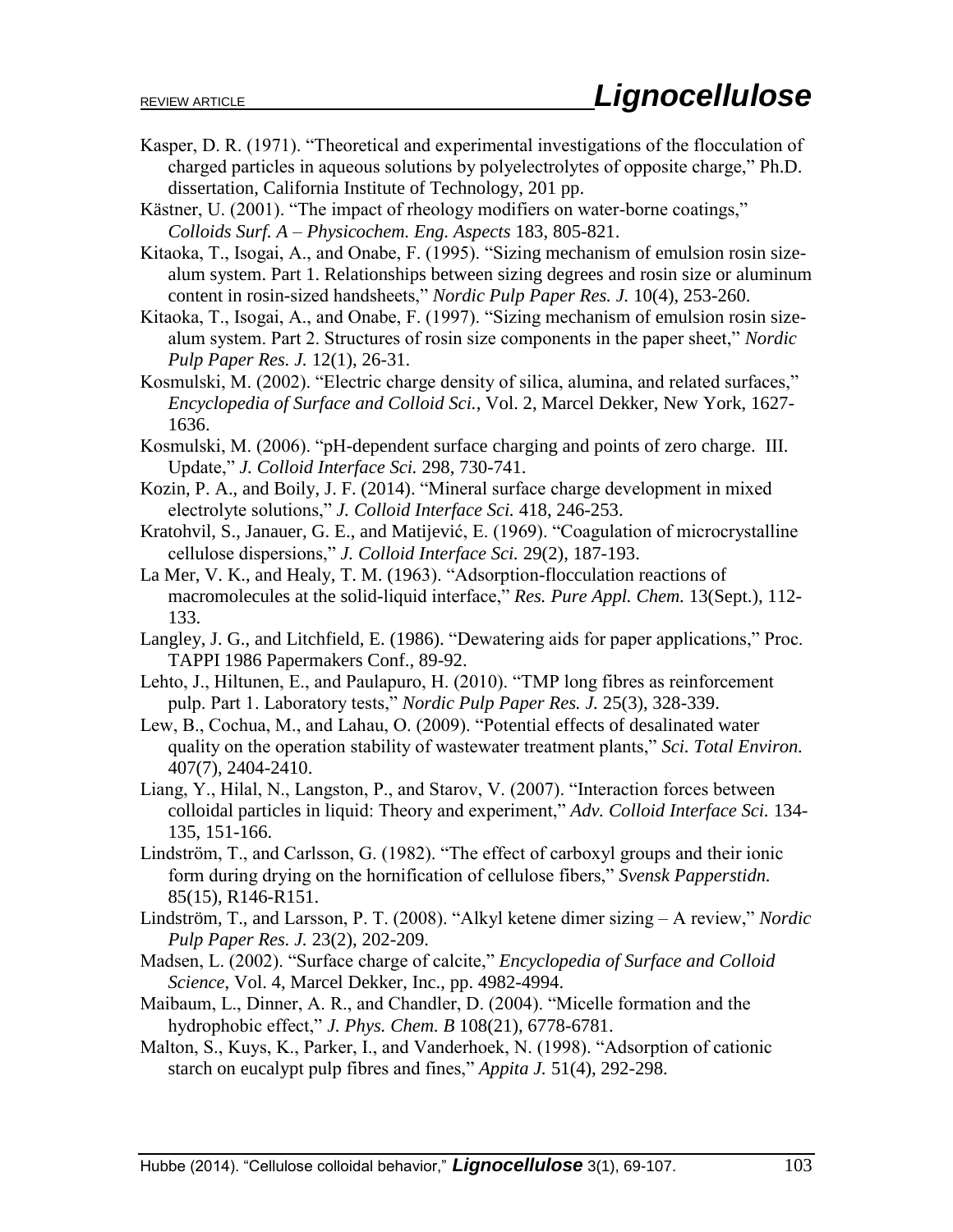- Marton, J. (1980). "The role of surface chemistry in fines cationic starch interactions," *Tappi* 63(4), 87-91.
- Marton, J. (1989). "Mechanistic differences between acid and soap sizing," *Nordic Pulp Paper Res. J.* 4(2), 77-80.
- Matijević, E., and Stryker, L. J. (1966). "Coagulation and reversal of charge of lyophobic colloids by hydrolyzed metal ions. 3. Aluminum sulfate," *J. Colloid Interface Sci.* 22(1), 68-77.
- McKenzie, A. W. (1968). "Structure and properties of paper. XVIII. The retention of wetend additives," *Appita* 21(4), 104-116.
- Meyer, E. E., Rosenberg, K. J., and Israelachvili, J. (2006). "Recent progress in understanding hydrophobic interactions," *Proc. Nat. Acad. Sci. USA* 103(43), 15739- 15746.
- Miao, Q. X., Huang, L. L., and Chen, L. H. (2013). "Advances in the control of dissolved and colloidal substances present in papermaking processes: A brief review," *BioResources* 8(1), 1431-1455.
- Miyanishi, T. (1999). "Wet end optimization for a neutral PCC filled newsprint machine," *Tappi J.*82(1), 220-225.
- Mosse, W. K. J., Boger, D. V., Simon, G. P., and Garnier, G. (2012). "Effect of cationic polyacrylamides on the interactions between cellulose fibers," *Langmuir* 28(7), 3641- 3649.
- Moyers, B. M. (1992). "Diagnostic sizing-loss problem solving in alkaline systems," *Tappi J.* 75(1), 111-115.
- Nishimoto, S., and Bhushan, B. (2013). "Bioinspired self-cleaning surfaces with superhydrophobicity, superoleohobicity, and superhydrophilicity" *RSC Advances* 3(3), 671-690.
- Ödberg, L., Tanaka, H., and Swerin, A. (1993). "Kinetic aspects of the adsorption of polymers on cellulosic fibres," *Nordic Pulp Paper Res. J.* 8(1), 6-9, 47.
- Opedal, M. T., Stenius, P., and Johansson, L. (2011). "Review: Colloidal stability and removal of extractives from process water in thermomechanical pulping," *Nordic Pulp Paper Res. J.* 26(3), 248-257.
- Parks, G. A. (1965). "The isoelectric points of solid oxides, solid hydroxides, and aqueous hydroxo complex systems," *Chem. Rev.* 65(2), 177-198.
- Parsons, D. F., Walsh, R. B., and Craig, V. S. J. (2014). "Surface forces: Surface roughness in theory and experiment," *J. Chem. Physics* 140(16), Article no. 164701.
- Pèlach, M. A., Blanco, M. A., Roux, J.-C., Vilaseca, F., and Mutje, P. (2001). "Study of the adsorption of polyethylenine on cellulosic fibers in an aqueous suspension," *Appita J.* 54(5), 460-464.
- Pelssers, E. G. M., Cohen Stuart, M. A., and Fleer, G. J. (1990). "Kinetics of bridging flocculation – Role of relaxations in the polymer layer," *J. Chem. Soc. Faraday Trans. I* 86(9), 1355-1361.
- Pelton, R. (1993). "A model of the external surface of wood pulp fibers," *Nordic Pulp Paper Res. J.* 8(1), 113-119.
- Pelton, R., and Flaherty, T. (2003). "Defoamers: Linking fundaments, formulations," *Polym. Int.* 52(4), 479-485.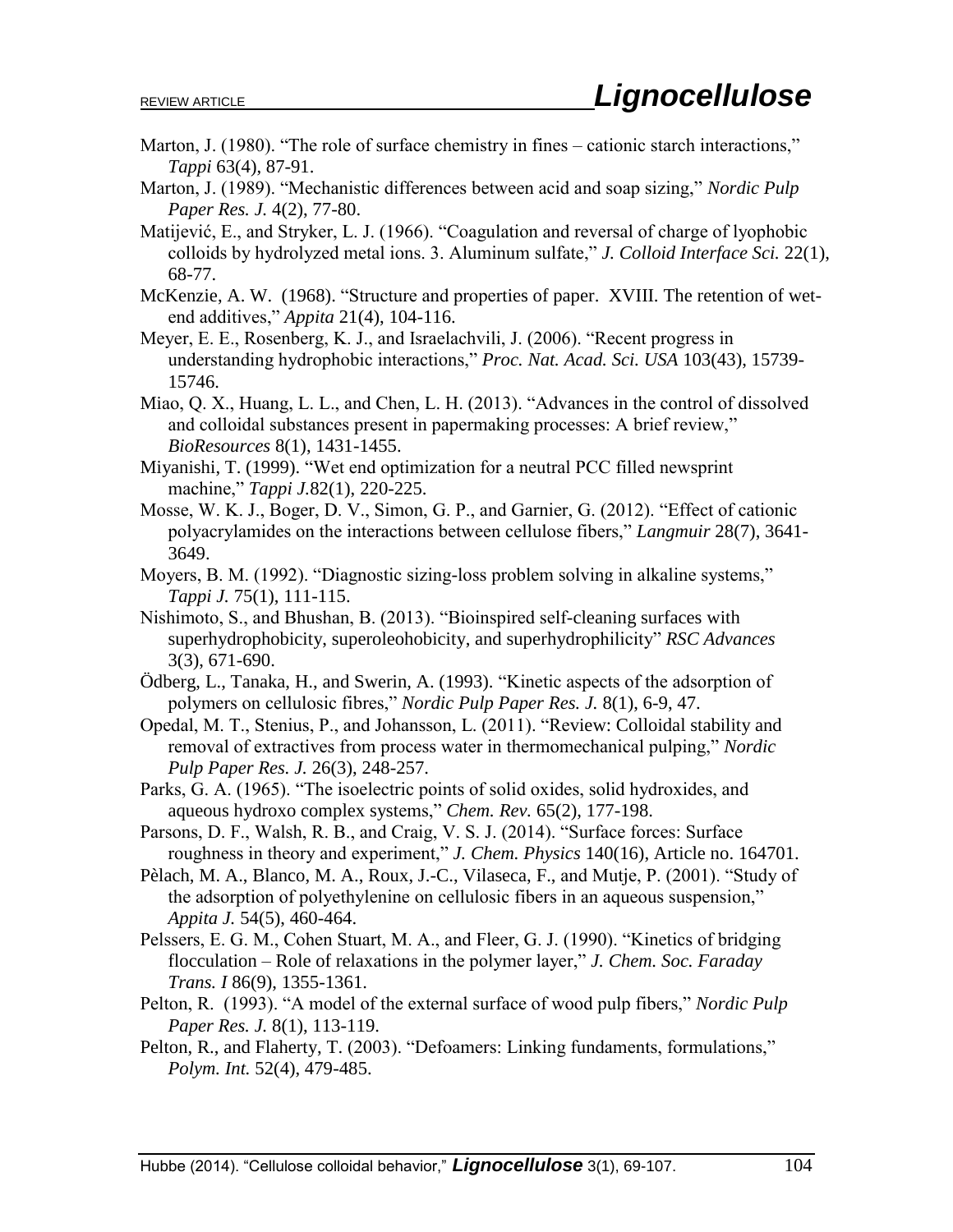- Pelzer, R. (2008). "Polyacryamides (PAM) as retention aids," in:*Chemical Additives or the Production of Pulp and Paper*, Verein der Zellstoff- und Papier-Chemiker und – Ingenieure, Deutscher Fachverlag, Ch. 7.3, pp. 139-151.
- Penniman, J. G., and Makhonin, A. G. (1993). "Optimizing microparticulate process efficiency," Proc. TAPPI 1993 Papermakers Conf., 129-140.
- Pierre, A., Lamarche, J. M., Mercier, R., Foissy, A., and Persello, J. (1990). "Calcium as potential determining ion in aqueous calcite suspensions," *J. Dispersion Sci. Technol.*11(6), 611-635.
- Pietschker, D. A. (1996). "100% closed water system What to expect," Proc. TAPPI 1996 Papermakers Conf., 523-530.
- Pfau, A., Schrepp, W., and Horn, D. (1999). "Detection of a single molecule adsorption structure of poly(ethylenimine) macromolecules by AFM," *Langmuir* 15(9), 3219- 3225 (1999).
- Rao, G. V., and Maheshwari, H. K. (1980). "Effect of replacement of alum by sulfuric acid on optical and strength properties of paper and optical whitener dosage," *Tappi J.* 63(10), 141-142.
- Richardson, P. F., and Hipolit, K. J. (1990). "Inorganics and their impact on deposit formation in neutral and alkaline papermaking systems," *TAPPI Short Course Notes: Neutral / Alkaline Papermaking*, 205-209.
- Sakai, K., and Takagi, K. (1994). "Observation of coexistence of gas and condensed phases in Langmuir films by scanning ripplon light-scattering technique," *Langmuir* 10(3), 802-806.
- Sandell, L. S., and Luner, P. (1974). "Flocculation of microcrystalline cellulose with cationic ionene polymers," *J. Appl. Polymer Sci.* 18, 2075-2083.
- Sanders, N. D. (1992). "The effect of surface modification of pigments on colloidal stability and structural performance," *J. Pulp Paper Sci.* 18(5), J169-J175.
- Sanders, N. D., and Schaefer, J. (1989). "Zeta potential distributions in pulp/PCC mixtures," Proc. TAPPI 1989 Papermakers Conf., TAPPI Press, Atlanta, 69-74.
- Sanders, N. D., and Schaefer, J. (1991). "High precision, in-mill measurement of zeta potential distributions of stocks and furnish aids alkaline performance," Proc. TAPPI 1991 Papermakers Conf., TAPPI Press, Atlanta, pp. 349-358.
- Scallan, A. M. (1983). "The effect of acidic groups on the swelling of pulp: A review," *Tappi J.* 66(11), 73-75.
- Sennerfors, T., Froberg, J. C., and Tiberg, F. (2000). "Adsorption of polyelectrolytenanoparticle systems on silica: Influence on interaction forces," *J. Colloid Interface Sci.* 228(1), 127-134.
- Sikora, M. D., and Stratton, R. A. (1981). "The shear stability of flocculated colloids," *Tappi* 64(11), 97-101.
- Sondi, I., Milat, O., and Pravdic, V. (1997). "Electrokinetic potentials of clay surfaces modified by polymers," *J. Colloid Interface Sci.* 189, 66-73.
- Spence, G., Underwood, R., and Yarnell, J. (1997). "Titration procedure for determining the level of anionic impurities in a pulp furnish," *PaperAge* 113(7), 30-31.
- Stenius, P., and Laine, J. (1994). "Studies of cellulose surfaces by titration and ESCA," *Appl. Surf. Sci.* 75, 213-219.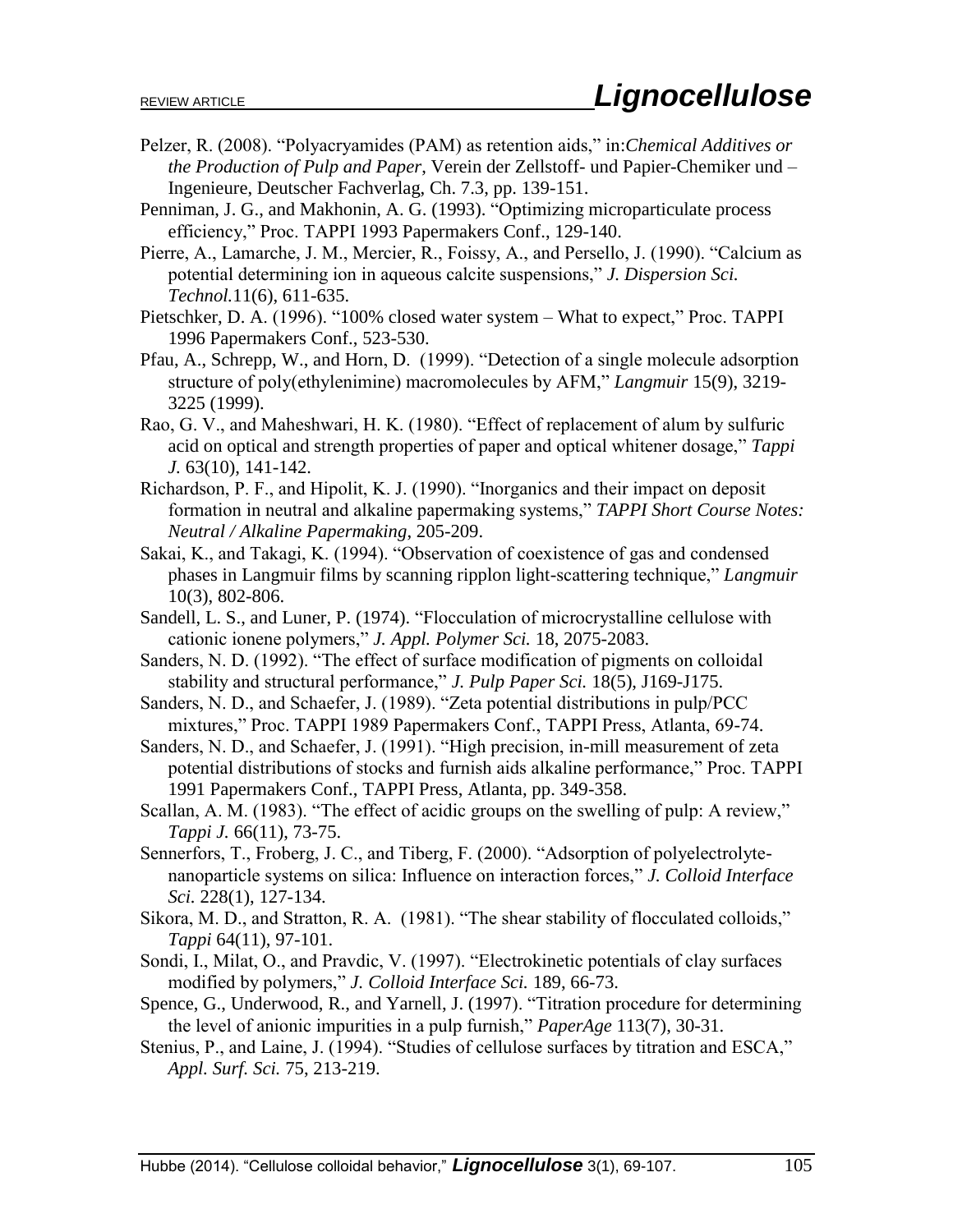Stratton, R. A. (1983). "Effect of agitation on polymer additives," *Tappi J.* 66(3), 141- 144.

Strazdins, E. (1985). Personal communication.

- Strazdins, E. (1989). "Theoretical and practical aspects of alum use in papermaking," *Nordic Pulp Paper Res. J.*4(2), 128-134.
- Strazdins, E. (1994). "Application of electrokinetics in optimization of wet-end chemistry," in *Wet-Strength Resins and the Application*, Chan, L. L. (ed.), TAPPI Press, Atlanta, 63-83.
- Ström, G., and Kunnas, A. (1991). "The effect of cationic polymers on the water retention value of various pulps," *Nordic Pulp Paper Res. J.* 6(1), 12-19.
- Sunden, O., Båtelson, P. G., Johansson, H. E., Larsson, H. M., and Svending, P. J. (1983). "Papermaking and products made thereby," U. S. Pat. 4388150, June 14.
- Swanson, J. W., and Cordingly, S. (1959). "Surface chemical studies on pitch," *Tappi*  42(10), 812-819.
- Swerin, A., and Ödberg, L. (1997). "Some aspects of retention aids," in *The Fundamentals of Papermaking Materials*, C. F. Baker (ed.), Pira Intl., Leatherhead, UK, 265-350.
- Swerin, A., Ödberg, L., and Lindström, T. (1990). "Deswelling of hardwood kraft pulp fibers by cationic polymers. The effect on wet pressing and sheet properties," *Nordic Pulp Paper Res. J.* 5(4), 188-196.
- Swerin, A., Ödberg, L., and Wågberg, L. (1996). "An extended model for the estimation of flocculation efficiency factors in multicomponent flocculant systems," *Colloids Surf.* 113, 25-38.
- Tadros, T. F. (1991). "Steric stabilization and flocculation by polymers," *Polymer J.* 23(5), 683-696.
- Tanaka, H., Swerin, A., and Ödberg, L. (1993). "Transfer of cationic retention aid from fibers to fine particles and cleavage of polymer chains under wet-end papermaking conditions," *Tappi J.* 76(5), 157-163.

Thomas, R. A., Jr. (1979). "Sodium aluminate in paper manufacture," *TAPPI Retention and Drainage Seminar*, Cincinatti, TAPPI Press, Altanta, pp. 29-32.

- Tripattharanan, T., Hubbe, M. A.., Heitmann, J. A., and Venditti, R. A. (2004). "Effect of idealized flow conditions on retention aid performance. Part 2: Polymer bridging, charged patches, and charge neutralization," *Appita J.* 57(6), 448-454.
- Unbehend, J. E. (1976). "Mechanisms of 'soft' and 'hard' floc formation in dynamic retention measurement," *Tappi* 59(10), 74-77.
- Uskokovic, V. (2012). "Dynamic light scattering based microelectrophoresis: Main prospects and limitations," *J. Dispersion Sci. Technol.* 33(12), 1762-1786.
- Van Olphen, H. (1997). *An Introduction to Clay Colloid Chemistry: For Clay Technologists, Geologists, and Soil Scientists*, Wiley, New York, 318 pp.
- Visser, J. (1972). "On Hamaker constants: A comparison between Hamaker constants and Lifshitz-van der Waals constants," *Adv. Colloid Interface Sci.* 3(4), 331-364.
- Visser, J. (1995). "Particle adhesion and removal: A review," *Particulate Sci. Technol.* 13(3-4), 169-196.